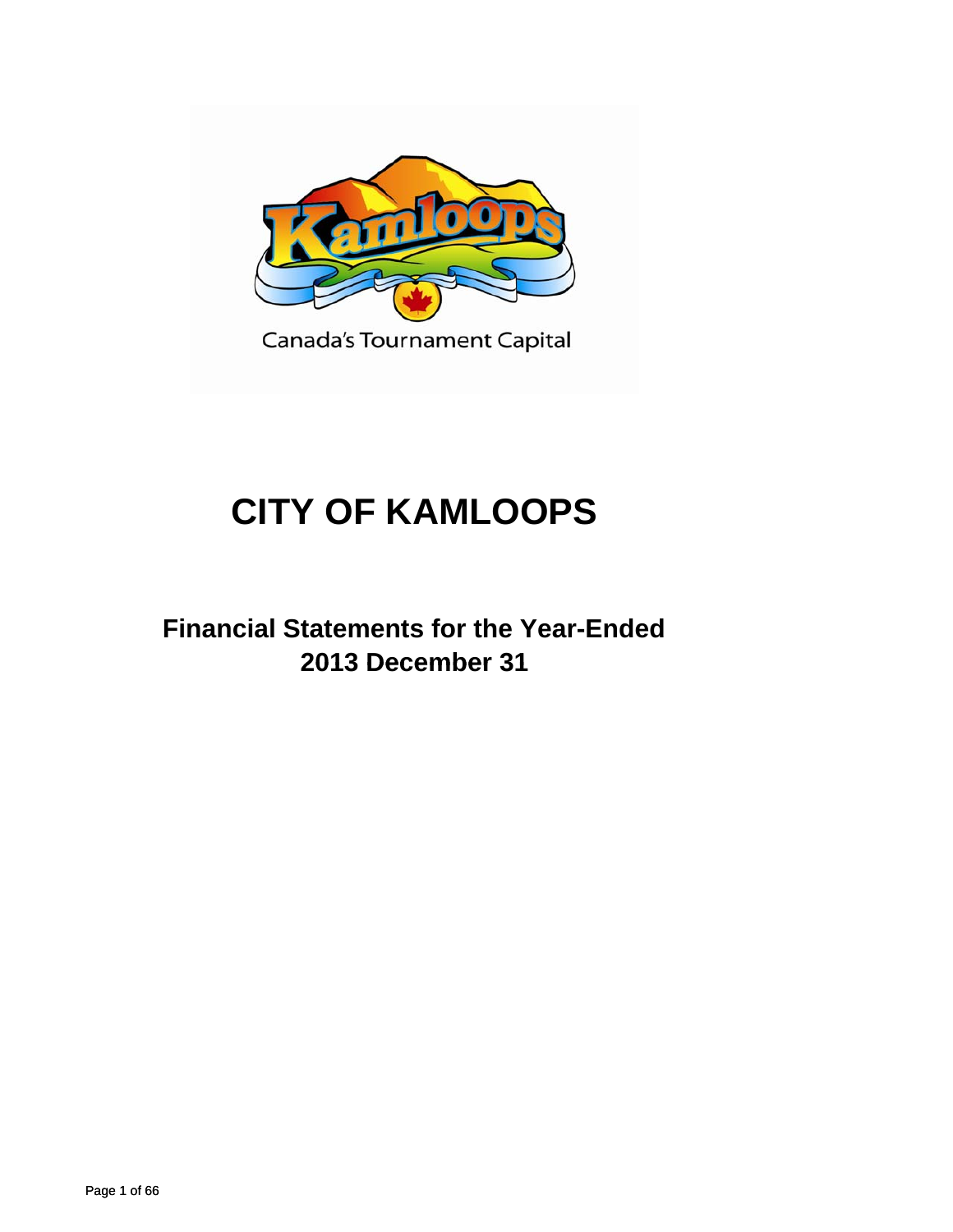

| <b>TABLE OF CONTENTS</b>                            |         |
|-----------------------------------------------------|---------|
| Independent Auditor's Report                        | $3 - 4$ |
| Management's Responsibility for Financial Reporting | 5       |

#### Financial Statements:

| <b>Consolidated Statement of Financial Position</b>          | 6         |
|--------------------------------------------------------------|-----------|
| Consolidated Statement of Operations and Accumulated Surplus | 7         |
| Consolidated Statement of Changes in Net Debt                | 8         |
| <b>Consolidated Statement of Cash Flows</b>                  | 9         |
| Notes to Consolidated Financial Statements                   | $10 - 47$ |
| Schedule 1 - Tangible Capital Assets                         | $48 - 53$ |

### Supporting Schedules:

| Independent Auditor's Comments on Supplementary Information                     | 54 |
|---------------------------------------------------------------------------------|----|
| General Fund - Statement of Financial Position                                  | 55 |
| General Fund - Statement of Operations                                          | 56 |
| Water Fund - Statement of Financial Position                                    | 57 |
| Water Fund - Statement of Operations                                            | 58 |
| Sewer Fund - Statement of Financial Position                                    | 59 |
| Sewer Fund - Statement of Operations                                            | 60 |
| Statutory Reserve Funds - Statement of Financial Position                       | 61 |
| Statutory Reserve Funds - Statement of Operations                               | 62 |
| Kamloops Airport Authority Society - Statement of Financial Position            | 63 |
| Kamloops Airport Authority Society - Statement of Operations                    | 64 |
| Venture Kamloops Business Development Society - Statement of Financial Position | 65 |
| Venture Kamloops Business Development Society - Statement of Operations         | 66 |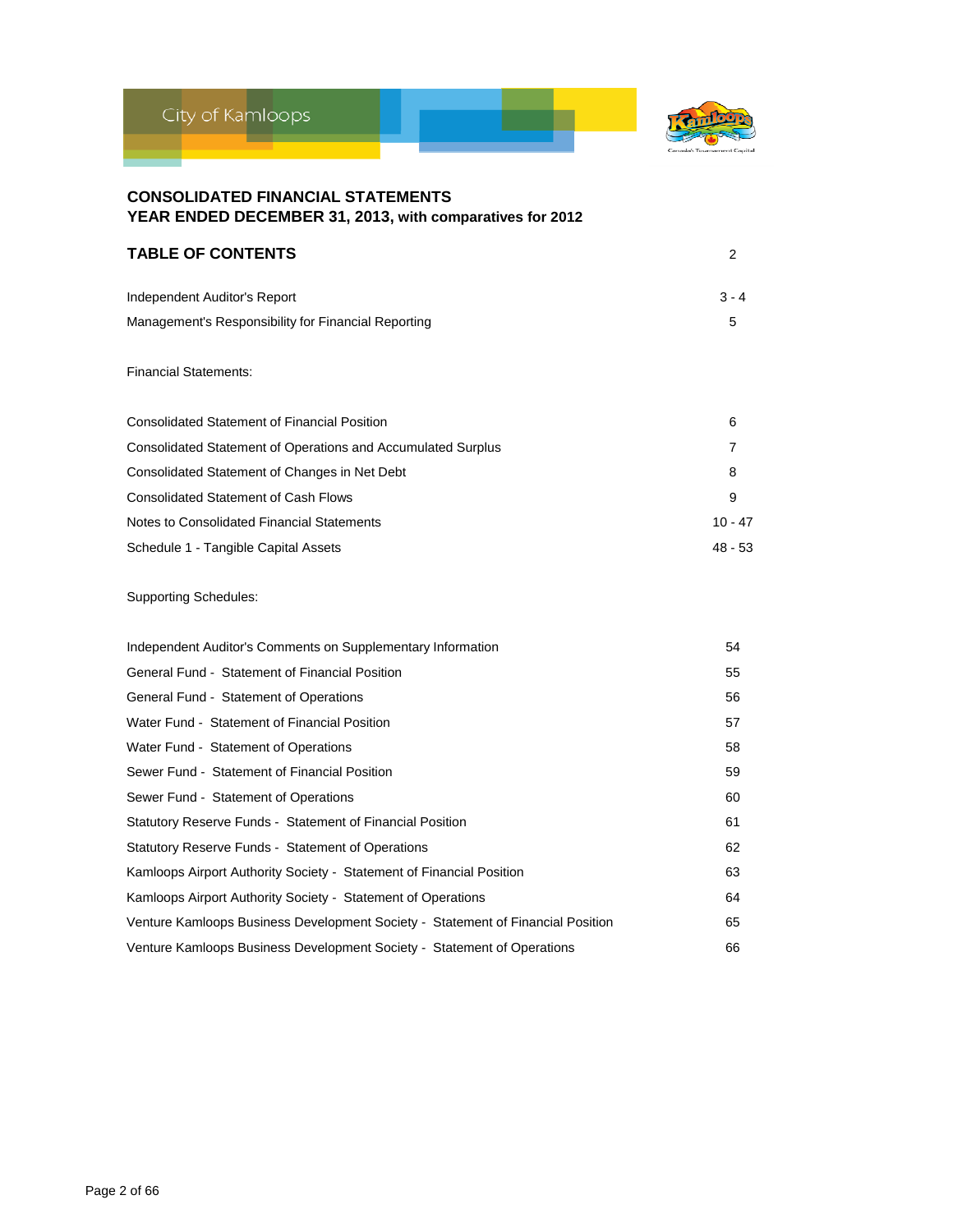

Tel: 250 372 9505 Fax: 250 374 6323 **www.bdo.ca** 

BDO Canada LLP 300 – 272 Victoria Street Kamloops BC V2C 1Z6

### **Independent Auditor's Report**

### **To the Members of Council, inhabitants and ratepayers of the City of Kamloops**

We have audited the accompanying consolidated financial statements of the City of Kamloops, which comprise the consolidated statement of financial position as at December 31, 2013, and the consolidated statements of operations and accumulated surplus, changes in net debt and cash flows for the year then ended, and a summary of significant accounting policies and other explanatory information.

#### **Management's Responsibility for the Consolidated Financial Statements**

Management is responsible for the preparation and fair presentation of these consolidated financial statements in accordance with Canadian public sector accounting standards, and for such internal control as management determines is necessary to enable the preparation of consolidated financial statements that are free from material misstatement, whether due to fraud or error.

#### **Auditors' Responsibility**

Our responsibility is to express an opinion on these consolidated financial statements based on our audit. We conducted our audit in accordance with Canadian generally accepted auditing standards. Those standards require that we comply with ethical requirements and plan and perform the audit to obtain reasonable assurance about whether the consolidated financial statements are free from material misstatement.

An audit involves performing procedures to obtain audit evidence about the amounts and disclosures in the consolidated financial statements. The procedures selected depend on the auditor's judgment, including the assessment of the risks of material misstatement of the consolidated financial statements, whether due to fraud or error. In making those risk assessments, the auditor considers internal control relevant to the entity's preparation of the consolidated financial statements in order to design audit procedures that are appropriate in the circumstances, but not for the purpose of expressing an opinion on the effectiveness of the entity's internal control. An audit also includes evaluating the appropriateness of accounting policies used and the reasonableness of accounting estimates made by management, as well as evaluating the presentation of the consolidated financial statements.

We believe that the audit evidence we have obtained is sufficient and appropriate to provide a basis for our audit opinion.

#### **Opinion**

In our opinion, the consolidated financial statements present fairly, in all material respects, the financial position of the City of Kamloops as at December 31, 2013 and the results of its operations, changes in net debt, and its cash flows for the year then ended in accordance with Canadian public sector accounting standards.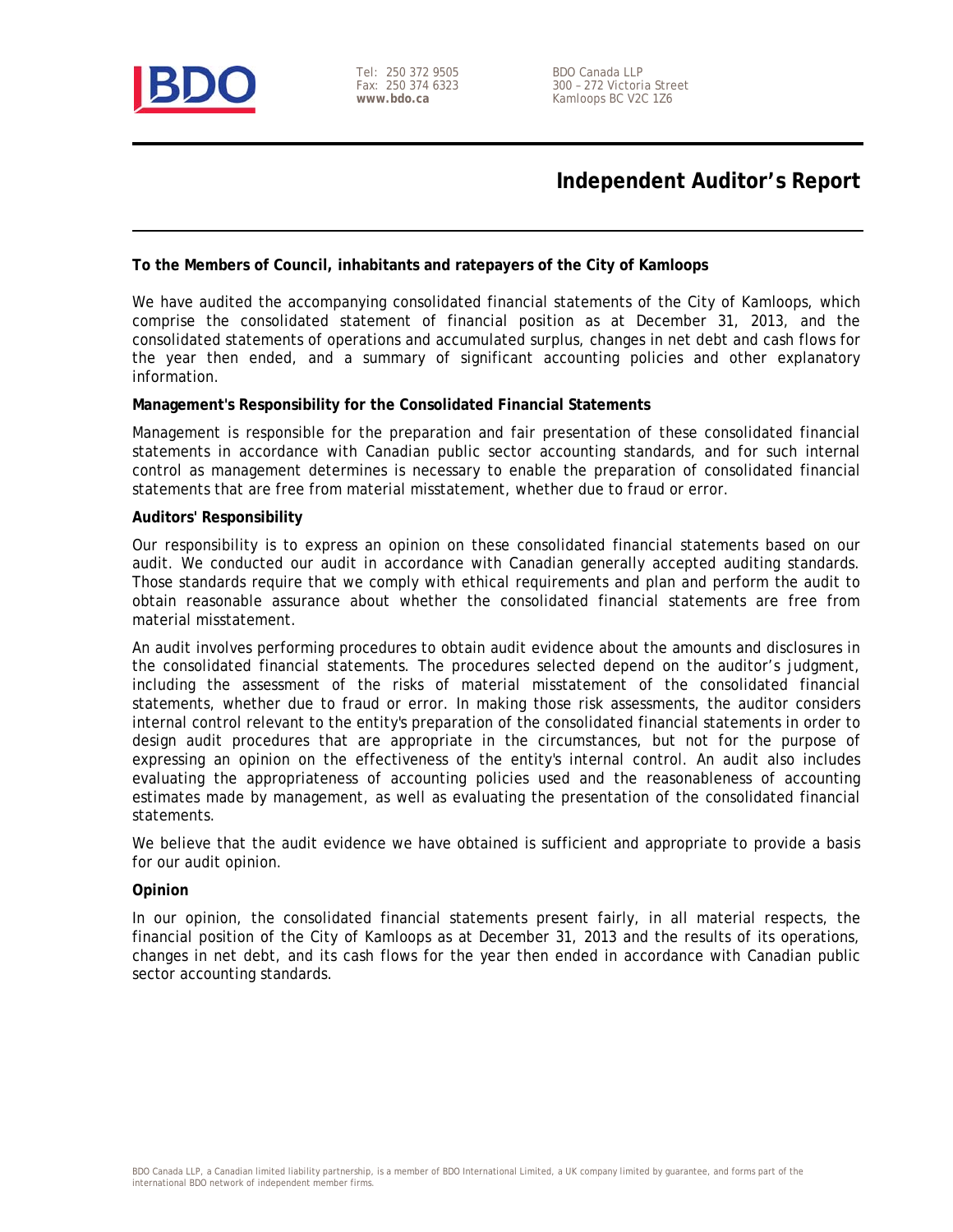

Tel: 250 372 9505 Fax: 250 374 6323 **www.bdo.ca** 

BDO Canada LLP 300 – 272 Victoria Street Kamloops BC V2C 1Z6

### **Emphasis of Matters**

We draw attention to Note 2 in the consolidated financial statements which describes prior period adjustments relating to tangible capital assets and government transfers.

BDO Cavasa cel

**Chartered Accountants** 

Kamloops, British Columbia April 29, 2014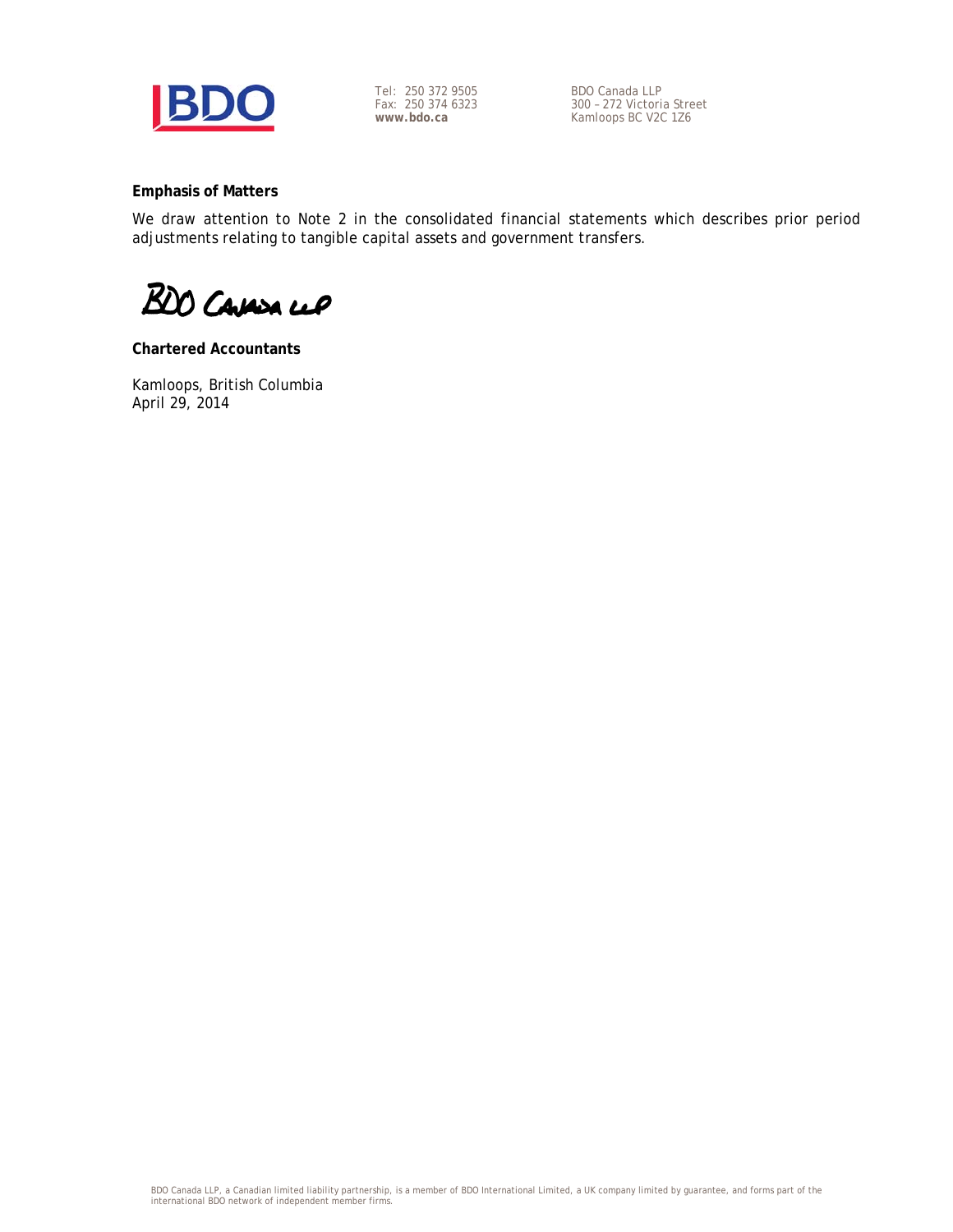

### **Management's Responsibility for Financial Reporting**

The accompanying consolidated financial statements of the City of Kamloops and all the information in this annual report are the responsibility of management and have been approved by the Mayor and Council of the City.

The consolidated financial statements have been prepared by management in accordance with Canadian public sector accounting standards. Consolidated financial statements are not precise since they include certain amounts based on estimates and judgments. When alternative accounting methods exist, management has chosen those it deems most appropriate in the circumstances, in order to ensure that the consolidated financial statements are presented fairly, in all material respects.

The City maintains systems of internal accounting and administrative controls of high quality, consistent with reasonable cost. Such systems are designed to provide reasonable assurance that the financial information is relevant, reliable and accurate and the City's assets are appropriately accounted for and adequately safeguarded.

The City Council is responsible for ensuring that management fulfills its responsibilities for financial reporting and is ultimately responsible for reviewing and approving the consolidated financial statements.

The Audit Committee reviews the City's consolidated financial statements and recommends their approval to City Council. The Audit Committee meets periodically with management, as well as the external auditors, to discuss internal controls over the financial reporting issues, to satisfy themselves that each party is properly discharging their responsibilities, and to review the annual report, the consolidated financial statements and the external auditor's report. The Mayor and Council take this information into consideration when approving the consolidated financial statements for issuance to the ratepayers. The Mayor and Council also consider the engagement of the external auditors. ratepayers. The Mayor and Council also consider the engagement of the external auditors.

The consolidated financial statements have been audited by BDO Canada LLP in accordance with generally accepted auditing standards on behalf of the ratepayers. BDO Canada LLP has full access to the Council and management.

*\* Peter Milobar \**

Mayor

*\* Sally Edwards, BBA, CMA \**

Finance Director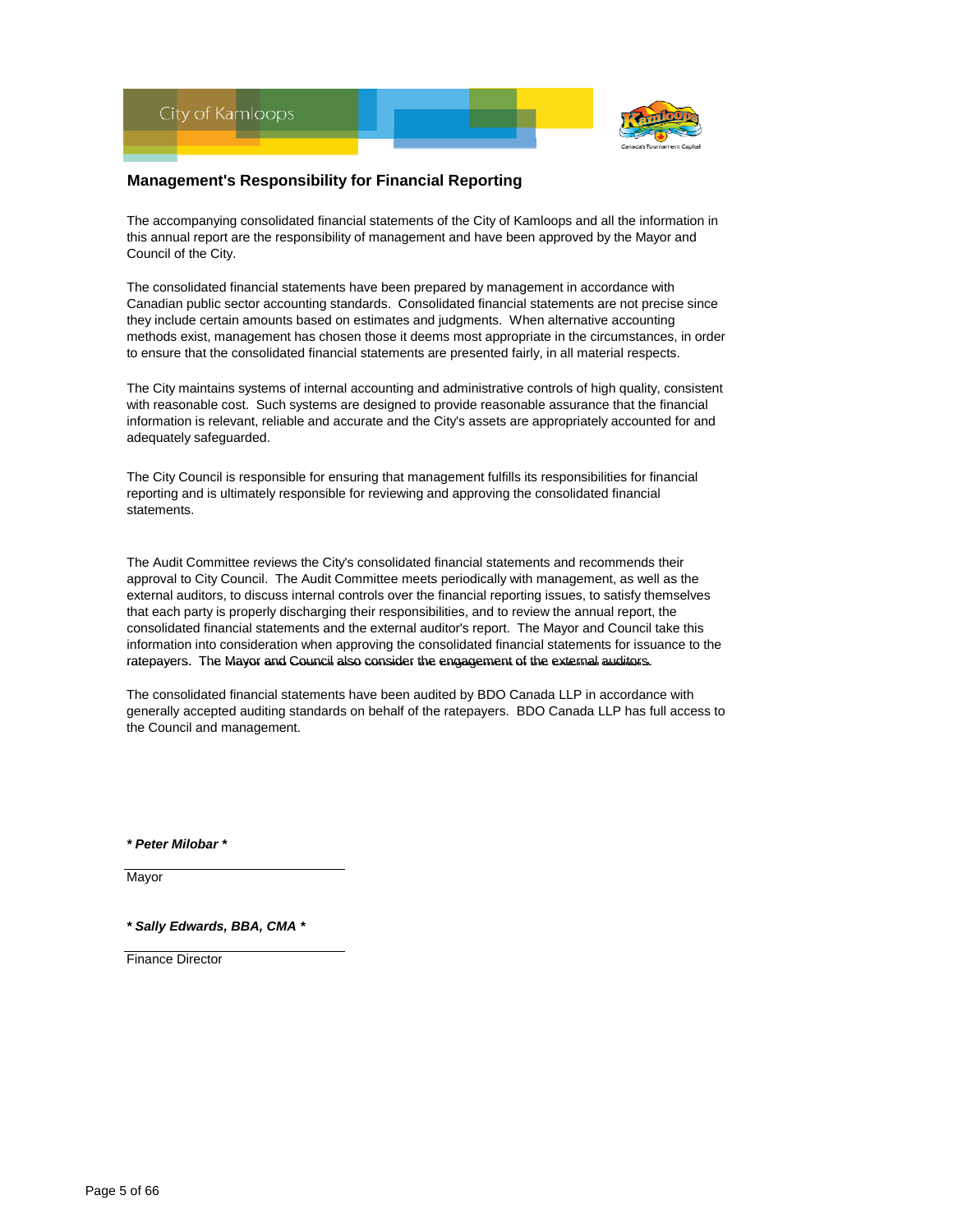

### **CONSOLIDATED STATEMENT OF FINANCIAL POSITION YEAR ENDED DECEMBER 31, 2013, with comparatives for 2012**

|                                                | 2013 |                |    | 2012          |
|------------------------------------------------|------|----------------|----|---------------|
|                                                |      |                |    | (Restated)    |
|                                                |      |                |    | (note 2)      |
| <b>Financial assets</b>                        |      |                |    |               |
| Cash (note 4)                                  | \$   | 16,105,546     | \$ | 19,105,739    |
| Short-term investments (note 4)                |      | 115,912,980    |    | 116,015,933   |
| Accounts receivable (note 5)                   |      | 21,397,596     |    | 18,989,980    |
| Long-term investments (note 6)                 |      | 346,728        |    | 332,989       |
|                                                |      | 153,762,850    |    | 154,444,641   |
| <b>Liabilities</b>                             |      |                |    |               |
| Accounts payable (note 7)                      |      | 25,115,220     |    | 20,751,106    |
| Payroll benefits payable                       |      | 3,751,022      |    | 3,923,667     |
| Post-employment benefits payable (note 8)      |      | 7,605,000      |    | 7,424,476     |
| Landfill post-closure costs (note 9)           |      | 2,378,272      |    | 3,802,326     |
| Deferred revenue (note 10)                     |      | 30,363,916     |    | 34,346,813    |
| Long-term debt (note 11)                       |      | 96,834,236     |    | 95,782,076    |
|                                                |      | 166,047,666    |    | 166,030,464   |
| Net debt                                       |      | (12, 284, 816) |    | (11,585,823)  |
| <b>Non-financial assets</b>                    |      |                |    |               |
| Inventory                                      |      | 1,176,232      |    | 968,770       |
| Prepaid expenses                               |      | 893,511        |    | 808,875       |
| Tangible capital assets (note 12 & Schedule 1) |      | 1,072,115,218  |    | 1,042,509,532 |
|                                                |      | 1,074,184,961  |    | 1,044,287,177 |
| Accumulated surplus (note 13)                  |      | 1,061,900,145  | S  | 1,032,701,354 |

Commitments and contingencies - (note 17)

See accompanying notes and schedules to consolidated financial statements.

#### *\* Sally Edwards, BBA, CMA \* \* Peter Milobar \**

S.E. Edwards, C.M.A., **Peter Milobar** Finance Director **Mayor**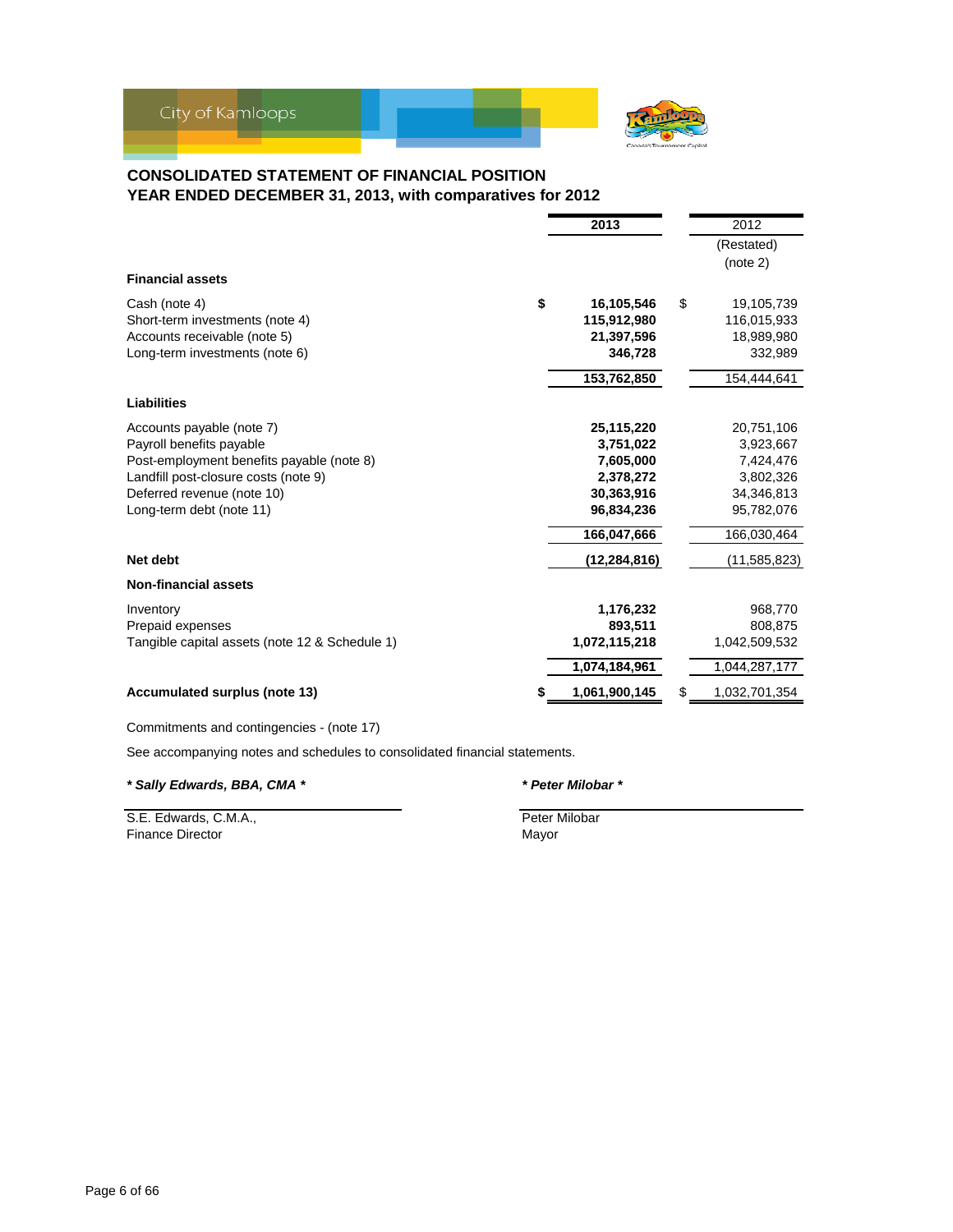

### **CONSOLIDATED STATEMENT OF OPERATIONS AND ACCUMULATED SURPLUS YEAR ENDED DECEMBER 31, 2013, with comparatives for 2012**

|                                                              | 2013 Fiscal<br>Plan | 2013                   | 2012          |
|--------------------------------------------------------------|---------------------|------------------------|---------------|
|                                                              | (note 19)           |                        | (Restated)    |
|                                                              |                     |                        | (note 2)      |
| Revenue (note 14)                                            |                     |                        |               |
| Taxation (note 15)                                           | \$<br>94,767,382 \$ | 95,216,313 \$          | 90,574,271    |
| Development levies utilized                                  | 14,793,843          | 8,508,939              | 3,043,103     |
| Fees, rates and sales of service                             | 58,188,410          | 55,618,535             | 55,793,600    |
| Government transfers (note 16)                               | 22,613,036          | 22,925,297             | 21,959,578    |
| Investment income                                            | 4,288,494           | 4,557,052              | 4,570,612     |
| Private contributions                                        | 1,632,501           | 6,033,633              | 6,804,525     |
|                                                              | 196,283,666         | 192,859,769            | 182,745,689   |
| <b>Expenses (note 14)</b>                                    |                     |                        |               |
| Cemetery                                                     | 646,216             | 601,585                | 751,542       |
| Community development                                        | 4,841,781           | 4,081,439              | 4,289,396     |
| Corporate administration                                     | 11,077,485          | 9,826,049              | 9,502,174     |
| <b>Environmental services</b>                                | 264,628             | 220,129                | 503,599       |
| Fire services                                                | 15,864,444          | 15,448,650             | 15,582,322    |
| Infrastructure maintenance                                   | 23,087,129          | 24,023,172             | 24,522,457    |
| Legislative and enforcement                                  | 4,787,628           | 4,731,887              | 5,010,559     |
| Parks, recreation and cultural services                      | 33,488,232          | 33,850,676             | 30,866,200    |
| Police services                                              | 25,278,999          | 22,128,355             | 22,317,571    |
| <b>Public transit</b>                                        | 16,397,570          | 15,181,411             | 13,950,816    |
| Solid waste                                                  | 7,494,596           | 6,909,046              | 7,088,834     |
| Water utility                                                | 15,605,732          | 16,702,811             | 14,654,525    |
| Sewer utility                                                | 7,011,132           | 6,849,982              | 6,944,039     |
| Kamloops Airport Authority Society                           | 2,326,888           | 2,386,459              | 2,068,932     |
| Venture Kamloops Business Development Society                | 658,111             | 719,327                | 625,178       |
|                                                              | 168,830,571         | 163,660,978            | 158,678,144   |
| Annual surplus                                               | 27,453,095          | 29,198,791             | 24,067,545    |
| Accumulated surplus, beginning of year, as previously stated |                     | 1,025,375,281          | 1,005,813,483 |
| Prior period adjustments (note 2)                            |                     | 7,326,073              | 2,820,326     |
| Accumulated surplus, beginning of year, as restated          |                     | 1,032,701,354          | 1,008,633,809 |
| Accumulated surplus, end of year                             |                     | \$<br>1,061,900,145 \$ | 1,032,701,354 |

See accompanying notes and schedules to consolidated financial statements.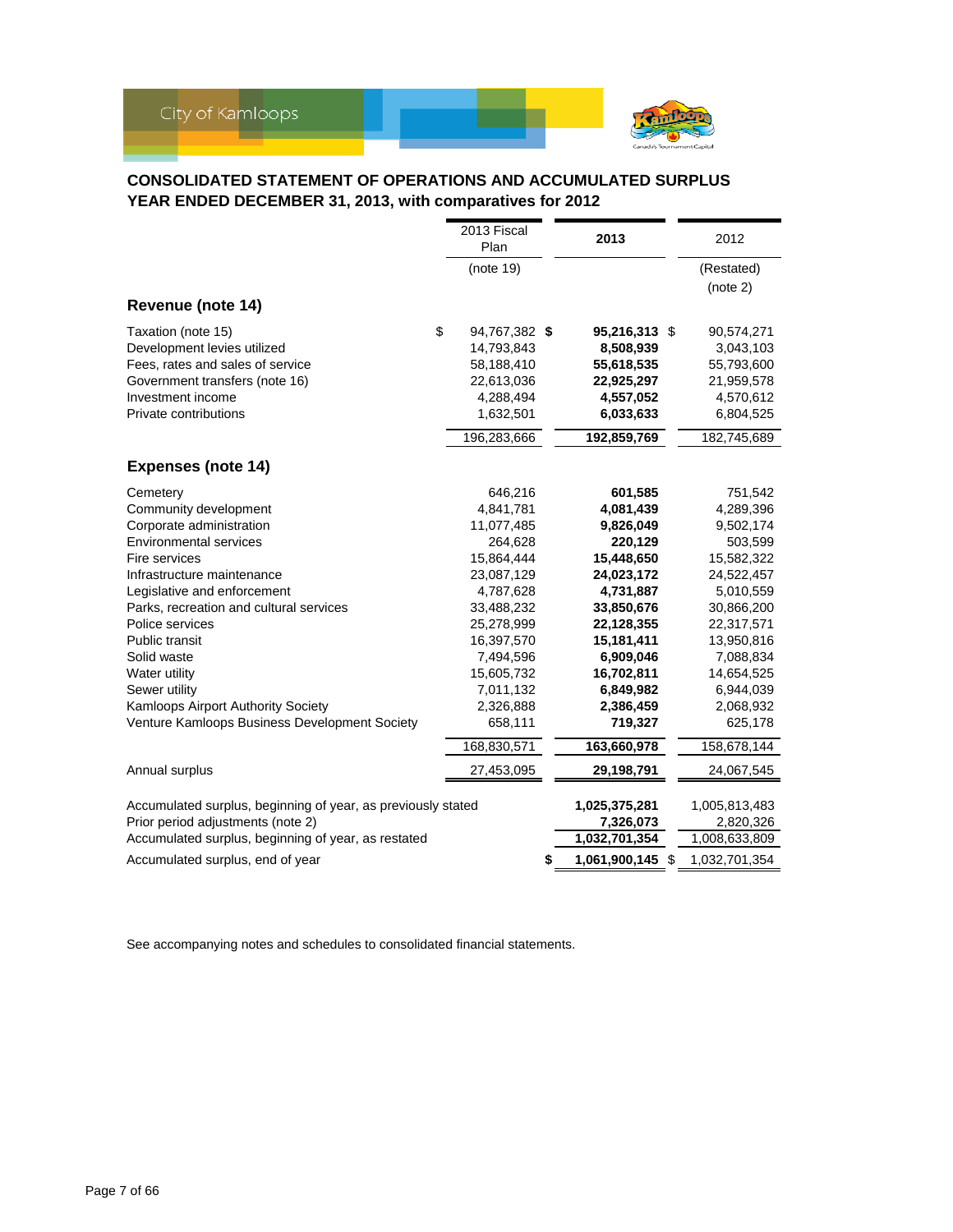

### **CONSOLIDATED STATEMENT OF CHANGES IN NET DEBT YEAR ENDED DECEMBER 31, 2013, with comparatives for 2012**

|                                                                                                                                                                                                                                       |    | 2013 Fiscal<br>Plan<br>(note 19) |    | 2013                                                               |    | 2012<br>(Restated)<br>(note 2)                                   |
|---------------------------------------------------------------------------------------------------------------------------------------------------------------------------------------------------------------------------------------|----|----------------------------------|----|--------------------------------------------------------------------|----|------------------------------------------------------------------|
| Annual surplus                                                                                                                                                                                                                        | \$ | 27.453.095                       | \$ | 29,198,791                                                         | \$ | 24,067,545                                                       |
| Acquisition of tangible capital assets (schedule 1)<br>Amortization of tangible capital assets (schedule 1)<br>Net book value of tangible capital assets disposed<br>Increase in prepaid expenses<br>Decrease (increase) in inventory |    | (114, 138, 933)<br>25,466,555    |    | (56,686,675)<br>25,466,555<br>1,614,434<br>(84, 636)<br>(207, 462) |    | (48,325,927)<br>24,748,149<br>1,130,417<br>(138, 425)<br>173,882 |
| Change in net financial assets (debt)                                                                                                                                                                                                 |    | (61, 219, 283)                   |    | (698, 993)                                                         |    | 1,655,641                                                        |
| Net debt, beginning of the year                                                                                                                                                                                                       |    | (11, 585, 823)                   |    | (11, 585, 823)                                                     |    | (13, 241, 464)                                                   |
| Net debt, end of the year                                                                                                                                                                                                             | S  | (72,805,106)                     | S  | (12, 284, 816)                                                     | S  | (11, 585, 823)                                                   |

See accompanying notes and schedules to consolidated financial statements.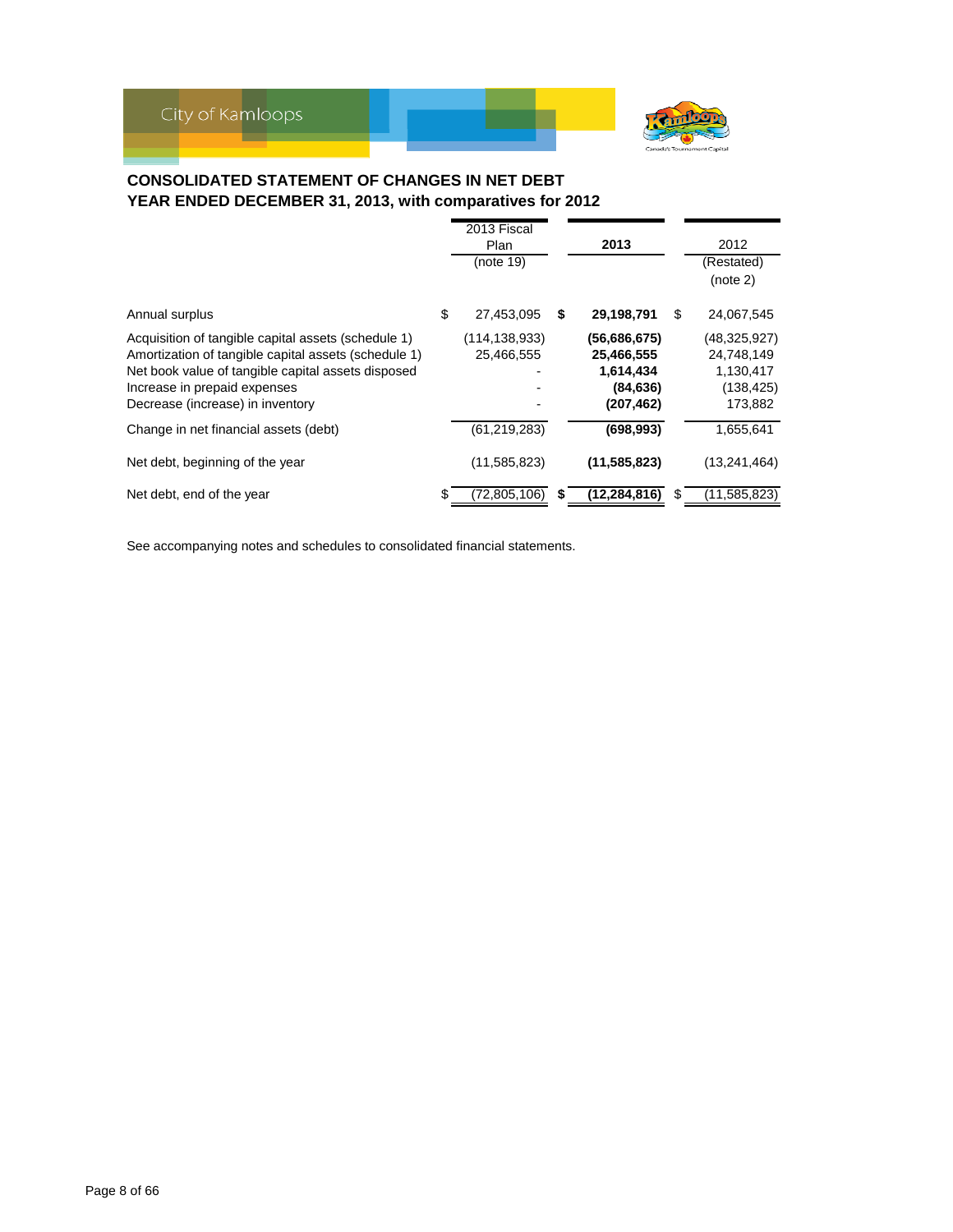

### **CONSOLIDATED STATEMENT OF CASH FLOWS YEAR ENDED DECEMBER 31, 2013, with comparatives for 2012**

|                                                                                                                                                                                                                                                                                                            | 2013                                                                             | 2012                                                                  |
|------------------------------------------------------------------------------------------------------------------------------------------------------------------------------------------------------------------------------------------------------------------------------------------------------------|----------------------------------------------------------------------------------|-----------------------------------------------------------------------|
|                                                                                                                                                                                                                                                                                                            |                                                                                  | (Restated)                                                            |
|                                                                                                                                                                                                                                                                                                            |                                                                                  | (note 2)                                                              |
| Cash provided by (used for):                                                                                                                                                                                                                                                                               |                                                                                  |                                                                       |
| <b>Operating transactions:</b><br>Annual surplus                                                                                                                                                                                                                                                           | \$<br>29,198,791                                                                 | \$<br>24,067,545                                                      |
| Items not involving cash:<br>Amortization of tangible capital assets<br>Increase (decrease) in post-employment benefits payable<br>Increase (decrease) in landfill post-closure costs<br>Loss (gain) on disposal of tangible capital assets<br>Private contributions                                       | 25,466,555<br>180,524<br>(1,424,054)<br>268,213<br>(6,033,633)                   | 24,748,149<br>402,000<br>268,445<br>817,165<br>(6,804,525)            |
| Changes in non-cash operating items:<br>Decrease (increase) in accounts receivable<br>Decrease (increase) in inventory<br>Decrease (increase) in prepaid expenses<br>Increase (decrease) in accounts payable<br>Increase (decrease) in payroll benefits payable<br>Increase (decrease) in deferred revenue | (2,407,616)<br>(207, 462)<br>(84, 636)<br>4,364,114<br>(172, 645)<br>(3,982,897) | 1,536,127<br>173,882<br>(138, 425)<br>2,894,490<br>161,490<br>192,522 |
|                                                                                                                                                                                                                                                                                                            | 45, 165, 254                                                                     | 48,318,865                                                            |
| <b>Capital transactions:</b><br>Tangible capital asset additions<br>Proceeds from sale of tangible capital assets                                                                                                                                                                                          | (50, 653, 042)<br>1,346,220<br>(49, 306, 822)                                    | (41,521,402)<br>313,290<br>(41, 208, 112)                             |
|                                                                                                                                                                                                                                                                                                            |                                                                                  |                                                                       |
| Investing transactions:<br>Decrease (increase) in short-term investments<br>Decrease (increase) in long-term investments                                                                                                                                                                                   | 102,953<br>(13, 739)<br>89,214                                                   | (3,329,903)<br>(12, 373)<br>(3,342,276)                               |
| <b>Financing transactions:</b>                                                                                                                                                                                                                                                                             |                                                                                  |                                                                       |
| Proceeds from issuance of long-term debt<br>Principal repayments on long-term debt                                                                                                                                                                                                                         | 9,000,000<br>(7, 947, 839)                                                       | 10,486,067<br>(7,369,049)                                             |
|                                                                                                                                                                                                                                                                                                            | 1,052,161                                                                        | 3,117,018                                                             |
| Increase (decrease) in cash and short-term investments for the year                                                                                                                                                                                                                                        | (3,000,193)                                                                      | 6,885,495                                                             |
| Cash, beginning of the year                                                                                                                                                                                                                                                                                | 19,105,739                                                                       | 12,220,244                                                            |
| Cash, end of the year                                                                                                                                                                                                                                                                                      | \$<br>16,105,546                                                                 | \$<br>19,105,739                                                      |

See accompanying notes and schedules to consolidated financial statements.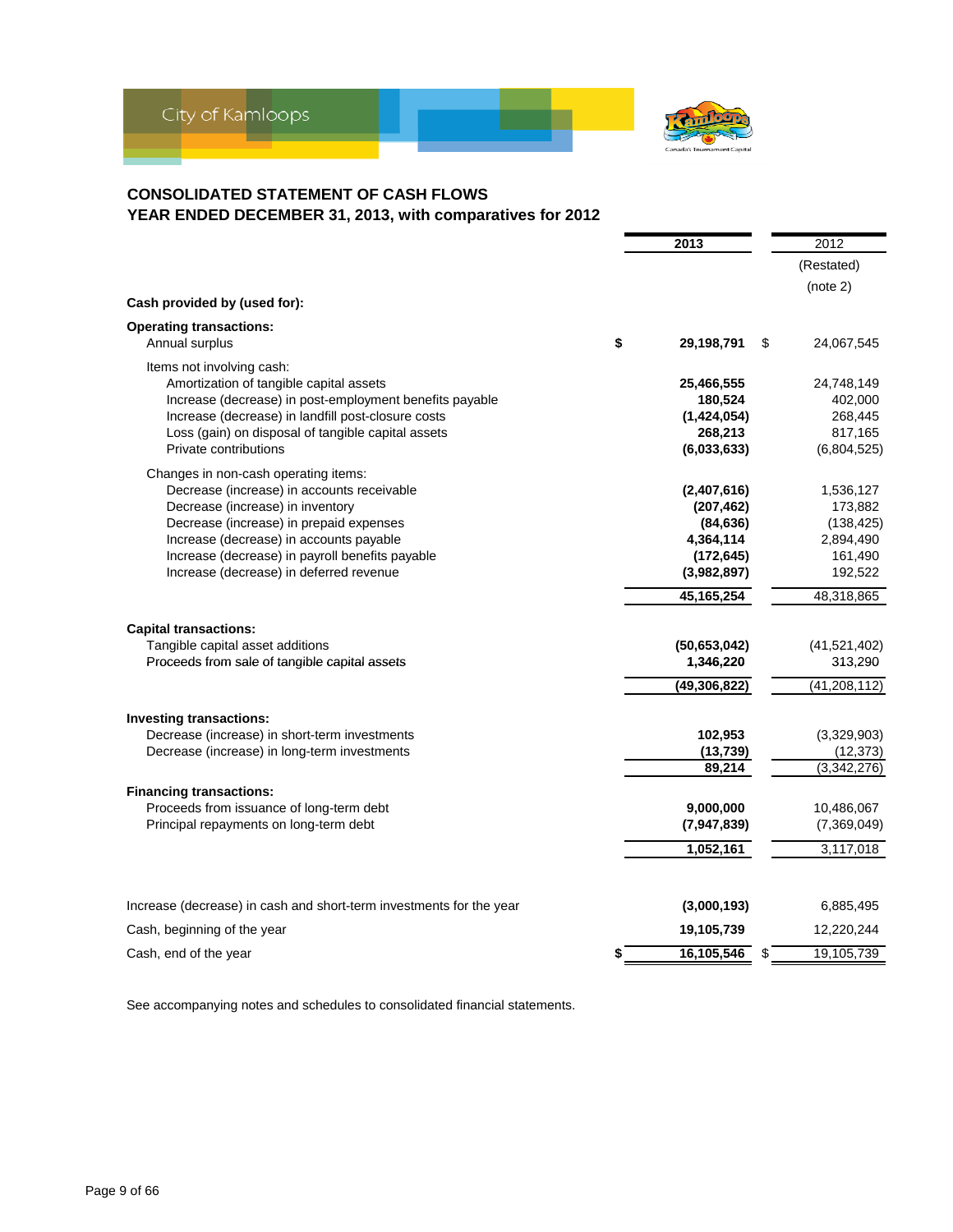

The City of Kamloops (The "City") was incorporated in 1893 under statute of the Province of British Columbia. Its principal activities include the provision of local government services to residents of the incorporated area. These include cemetery; community development; fire; infrastructure maintenance; legislative and enforcement; parks, recreation and leisure; police; public transit; solid waste; water utility; sewer utility and fiscal services. The City is also responsible for the Kamloops Airport Authority Society and the Venture Kamloops Business Development Society.

#### **1 . Significant accounting policies:**

(a) Basis of presentation:

The consolidated financial statements of the City have been prepared, in all material respects, in accordance with Canadian public sector accounting standards for local governments as recommended by the Public Sector Accounting Board (PSAB) of the Canadian Institute of Chartered Accountants (CICA).

(b) Basis of accounting:

The basis of accounting followed in these financial statements is an accrual method and includes revenues in the period in which the transactions or events occurred that gave rise to the revenues and expenses in the period the goods and services were acquired and a liability was incurred.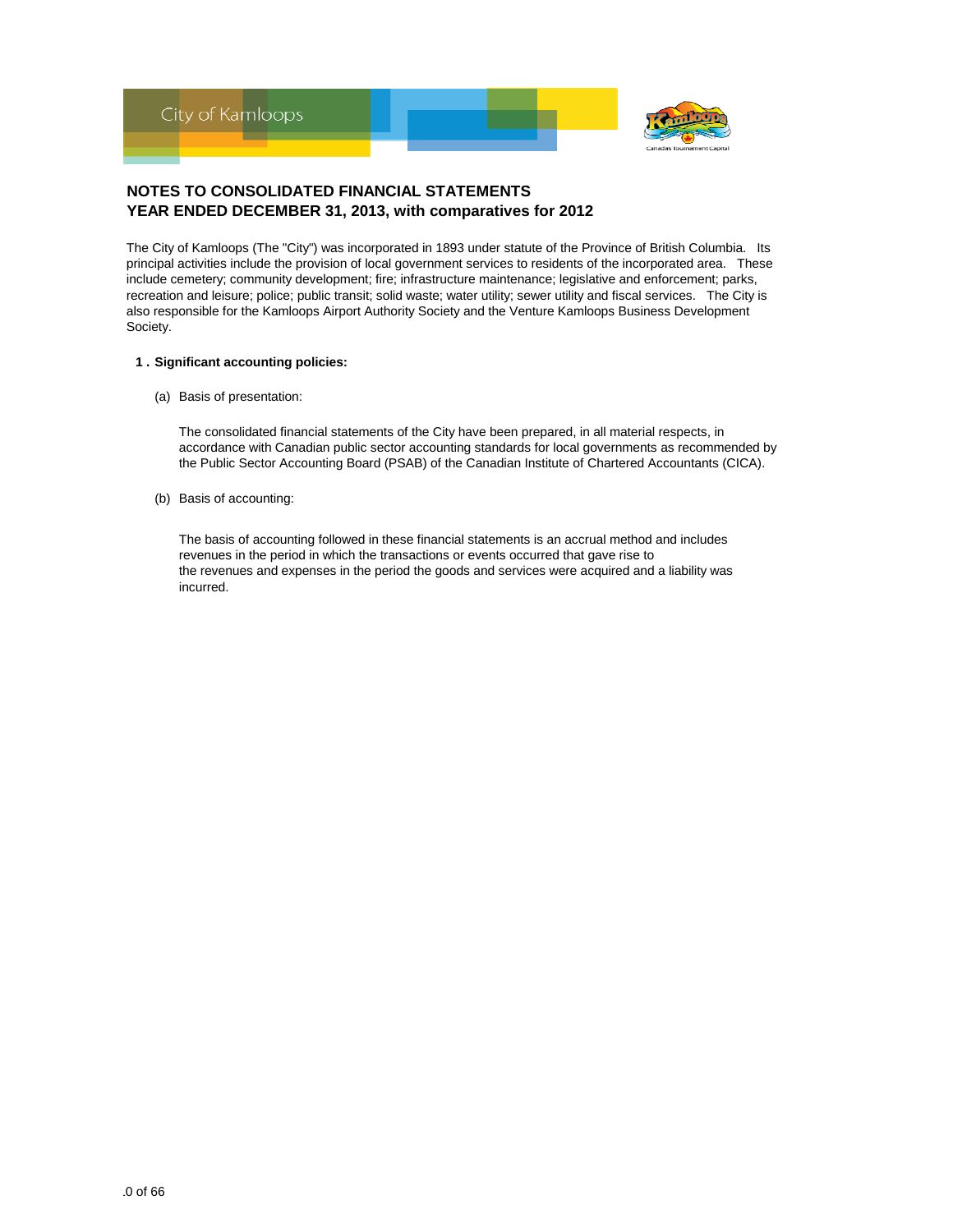

#### **1 . Significant accounting policies (continued):**

(c) Basis of consolidation:

The consolidated financial statements include the accounts of the Kamloops Airport Authority Society and the Venture Kamloops Business Development Society. Separate audited financial statements have also been prepared for the societies. Inter-fund balances and transactions have been eliminated.

The Kamloops Airport Authority Society and the Venture Kamloops Business Development Society are controlled by the City through its appointment of the members of each society. The consolidated financial statements include all accounts of these societies.

(d) Revenue recognition:

Revenues are accounted for in the period in which the transactions or events occurred that gave rise to the revenues and the amounts to be received can be reasonably estimated and collection is reasonably assured.

Taxation for municipal purposes is recorded as revenue in the period the taxes are levied.

User charges, fees, and other amounts collected for which the City has an obligation to perform or provide a future service are deferred until the service is provided.

Contributions or other funding received which has externally imposed restrictions are initially accounted for as deferred revenue and then recognized as revenue when used for the specific purpose.

Contributions received in-kind are recognized as revenue in the period received at the fair market value at the time of the contribution. the time of the

(e) Government transfers:

Government transfers are recognized as revenue in the financial statements when the transfer is authorized and any eligibility criteria are met, except to the extent that transfer stipulations give rise to an obligation that meets the definition of a liability. Transfers are recognized as deferred revenue when transfer stipulations give rise to a liability. Transfer revenue is recognized in the statement of operations as the stipulation liabilities are settled.

(f) Inventory:

Inventory is valued at the lower of cost and net realizable value with cost determined by the average cost method.

(g) Investments:

Short-term investments and investments are recorded at cost, which approximates net realizable value.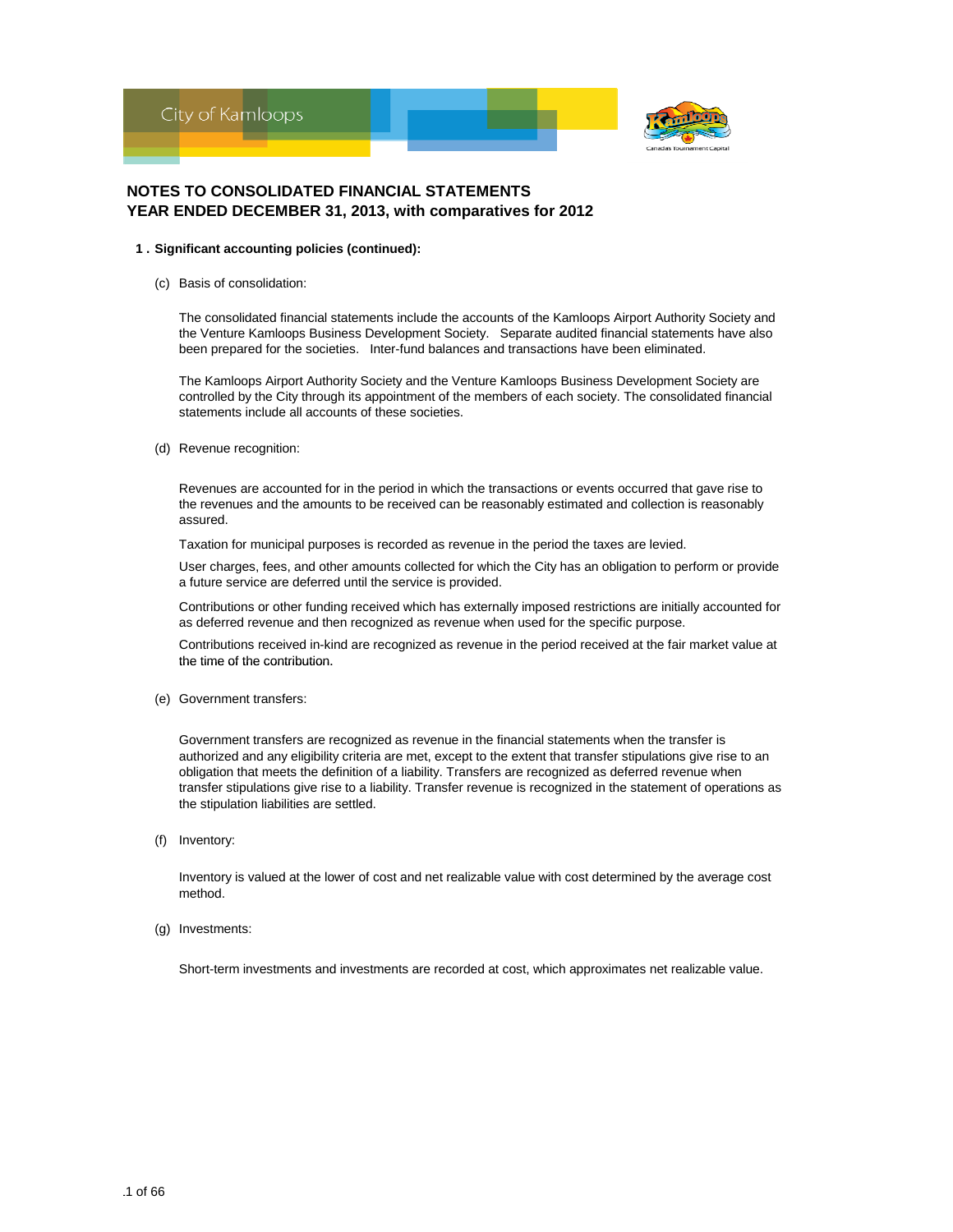

#### **1 . Significant accounting policies (continued):**

(h) Tangible capital assets:

Tangible capital assets are recorded at cost less accumulated amortization and are classified according to their functional use. Costs include all costs directly attributable to the acquisition or construction of the tangible capital asset including transportation costs, design and engineering fees, legal fees and site preparation costs.

Assets were amortized using the straight line method. There are several different amortization periods used for each major category of assets, as follows:

| Land                          | No amortization taken |
|-------------------------------|-----------------------|
| Site improvements             | $5 - 50$ years        |
| Equipment                     | $5 - 10$ years        |
| <b>Buildings</b>              | 15 - 50 years         |
| <b>Transportation network</b> | 10 - 75 years         |
| Water network                 | 10 - 75 years         |
| Sanitary network              | 10 - 75 years         |
| Drainage network              | 10 - 75 years         |
| Communication network         | 20 years              |
| Computing infrastructure      | 4 - 10 years          |

Amortization is not taken on tangible capital assets until they are ready for use. The City holds several works of art and historic treasures that have not been included in the tangible capital assets, including displays at the museum, statues located throughout the City and various works of art and decorations in the facilities.

(i) Non-financial assets

Non-financial assets are held for use in the provision of goods and services but are not available to discharge existing liabilities. These assets have a useful life extending beyond the current year and are not intended for sale in the ordinary course of operations.

(j) Long-term debt:

Long-term debt is recorded net of any related sinking fund balances. Debt service charges, including principal and interest, are charged against current revenue in the period in which they occur.

(k) Reserves:

Reserves for operating and capital purposes represent amounts reserved either internally or by statute for specific future purposes.

(l) Use of estimates:

The preparation of financial statements in accordance with Canadian public sector accounting standards requires management to make estimates and assumptions that have an effect on the reported amounts of assets and liabilities and the disclosure of contingent assets and liabilities at the date of the financial statements and the reported amounts of revenue and expenses during the year. Actual results could be different from those estimates. Significant estimates in these financial statements include the postemployment benefit payable and the landfill post-closure costs.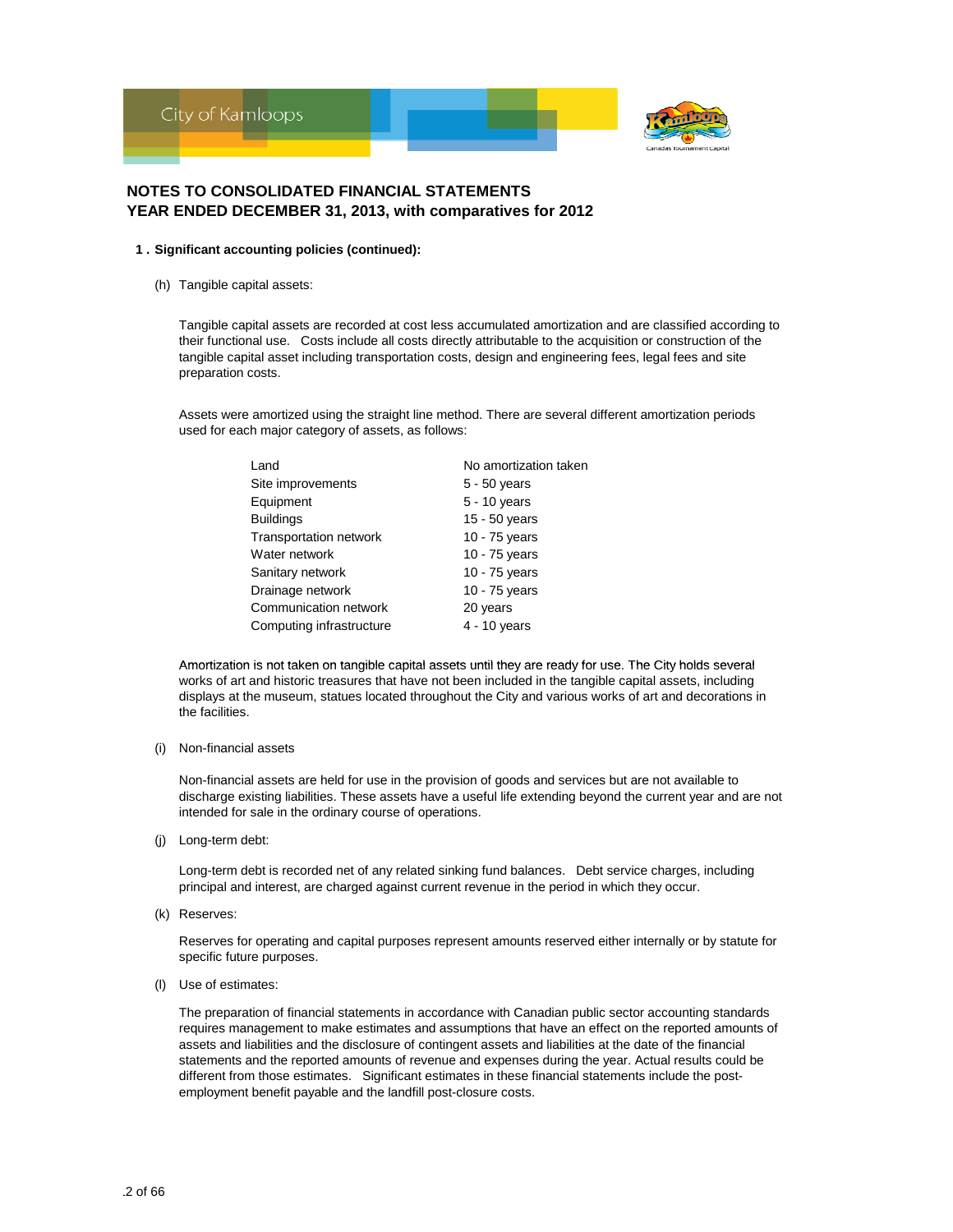

#### **1 . Significant accounting policies (continued):**

(m) Landfill post-closure costs:

The City is required to fund the closure of its landfill sites and to provide for the post-closure care of the facilities. Closure and post-closure activities include the final cover, landscaping, surface and groundwater monitoring, leachate control and visual inspection. The requirement is being provided for over the estimated life of the landfill sites based on the respective usage of each facility.

(n) Retirement benefits and other employee benefit plans:

The City's contributions due during the period to its multi-employer defined benefit plan are expensed as incurred. The costs of other pensions and other retirement benefits that accumulate over the period of service provided by employees are actuarially determined using the projected benefit method prorated on services based on management's best estimate of retirement ages, inflation rates, investment returns, wage and salary escalation, insurance and health care costs trends, employee turnover and discount rates. Actuarial gains and losses are amortized on a straight-line basis over the expected average remaining service life of the employee group.

#### **2 . Prior period adjustments**

During the year, a number of assets have been found which were not accounted for in the initial recording of tangible capital assets. Since the inception of PS 3150 Tangible Capital Assets, there has been no policy for accounting for found assets (tangible capital assets owned prior to January 1, 2008 which are discovered after January 1, 2008). It has been determined that found assets are errors which require a retroactive adjustment. The found assets total \$6 123 427 This has resulted in an increase in opening net book value of \$3 502 303 The found assets total \$6,123,427. This has resulted in an increase in opening net book value of \$3,502,303, increase in cost of tangible capital assets of \$6,123,427, increase in opening accumulated amortization of \$2,621,124, increase in amortization expense of \$220,182, increase in ending accumulated amortization of \$2,841,306, and an increase in ending net book value of \$3,282,121.

Also, during the year, it was discovered that a number of tangible capital assets thought to be owned by the City, were not actually assets of the City. The total cost of these assets amount to \$929,728. The adjustment has resulted in a decrease in opening net book value of \$681,977, a decrease in cost of tangible capital assets of \$929,728, a decrease in opening accumulated amortization of \$247,751, a decrease in amortization expense of \$13,507, a decrease in ending accumulated amortization of \$261,258, and a decrease in ending net book value of \$668,470.

In 2012, the City adopted PS 3410, Government Transfers. During 2013, the City changed its interpretation on how it recognized Community Works Fund (Gas Tax). The change brought the recognition in revenue to be more consistent with how the City budgets for these funds. This change was required to be made retroactively, consequently the previously deferred amounts as of December 31, 2012 in spent funds of \$4,712,375 was recognized as revenue.

The changes to the 2012 amounts as reported in these statements to the amounts reported in the 2012 consolidated financial statements are:

| Net book value of tangible capital assets, beginning of year increased | S | 2.820.326 |
|------------------------------------------------------------------------|---|-----------|
| Net book value of tangible capital assets, end of year increased       |   | 2,613,651 |
| Accumulated surplus, beginning of year increased                       |   | 2.820.326 |
| Accumulated surplus, end of year increased                             |   | 2.613.651 |
| Deferred revenue decreased                                             |   | 4.712.375 |
| Government transfers increased                                         |   | 4,712,375 |
| Amortization expense increased                                         |   | 206.675   |
| Annual surplus decreased                                               |   | 4.505.700 |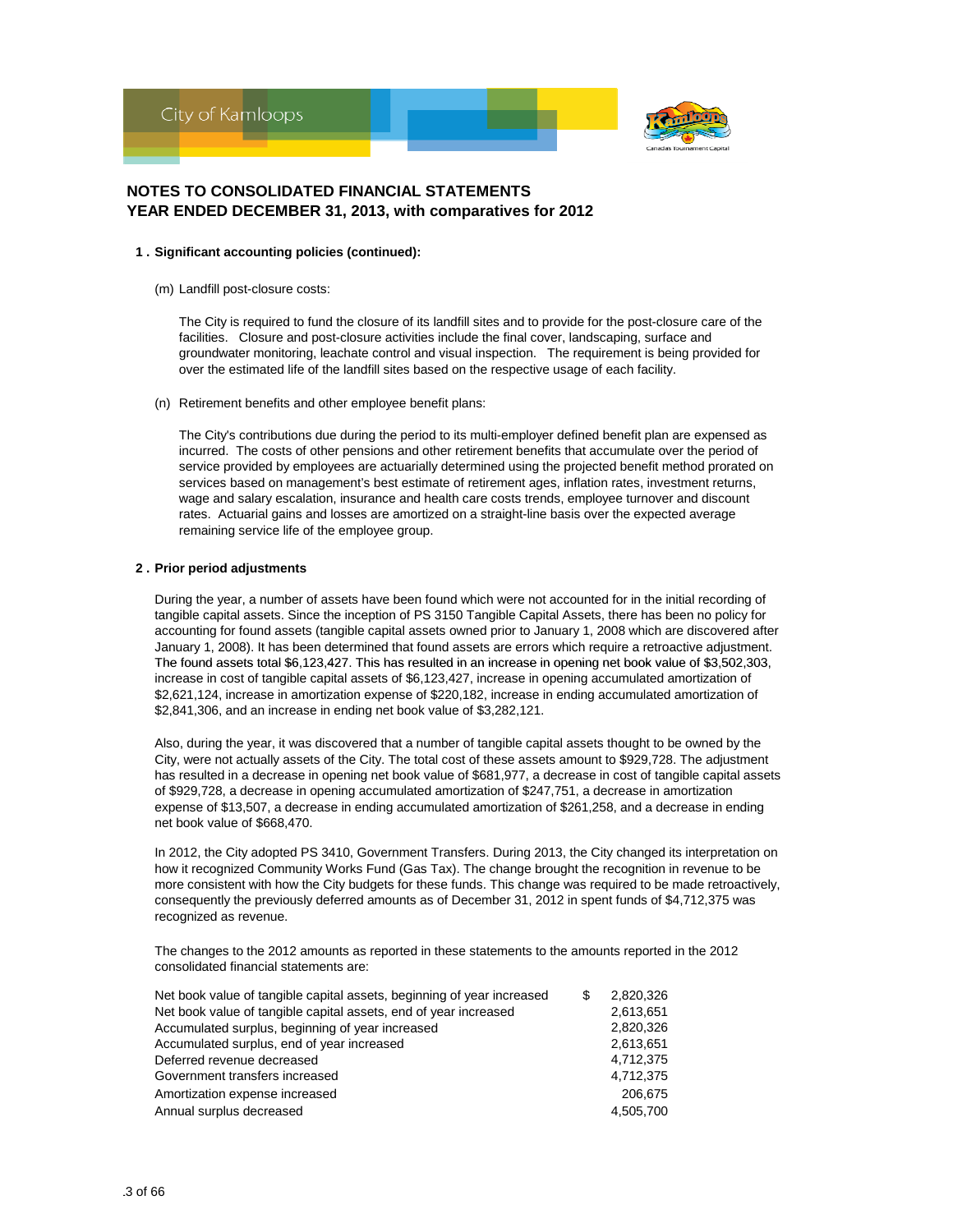

#### **3 . Segmented Information**

The City of Kamloops is a diversified municipal government institution that provides a wide range of services to its citizens. Distinguishable functional segments have been separately disclosed. The nature of the segments and the activities they encompass are as follows; and quantitative data on these segments can be found in note 14.

#### **Cemetery:**

This segment captures all of the revenue and expenses associated with Cemetery operations including providing services to the public and maintenance of the cemetery infrastructure.

#### **Community development:**

This segment includes almost all of the activities of the Planning, Engineering and Development Services Department including Building Permits, Business Licenses, Zoning, Development Applications and Engineering Services. The only function of the Planning Development and Engineering Services department that has been separated into its own segment is the Public Transit function.

#### **Corporate administration:**

This segment includes all of the internal support service functions of the corporation. This includes Human Resources, Information Technology, Finance and the Chief Administration Officer's department. All of these functions are typical to all medium to large corporations, either private or public.

#### **Environmental services:**

This segment includes all of the operating activities of the Environmental Services Division.

#### **Fire services:**

This segment includes all of the operating activities of the Fire and Rescue Services Division including fire prevention, suppression and education. This function also includes maintenance of the fire department fleet and operation of the Fire Training Centre.

#### **Infrastructure maintenance:**

This segment includes all of the function of the Public Works department that involve the repair and maintenance of the City's infrastructure assets including the road network, the stormwater (drainage) network, administrative buildings and the City's vehicle fleet. Maintenance of the recreation buildings and park assets are not included in this segment.

#### **Legislative and enforcement:**

This segment includes the functions related to the legislative operations of the City. This encompasses revenue and expenses directly related to City Council, the City Clerk's office, bylaw enforcement, parking and animal control.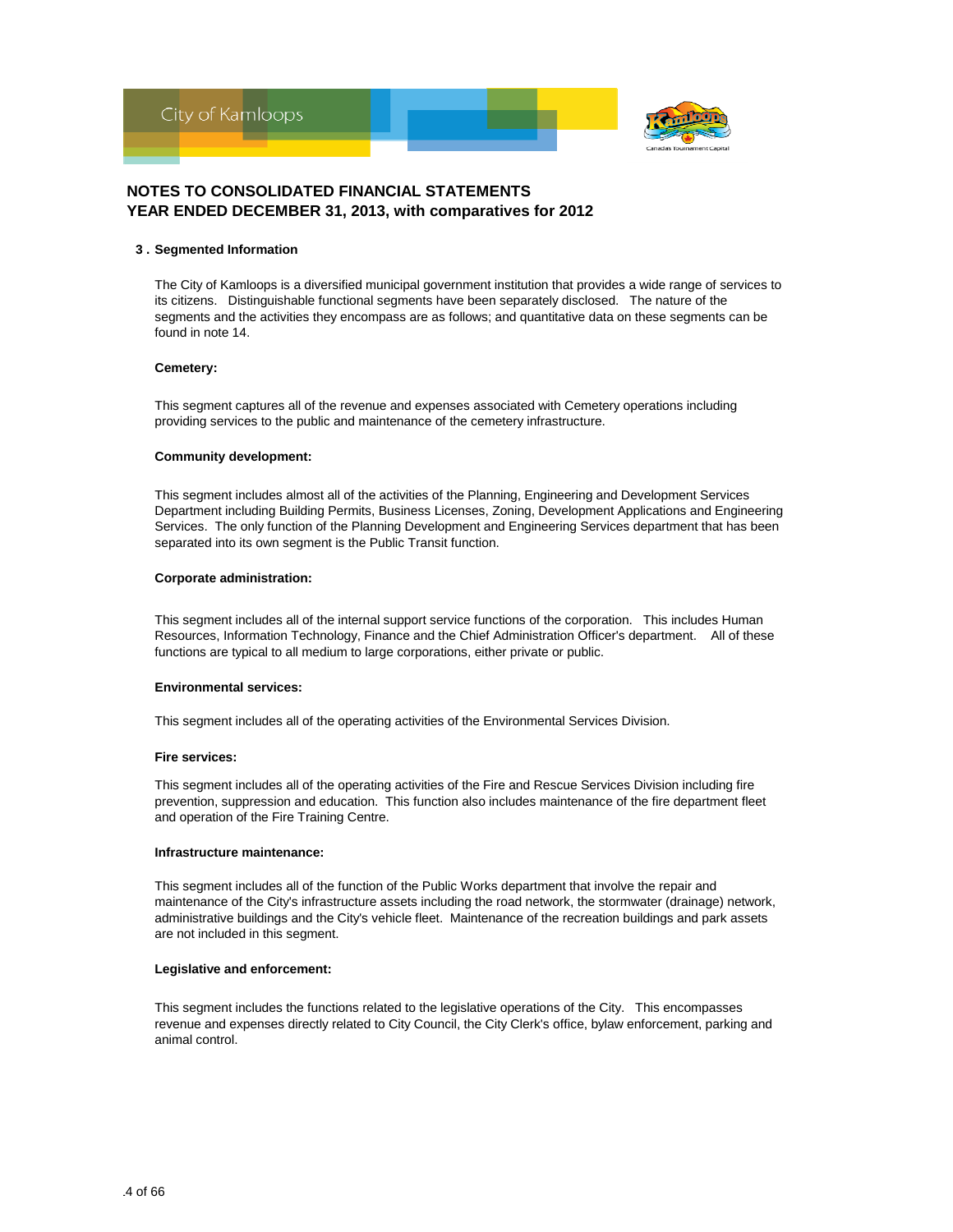

#### **3 . Segmented Information (continued)**

#### **Parks, recreation and cultural services:**

All operating activities of the Parks, Recreation and Cultural Services department are included in this segment. This includes the revenue expenses to provide recreation and cultural programs throughout the City as well as repair and maintenance of the buildings and other infrastructure used to provide these programs.

#### **Police services:**

This segment includes all of the operating activities of the Police Services Division. This includes the activities of the RCMP and the municipal staff who support these activities.

#### **Public transit:**

This segment includes all of the operating activities of the Public Transit Division.

#### **Solid waste:**

Included in this segment is all of the revenue and expenses related to the collection and disposal of the residents garbage and recycling products.

#### **Water utility:**

This segment includes all of the operating activities related to the treatment and distribution of water throughout the City.

#### **Sewer utility:**

This segment includes all of the operating activities related to the collection and treatment of wastewater (sewage) throughout the City.

#### **Kamloops Airport Authority Society:**

This segment includes all of the operating activities of the Kamloops Airport Authority Society whose mandate is to oversee the operation of the Kamloops Airport and the repair and maintenance of its assets.

#### **Venture Kamloops Business Development Society:**

This segment includes all of the operating activities of the Venture Kamloops Business Development Society.

#### **Tangible capital asset acquisition:**

This segment identifies the revenue sources and use of operating equity and reserves to acquire capital assets and increase the capital equity.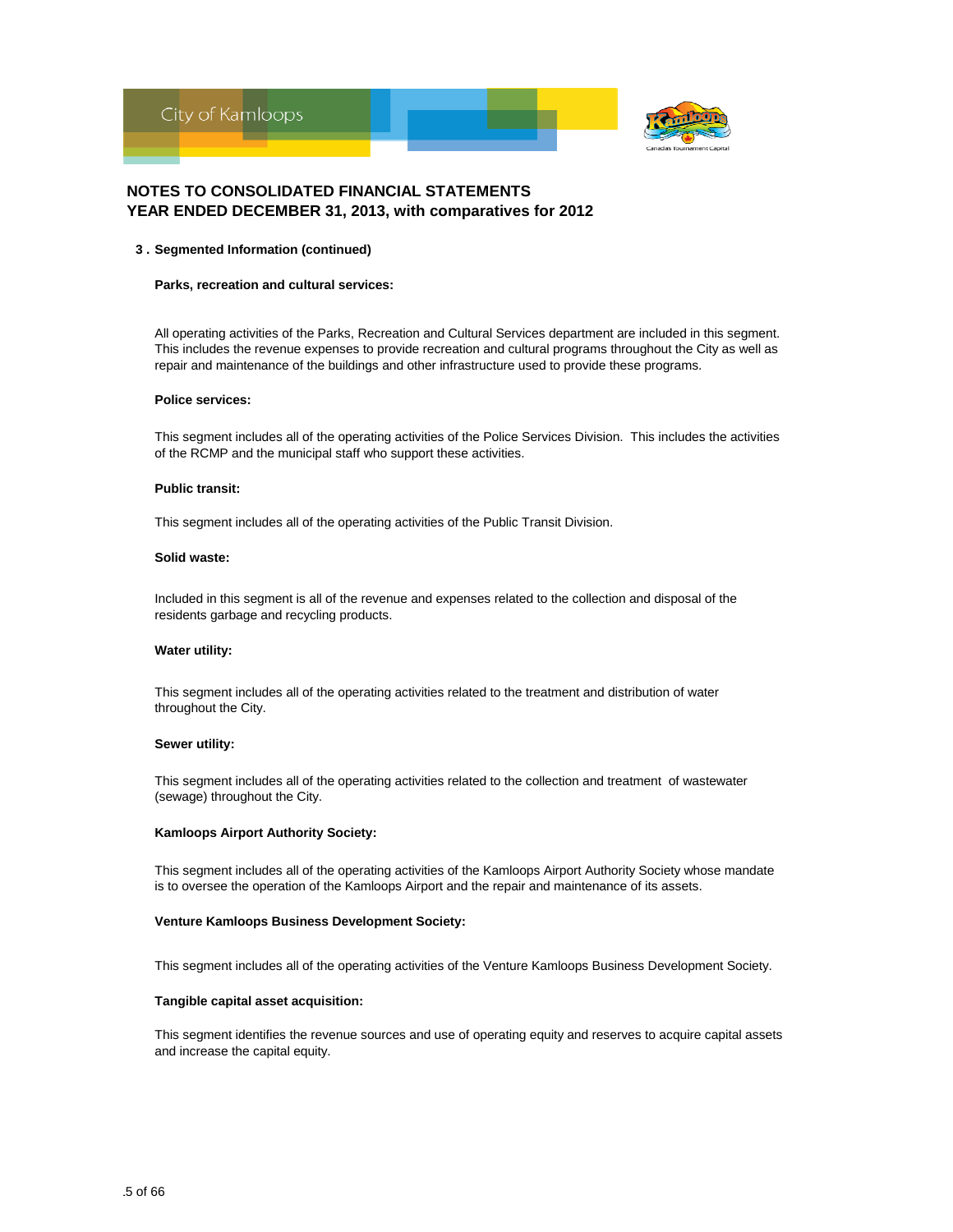

#### **4 . Cash and short-term investments:**

|                                               | 2013                | 2012          |
|-----------------------------------------------|---------------------|---------------|
| Consolidated cash                             | \$<br>16,105,546 \$ | 19,105,739    |
| Consolidated short-term investments           | 115,912,980         | 116,015,933   |
|                                               | 132,018,526         | 135, 121, 672 |
| Restricted cash and short-term investments:   |                     |               |
| Statutory reserves                            | 34,711,878          | 32,167,972    |
| Development cost charges                      | 9,734,766           | 14,636,968    |
| Kamloops Airport Authority Society            | 3,647,140           | 3,236,035     |
| Venture Kamloops Business Development Society | 50,488              | 200.968       |
| Unrestricted cash and short-term investments  | 83,874,254          | 84,879,729    |
|                                               | 132.018.526         | 135.121.672   |

The maturity dates of the short-term investments held directly by the City range from March 8, 2014 to June 1, 2025. The interest rates earned on these investments range from 1.50% to 5.75%.

#### **5 . Accounts Receivable:**

|                                                       | 2013               | 2012       |
|-------------------------------------------------------|--------------------|------------|
| General fund:                                         |                    |            |
| Taxes                                                 | \$<br>4,249,970 \$ | 4,066,543  |
| <b>Utilities</b>                                      | 1,363,050          | 1,655,520  |
| Trade                                                 | 3,903,975          | 4,597,568  |
| Accrued interest                                      | 935,860            | 1,002,703  |
| Province of British Columbia                          | 5,317              | 5,317      |
| Government of Canada                                  | 729,955            | 926,633    |
|                                                       | 11,188,127         | 12,254,284 |
| <b>Water Fund:</b>                                    |                    |            |
| Trade                                                 | 2,030,249          | 1,123,339  |
|                                                       | 2,030,249          | 1,123,339  |
| Sewer Fund:                                           |                    |            |
| Trade                                                 | 1,138,122          |            |
| Province of British Columbia                          | 6,139,241          | 4,416,584  |
|                                                       | 7,277,363          | 4,416,584  |
| <b>Kamloops Airport Authority Society:</b>            |                    |            |
| Trade                                                 | 364,866            | 351,823    |
| Government of Canada                                  | 532,778            | 833,547    |
|                                                       | 897,644            | 1,185,370  |
| <b>Venture Kamloops Business Development Society:</b> |                    |            |
| Trade                                                 | 4,213              | 10,403     |
|                                                       | 21,397,596 \$      | 18,989,980 |
|                                                       |                    |            |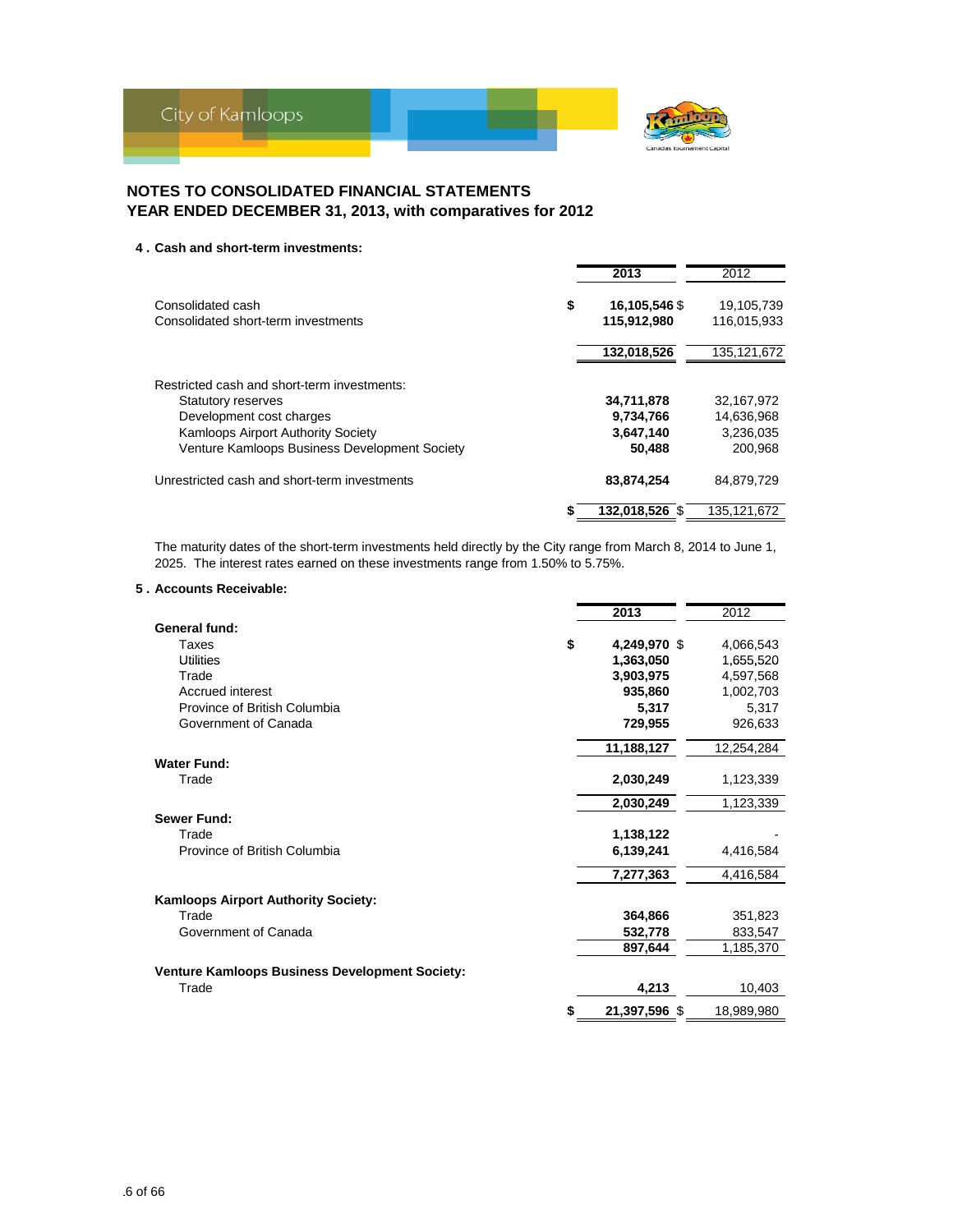

#### **6 . Long-term investments:**

The City's long-term investments are held by the Kamloops Foundation in two endowment funds; the City of Kamloops Centennial Fund "A" and the City of Kamloops Centennial Fund "B". All of the income earned in Fund "A" is re-invested in the fund. 90% of the income earned in Fund "B" is returned to the City to support the grant-in-aid program and the remaining 10% is re-invested in the fund.

#### **7 . Accounts payable:**

|                                                       | 2013                | 2012       |
|-------------------------------------------------------|---------------------|------------|
| General fund:                                         |                     |            |
| Trade                                                 | \$<br>17,932,488 \$ | 11,909,299 |
| Payroll and benefits                                  | 2,573,333           | 2.782.814  |
| Province of British Columbia                          | (114, 927)          | 260.277    |
| Government of Canada                                  | 4,427,583           | 5,253,641  |
|                                                       | 24,818,477          | 20,206,031 |
| <b>Kamloops Airport Authority Society:</b>            |                     |            |
| Trade                                                 | 248.438             | 475,181    |
| <b>Venture Kamloops Business Development Society:</b> |                     |            |
| Trade                                                 | 48.305              | 69,894     |
|                                                       | 25,115,220 \$       | 20,751,106 |
|                                                       |                     |            |

#### **8 . Post-employment benefits payable:**

The City of Kamloops sponsors a defined benefit plan for retirement benefits other than pensions for certain The City of Kamloops sponsors a defined benefit plan for retirement benefits other than pensions for employees. The plan provides for a payout of accumulated sick leave for CUPE local 900 employees; an early retirement incentive payment and deferred vacation payout for IAFF local 913 employees; and an early retirement incentive payment for Management employees.

Total benefit payments paid during the year were \$525,000 (2012 - \$534,000). The plan does not require any contribution from employees. The retirement benefit liability at December, 31, 2013 includes the following components:

|                                              |    | 2013         | 2012      |
|----------------------------------------------|----|--------------|-----------|
| Accrued benefit obligation - opening balance | \$ | 7,691,000 \$ | 7,424,000 |
| Current service cost                         |    | 615.000      | 595,000   |
| Interest cost                                |    | 279,000      | 270,000   |
| Benefits paid                                |    | (525,000)    | (534,000) |
| Actuarial gain/(loss) - current              |    | (455,000)    | (64,000)  |
| Accrued benefit obligation - ending balance  |    | 7,605,000    | 7,691,000 |
| Unamortized net actuarial (loss)/gain        |    |              | (543,000) |
| Funding excess                               |    |              | 276,476   |
| Post-employment benefit payable              | S  | 7,605,000 \$ | 7,424,476 |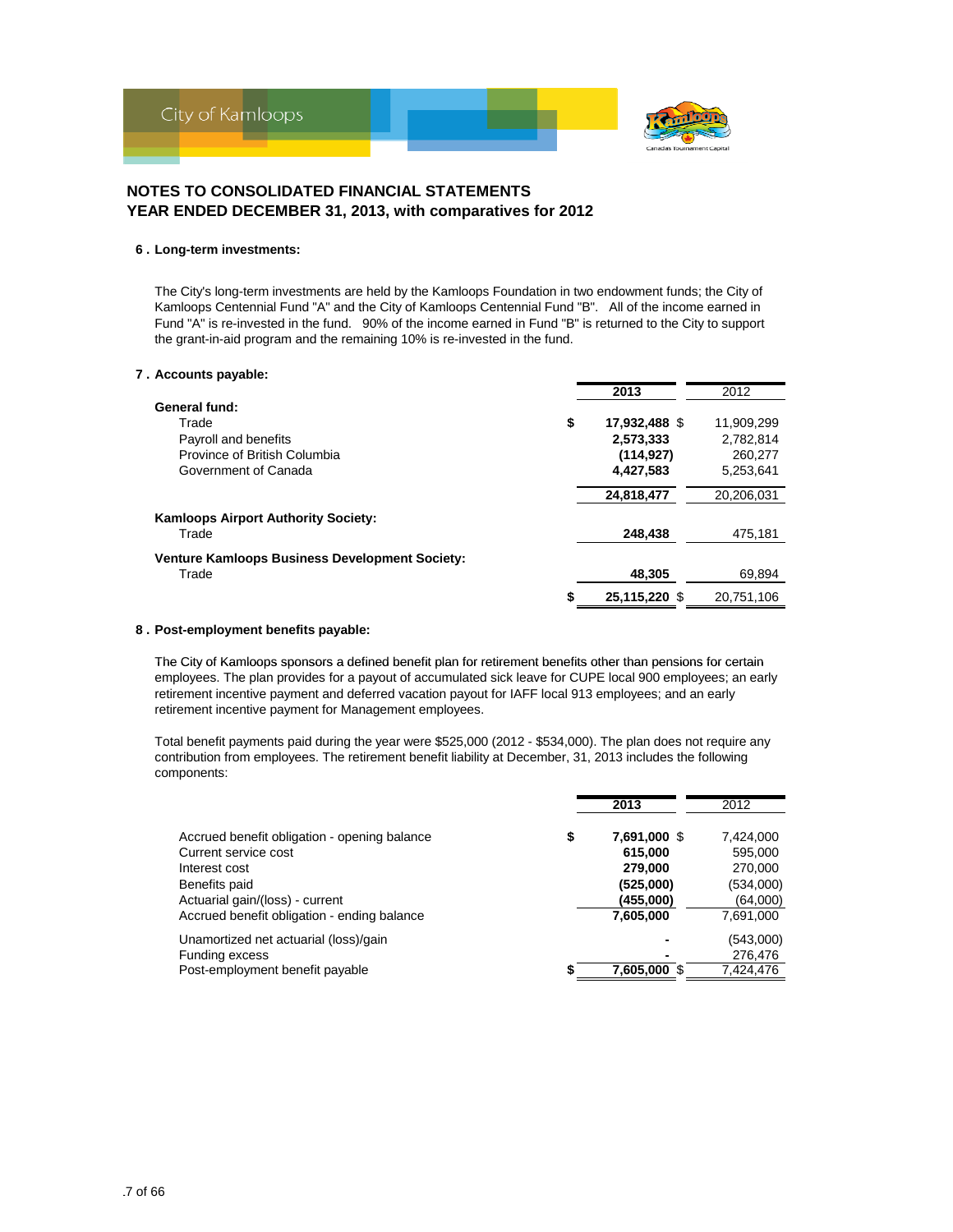

#### **8 . Post-employment benefits payable (continued):**

Actuarial valuations for accounting purposes are performed using the projected benefit method prorated on services. The most recent actuarial report was prepared on February 4, 2013 using data as of December 31, 2012. The accrued benefit obligation shown for 2013 is based on amounts included in the 2012 valuation.

The actuarial valuation was based on a number of assumptions about future events, such as inflation rates, interest rates, wage and salary increases, and employee turnover and mortality. The assumptions used reflect the City's best estimates. The expected inflation rate is 3.25% (2012 - 3.25%). The discount rate used to determine the accrued benefit obligation is 4.0% (2012 - 3.5%).

The retirement benefit expense is included in the statement of operations and accumulated surplus as a component of program expenses. The retirement benefit interest expense is included in the public debt interest expense. The prior period cost of plan amendment is included in the current expenses for the year indicated.

#### **9 . Landfill post-closure costs:**

The City of Kamloops operates two solid waste landfill sites in the Kamloops area and assumes certain obligations for the landfill sites including closure and post closure liabilities. The reported liabilities are based on estimates and assumptions with respect to events extending over the remaining life of each of the landfills. The estimates and assumptions are provided through an independent assessment conducted in 2010 with the results included in 2011. The liability and annual expense is calculated based on the ratio of current usage to total capacity of the site and the estimated future cash flows associated with closure and post-closure activities stated in current (2013) dollars. The aggregate liability for closure and post-closure costs for the two landfills is \$2,378,272 (2012 = \$3,802,326).

The main landfill at the Mission Flats site is expected to serve until 2068 with 25 years needed for post-closure care based on the independent assessment. The remaining capacity of the landfill site is estimated at 3.55 million cubic meters, which is 83% of the site's total capacity. Approximately 60% of landfill closure will be completed while the landfill is still in operation with costs associated with the closure being charged to expenses when they are incurred. To date \$1,697,472 has been spent on progressive closure costs.

Since a final design for the Barnhartvale site has not been completed the independent assessment was not able to provide a lifespan analysis. The City anticipates that the Barnhartvale site will serve until 2021 with 25 years needed for post-closure care. The remaining capacity of the landfill site is estimated at 145,912 cubic meters, which is approximately 26% of the site's total capacity.

The estimated total expenses for closure and post-closure care of the two landfills in current (2013) dollars is \$19,260,720 (2012 estimate = \$19,083,089) with \$15,184,976 (2012 = \$15,280,763) remaining to be recognized as a liability.

The City has not provided a reserve to fund future landfill capital expenses as at December 31, 2013. The funding required is provided through current operations.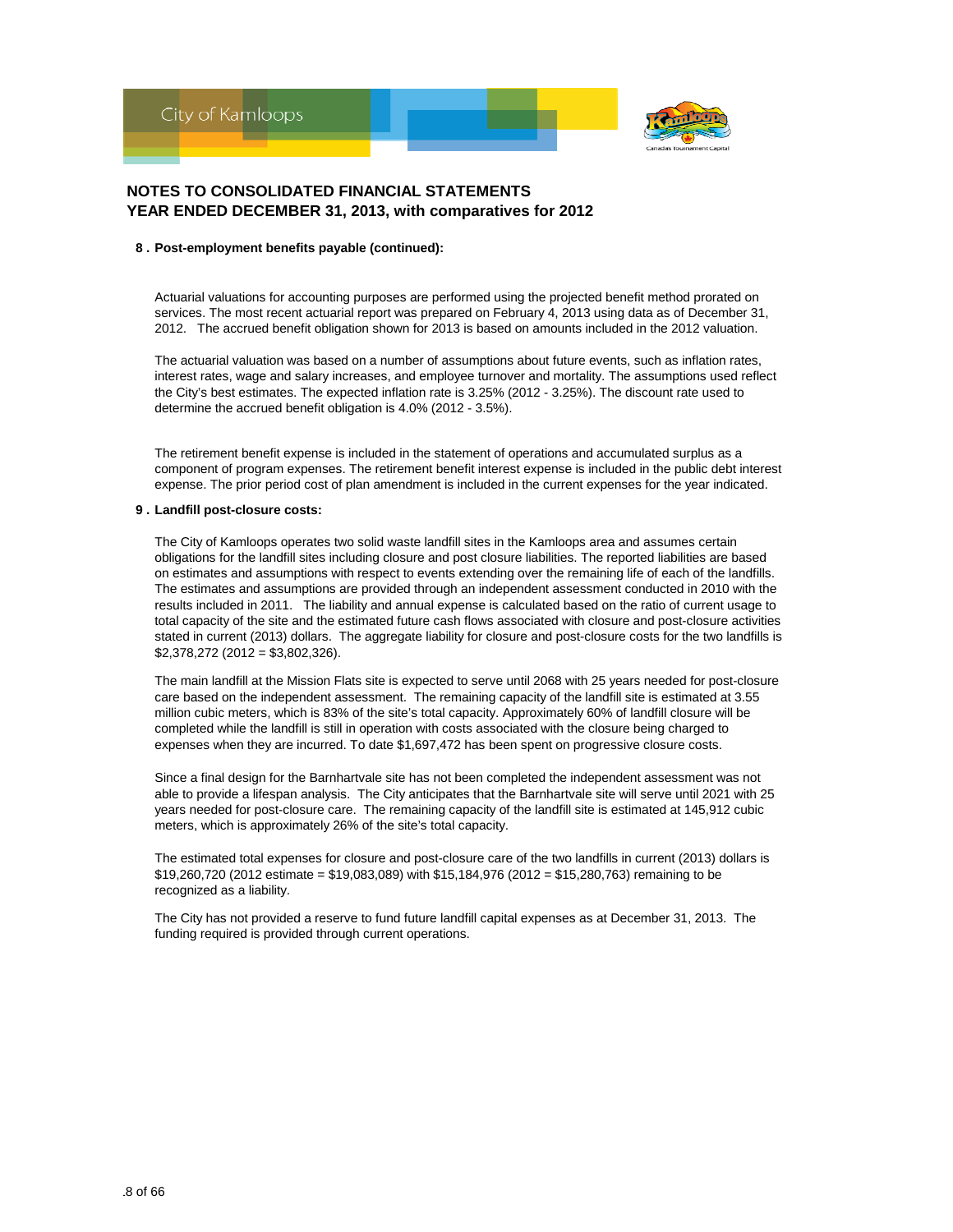

#### **10 . Deferred revenue:**

|                                    |                                                       | Balance at<br>December 31,<br>2012<br>(restated) |  | Collected     |    | Interest |    | Recognized                    | <b>Balance at</b><br>December 31,<br>2013 |
|------------------------------------|-------------------------------------------------------|--------------------------------------------------|--|---------------|----|----------|----|-------------------------------|-------------------------------------------|
| <b>General fund:</b>               |                                                       |                                                  |  |               |    |          |    |                               |                                           |
| Taxes<br>Leases<br><b>Business</b> | \$                                                    | 13,534,577 \$<br>54,659                          |  | 26,925,674 \$ |    |          | \$ | $(24,663,015)$ \$<br>(5, 144) | 15,797,236<br>49,515                      |
| licenses                           |                                                       | 1,004,025                                        |  | 990,827       |    |          |    | (1,004,025)                   | 990,827                                   |
| Other                              |                                                       | 1,271,670                                        |  | 443,895       |    |          |    | (1,271,670)                   | 443,895                                   |
|                                    |                                                       | 15,864,931                                       |  | 28,360,396    |    |          |    | (26, 943, 854)                | 17,281,473                                |
| Community works fund (gas tax):    |                                                       |                                                  |  |               |    |          |    |                               |                                           |
| Unapplied funds                    |                                                       | 3,841,581                                        |  | 3,288,586     |    | 66,757   |    | (3,849,248)                   | 3,347,676                                 |
| Development cost charges:          |                                                       |                                                  |  |               |    |          |    |                               |                                           |
|                                    |                                                       | 14,636,968                                       |  | 3,418,858     |    | 280,718  |    | (8,601,777)                   | 9,734,767                                 |
|                                    | <b>Venture Kamloops Business Development Society:</b> |                                                  |  |               |    |          |    |                               |                                           |
|                                    |                                                       | 3,333                                            |  |               |    |          |    | (3,333)                       |                                           |
|                                    | \$                                                    | 34,346,813 \$                                    |  | 35,067,840    | \$ | 347,475  | \$ | $(39,398,212)$ \$             | 30,363,916                                |

#### **11 . Long-term debt:**

( a ) Long-term debt outstanding:

|                                                                                                |     | General fund *                             | Water fund                                 | Sewer fund                                           | Total                                                 |
|------------------------------------------------------------------------------------------------|-----|--------------------------------------------|--------------------------------------------|------------------------------------------------------|-------------------------------------------------------|
| Balance at December 31, 2012<br>Principal repayments<br>Actuarial adjustments<br>Debt acquired | \$. | 62.658.891 \$<br>(3,064,893)<br>(660, 413) | 28,405,928 \$<br>(2,843,848)<br>(848, 830) | 4.717.257 \$<br>(331,076)<br>(198, 780)<br>9,000,000 | 95,782,076<br>(6,239,817)<br>(1,708,023)<br>9,000,000 |
| Balance at December 31, 2013                                                                   | S.  | 58,933,585 \$                              | 24,713,250 \$                              | 13,187,401 \$                                        | 96,834,236                                            |

\* Kamloops Airport Authority Society debt included in General Fund balance. Amount outstanding on Dec 31, 2013 was \$8,187,807 (2012 = \$8,711,766)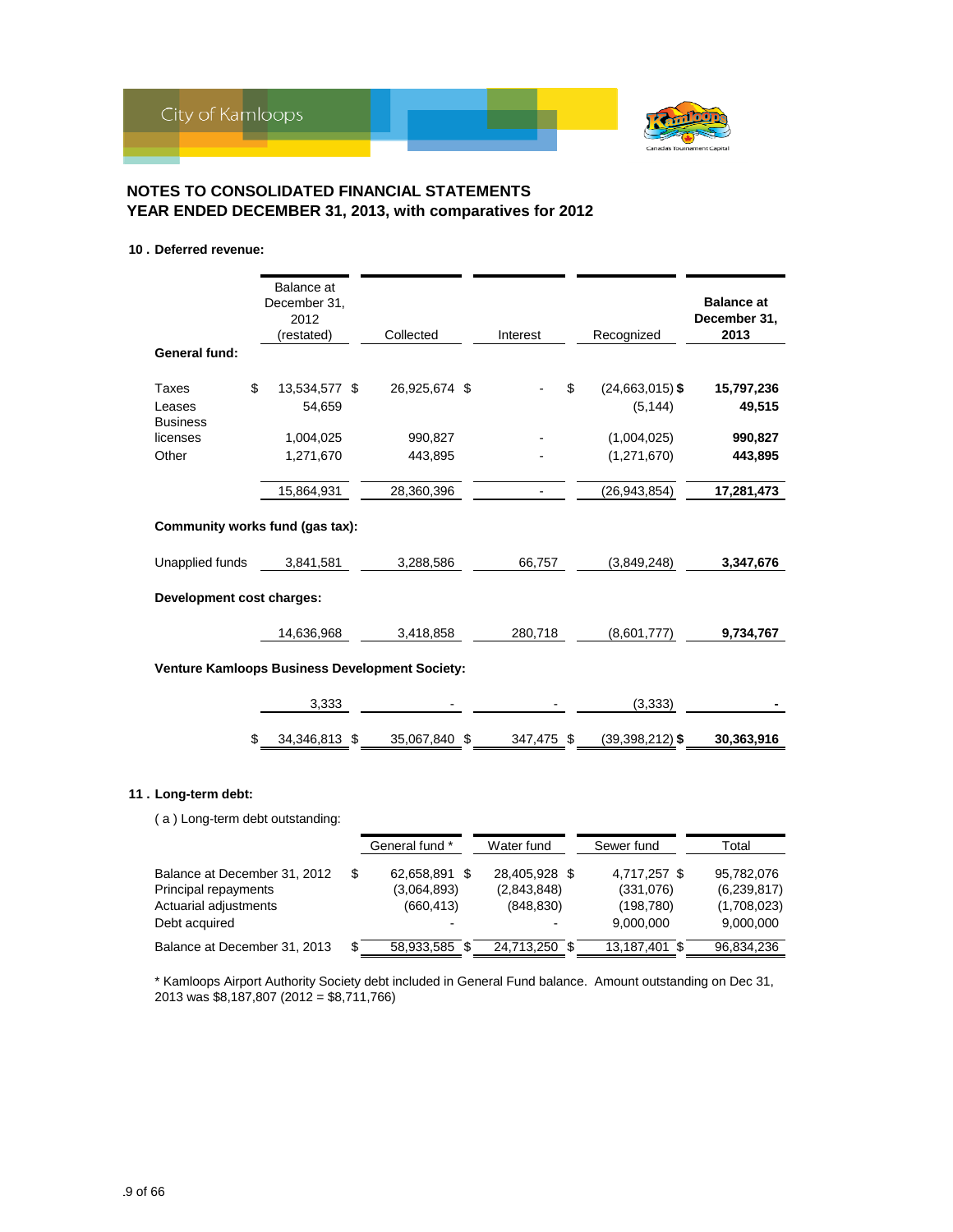

#### **11 . Long-term debt (continued):**

( b ) Future principal repayment and sinking fund earnings on outstanding borrowings over the next five years and thereafter are as follows:

|                       | General fund *         | Water fund    | Sewer fund    | Total      |
|-----------------------|------------------------|---------------|---------------|------------|
| Principal repayment:  |                        |               |               |            |
| 2014                  | \$<br>3,064,892 \$     | 2,856,405 \$  | 11,331,076 \$ | 17,252,373 |
| 2015                  | 3,054,931              | 2,834,667     | 303,682       | 6,193,280  |
| 2016                  | 3,026,043              | 1,812,991     | 215,087       | 5,054,121  |
| 2017                  | 2.944.481              | 1,751,459     | 184,686       | 4,880,626  |
| 2018                  | 2,895,463              | 1,612,292     | 140,313       | 4,648,068  |
| Thereafter            | 22,263,761             | 8,572,315     | 65,715        | 30,901,791 |
|                       | 37,249,571             | 19,440,129    | 12,240,559    | 68,930,259 |
| Sinking fund earnings | 21,684,014             | 5,273,121     | 946,842       | 27,903,977 |
|                       | \$<br>58,933,585<br>\$ | 24,713,250 \$ | 13,187,401 \$ | 96.834.236 |

\* Kamloops Airport Authority Society debt included in General Fund - annual principle payment amount is \$484,429.

The weighted average interest rate on long-term debt in 2013 was 3.99% (2012 - 4.22%). Consolidated interest expense on long-term debt was \$5,431,487 (2012 - \$5,441,541). Included in the 2014 scheduled repayments for the Sewer Fund is \$11,000,000 in temporary borrowings.

Sinking fund assets, managed by the Municipal Finance Authority are used to reduce long term debt to be repaid. In the event that the City does not default under any of its obligations, the sinking fund earnings will be used to offset future principle repayments.

#### ( c ) Un-issued debt:

The City internally finances certain capital projects pending the issue of long-term debt and/or short-term debt. For budget and financial reporting purposes, borrowed funds received in the current year are applied to advances pending from prior year's. A summary of the current year's transactions and cumulative advances pending debenture issue are as follows:

|              | Balance at<br>December 31.<br>2012 | Capital assets<br>purchased<br>pending debt | Debt acquired |      | <b>Balance at</b><br>December 31,<br>2013 |
|--------------|------------------------------------|---------------------------------------------|---------------|------|-------------------------------------------|
| General fund | \$<br>175,528 \$                   | 735,030 \$                                  |               | - \$ | 910,558                                   |
| Water fund   | 1,204,613                          | 1,870,324                                   |               |      | 3,074,937                                 |
| Sewer Fund   | 3,959,787                          | 8,041,622                                   |               |      | 12,001,409                                |
|              | \$<br>5,339,928 \$                 | 10,646,976 \$                               |               |      | 15,986,904                                |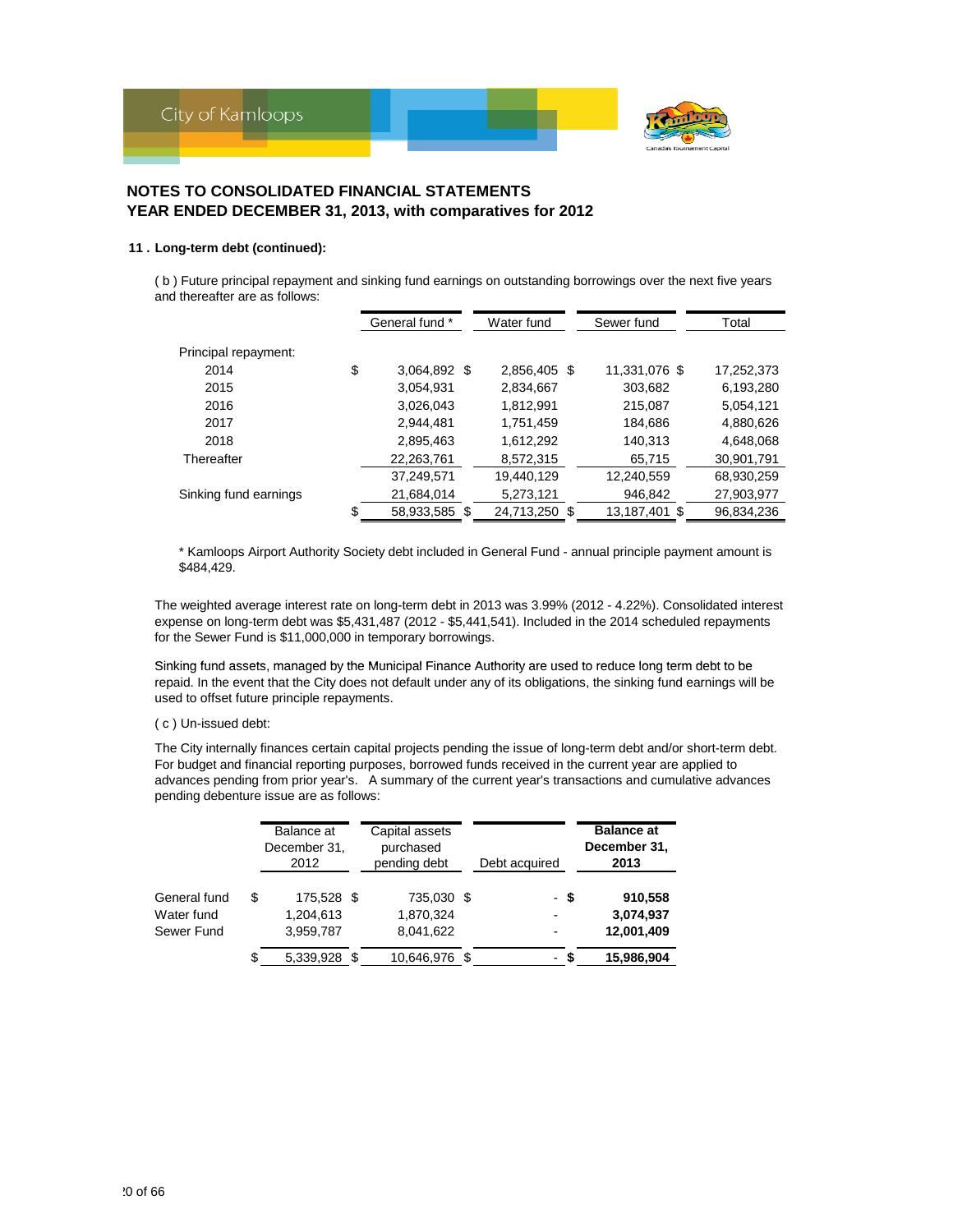

### **12 . Tangible capital assets:**

*See schedules 1a and 1b for details*

|               |                 | 2013                  | 2012           |
|---------------|-----------------|-----------------------|----------------|
|               | Accumulated     |                       | Net Book Value |
| Cost          | Amortization    | <b>Net Book Value</b> | (restated)     |
|               |                 |                       |                |
|               |                 | 77,049,849 \$         | 76,347,705     |
| 419,482,990   |                 | 419,482,990           | 417, 175, 747  |
| 63,347,187    | (33, 450, 493)  | 29,896,694            | 31,686,338     |
| 124,878,787   | (60, 283, 317)  | 64,595,470            | 66,532,537     |
| 238,078,761   | (105, 712, 973) | 132,365,788           | 132,567,008    |
| 72,543,323    | (29,021,620)    | 43,521,703            | 44,557,332     |
| 7,851,878     | (4,936,396)     | 2,915,482             | 3,100,895      |
| 51,582,414    | (32, 347, 927)  | 19,234,487            | 18,696,480     |
| 7,054,708     | (5,585,847)     | 1,468,861             | 1,552,539      |
| 1,772,474     | (528, 339)      | 1,244,135             | 1,279,382      |
| 15,562,023    |                 | 15,562,023            | 9,079,765      |
| 1,079,204,394 | (271, 866, 912) | 807,337,482           | 802,575,728    |
|               |                 |                       |                |
| 764,786       | (518, 144)      | 246,642               | 265,683        |
| 27,827,502    | (6,845,829)     | 20,981,673            | 14,636,728     |
| 82,699        | (35, 569)       | 47,130                | 50,227         |
| 149,994,256   | (47,069,320)    | 102,924,936           | 101,458,006    |
| 823,422       | (495, 552)      | 327,870               | 298,681        |
| 100,573       | (33, 271)       | 67,302                | 50,365         |
| 2,779,461     |                 | 2,779,461             | 7,641,208      |
| 182,372,699   | (54,997,685)    | 127,375,014           | 124,400,898    |
|               | \$              | 77,049,849 \$         | \$             |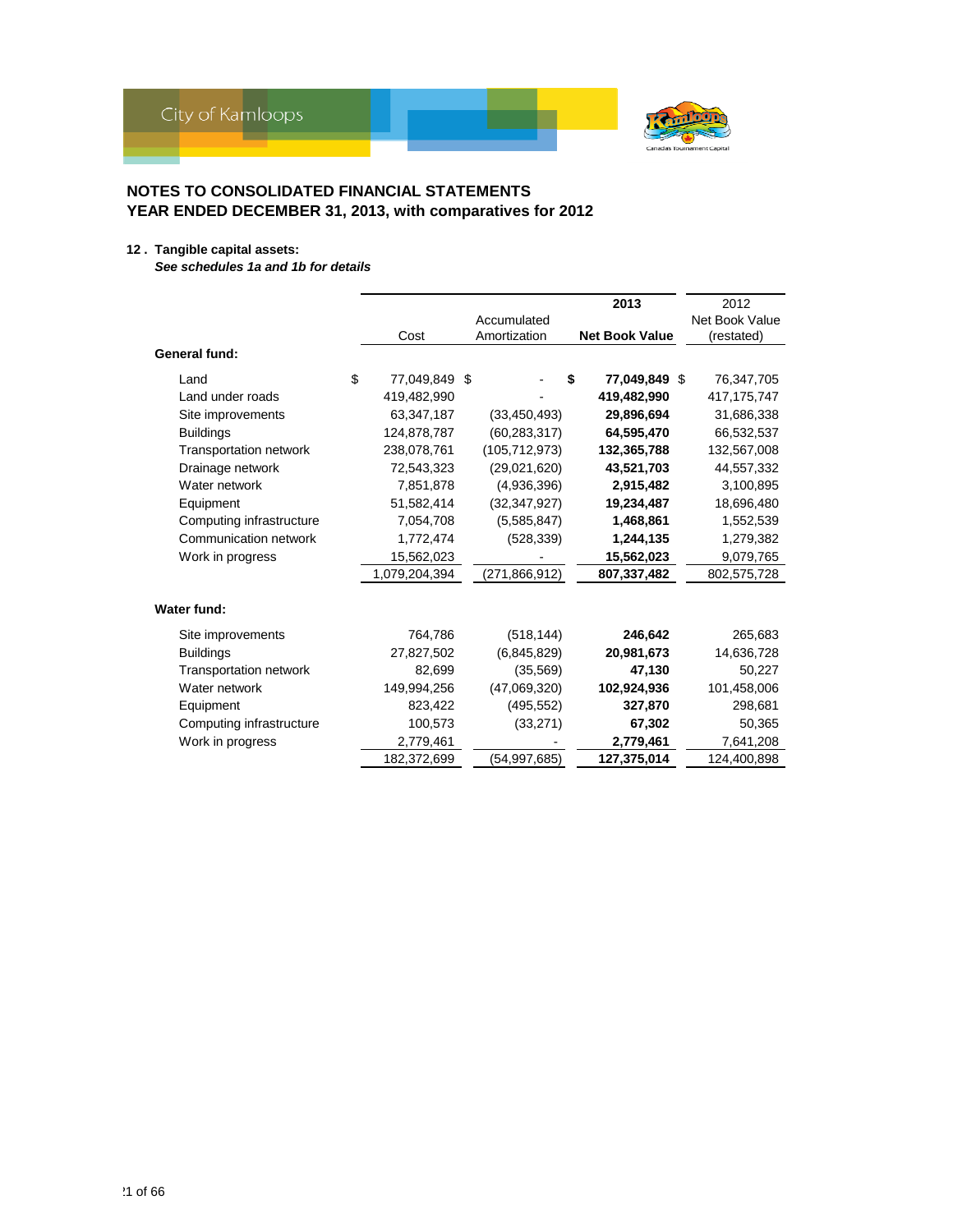

#### **12 . Tangible capital assets (continued):**

|                                                |                     | 2013                                | 2012           |
|------------------------------------------------|---------------------|-------------------------------------|----------------|
|                                                |                     |                                     |                |
|                                                | Accumulated         |                                     | Net Book Value |
| Cost                                           | Amortization        | <b>Net Book Value</b>               | (restated)     |
| Sewer fund:                                    |                     |                                     |                |
| 143,086<br>Site improvements                   | (115, 435)          | 27,651                              | 30,106         |
| <b>Buildings</b><br>3,383,721                  | (1,398,267)         | 1,985,454                           | 1,470,702      |
| 61,087,960<br>Sanitary network                 | (22, 162, 091)      | 38,925,869                          | 39,379,486     |
| Equipment<br>183,353                           | (42, 583)           | 140,770                             | 119,660        |
| Computing infrastructure                       | 12,408<br>(9,916)   | 2,492                               | 3,915          |
| Work in progress<br>40,250,657                 |                     | 40,250,657                          | 17,729,655     |
| 105,061,185                                    | (23, 728, 292)      | 81,332,893                          | 58,733,524     |
| <b>Kamloops Airport Authority Society:</b>     |                     |                                     |                |
| 8,745,200<br>Land                              |                     | 8,745,200                           | 8,745,200      |
| <b>Buildings</b><br>21,097,327                 | (4,857,389)         | 16,239,938                          | 16,181,481     |
| <b>Transportation network</b><br>37,576,818    | (12,769,818)        | 24,807,000                          | 25,476,625     |
| Drainage network<br>1.981.914                  | (284, 233)          | 1,697,681                           | 1,750,188      |
| 543,400<br>Sanitary network                    | (219, 629)          | 323,771                             | 333,785        |
| Water network<br>4,987,814                     | (1,976,654)         | 3,011,160                           | 3,004,068      |
| Equipment<br>2,215,902                         | (1,009,308)         | 1,206,594                           | 1,269,270      |
| Computing infrastructure                       | 99,786<br>(87, 199) | 12,587                              | 12,596         |
| 77,248,161                                     | (21, 204, 230)      | 56,043,931                          | 56,773,213     |
| Venture Kamloops Business Development Society: |                     |                                     |                |
| Equipment                                      | 42,287<br>(28, 379) | 13,908                              | 15,874         |
| Computing infrastructure                       | 36,691<br>(24,701)  | 11,990                              | 10,295         |
|                                                | 78,978<br>(53,080)  | 25,898                              | 26,169         |
| 1,443,965,417                                  | -S                  | $(371,850,199)$ \$ 1,072,115,218 \$ | 1,042,509,532  |

During the year the City received \$5,077,025 (2012 - \$5,553,864) in land and infrastructure from developers. These contributed tangible capital assets were recorded at fair value at the date of contribution.

No interest was capitalized during the year. There were no write-downs of capital assets during the year.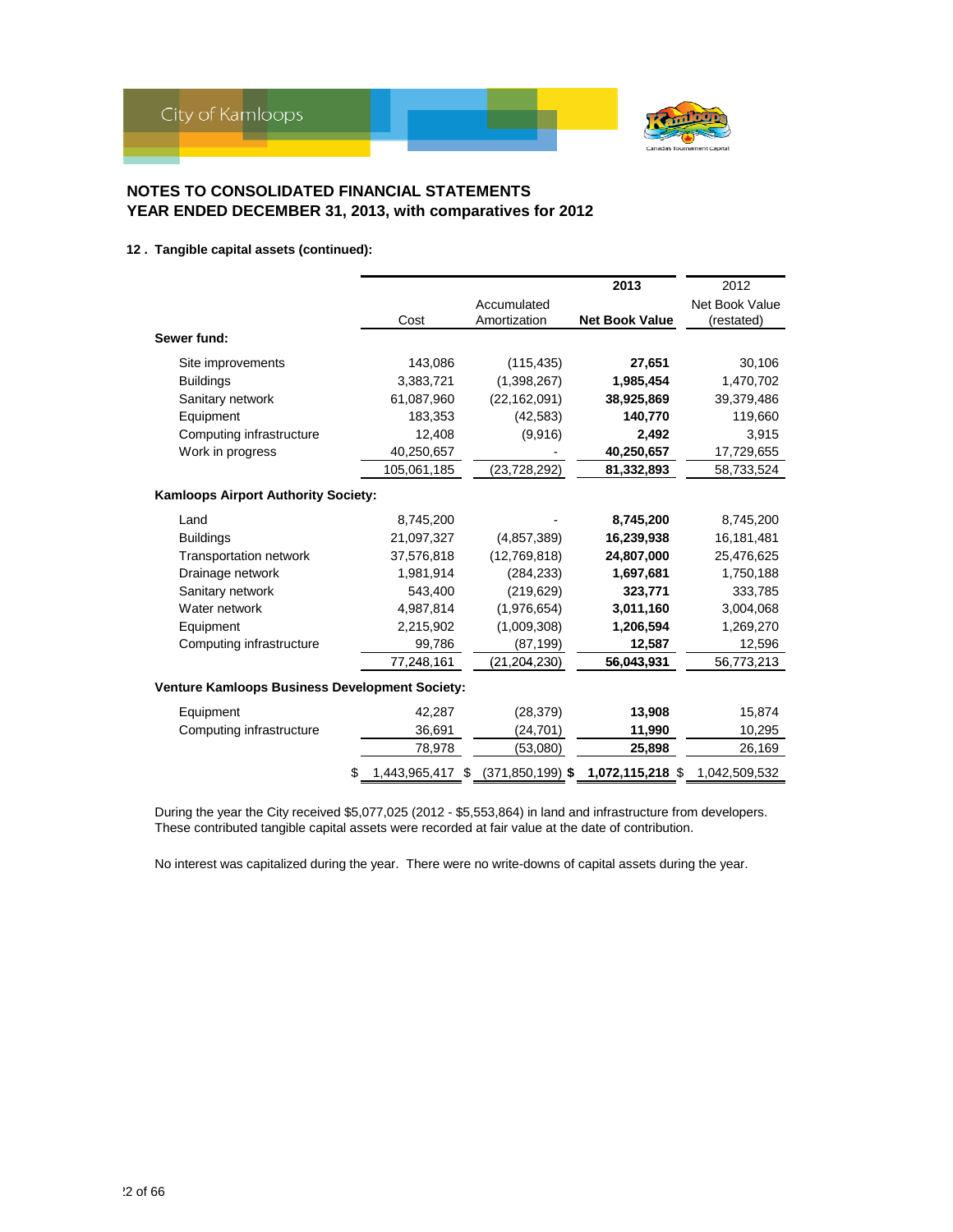

### **13 . Accumulated Surplus:**

( a ) Reserves for operating purposes

|                                                | Balance at          | Interest      | <b>Transfers to</b> | <b>Balance at</b> |
|------------------------------------------------|---------------------|---------------|---------------------|-------------------|
|                                                | December 31,        | income and    | operations and      | December 31,      |
|                                                | 2012 (restated)     | contributions | capital             | 2013              |
| <b>General fund:</b>                           |                     |               |                     |                   |
| Affordable Housing                             | \$<br>817,145 \$    | 138,630 \$    | - \$                | 955,775           |
| <b>Art Gallery</b>                             | 464,069             | 8,967         | (8,967)             | 464,069           |
| Arts Legacy                                    | 229,044             |               |                     | 229,044           |
| <b>Bi-centennial Legacy</b>                    | 332,989             | 13,739        |                     | 346,728           |
| Canada Games Legacy                            | 568,300             |               |                     | 568,300           |
| <b>Climate Action</b>                          | 401,942             | 204,146       |                     | 606,088           |
| <b>Community Arts</b>                          | 7,999               |               |                     | 7,999             |
| Downtown Parking Reserve                       |                     | 51,166        |                     | 51,166            |
| <b>Deferred Operating</b>                      | 4,034,666           | 2,365,695     | (1,215,466)         | 5,184,895         |
| <b>Environmental Grant</b>                     | 30,000              |               |                     | 30,000            |
| <b>General Building</b>                        | 97,195              | 5,144         |                     | 102,339           |
| Heritage Foundation                            | 190,000             | 20,000        |                     | 210,000           |
| Insurance                                      | 777,043             | 16,233        | (225, 446)          | 567,830           |
| Oak Hills Dyke                                 | 12,932              |               |                     | 12,932            |
| <b>Police Contract</b>                         | 2,462,073           | 1,165,375     |                     | 3,627,448         |
| <b>Return to Work</b>                          | 237,146             |               |                     | 237,146           |
| <b>Health Benefit Premiums</b>                 | 367,000             |               | (200,000)           | 167,000           |
| Solid Waste                                    | 1,293,382           | 2,448,095     | (1, 168, 407)       | 2,573,070         |
| Sports Legacy                                  | 192,019             |               |                     | 192,019           |
| <b>Working Capital</b>                         | 1,889,467           |               | (78,060)            | 1,811,407         |
| Youth Legacy                                   | 4,331               |               |                     | 4,331             |
| 2006 BC Summer Games                           | 97,474              | 1,883         |                     | 99,357            |
|                                                | 14,506,216          | 6,439,073     | (2,896,346)         | 18,048,943        |
| <b>Water fund:</b>                             |                     |               |                     |                   |
| <b>Deferred Operating</b>                      | 768,000             |               | (167, 348)          | 600,652           |
|                                                | 768,000             |               | (167, 348)          | 600,652           |
| Sewer fund:                                    |                     |               |                     |                   |
| <b>Deferred Operating</b>                      | 50,000              |               |                     | 50,000            |
|                                                | 50,000              |               |                     | 50,000            |
| Venture Kamloops Business Development Society: |                     |               |                     |                   |
| Reserve fund                                   | 55,141              | 1,103         | (32, 452)           | 23,792            |
|                                                | \$<br>15,379,357 \$ | 6,440,176 \$  | $(3,096,146)$ \$    | 18,723,387        |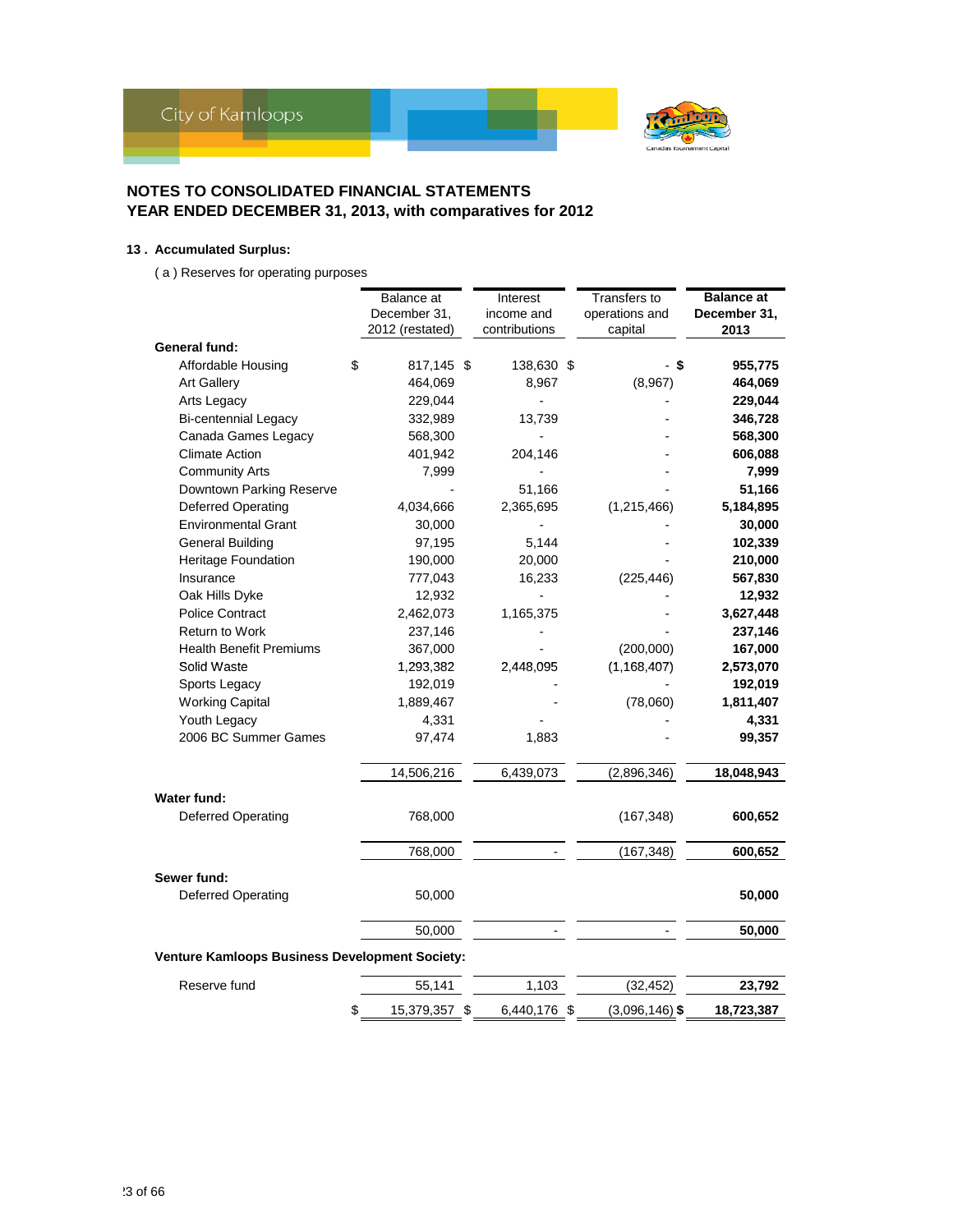

### **13 . Accumulated Surplus (continued):**

( b ) Reserves for capital purposes

|                            | Balance at<br>December 31,<br>2012 (restated) | Interest<br>income and<br>contributions | Transfers to<br>operations and<br>capital | <b>Balance</b> at<br>December 31,<br>2013 |
|----------------------------|-----------------------------------------------|-----------------------------------------|-------------------------------------------|-------------------------------------------|
| Statutory reserves:        |                                               |                                         |                                           |                                           |
| Tax sale property fund     | \$<br>10,519,741                              | \$<br>628,757 \$                        | $(415, 162)$ \$                           | 10,733,336                                |
| Local improvement fund     | 618,445                                       | 336,589                                 | (4,000)                                   | 951,034                                   |
| Debt retirement fund       | 1,447,325                                     | 27,966                                  | (355, 167)                                | 1,120,124                                 |
| Parking facility reserve   | 1,319,531                                     | 212,429                                 |                                           | 1,531,960                                 |
| Land sale reserve fund     | 1,470,681                                     | 1,047,484                               | (139, 380)                                | 2,378,785                                 |
| Equipment replacement fund | 16,792,249                                    | 5,163,113                               | (3,958,724)                               | 17,996,638                                |
|                            | 32,167,972                                    | 7,416,338                               | (4,872,433)                               | 34,711,877                                |
| Non-statutory reserves:    |                                               |                                         |                                           |                                           |
| General fund               | 8,821,481                                     | 7,448,200                               | (3,541,876)                               | 12,727,805                                |
| Water fund                 | 9,688,507                                     | 2,542,601                               | (867,068)                                 | 11,364,040                                |
| Sewer fund                 | 5,196,477                                     | 2,384,645                               | (2, 115, 741)                             | 5,465,381                                 |
|                            | 23,706,465                                    | 12,375,446                              | (6,524,685)                               | 29,557,226                                |
| Airport capital fund       | 3,129,317                                     | 2,276,135                               | (1,954,102)                               | 3,451,350                                 |
|                            | \$<br>59,003,754 \$                           | 22,067,919 \$                           | $(13,351,220)$ \$                         | 67,720,453                                |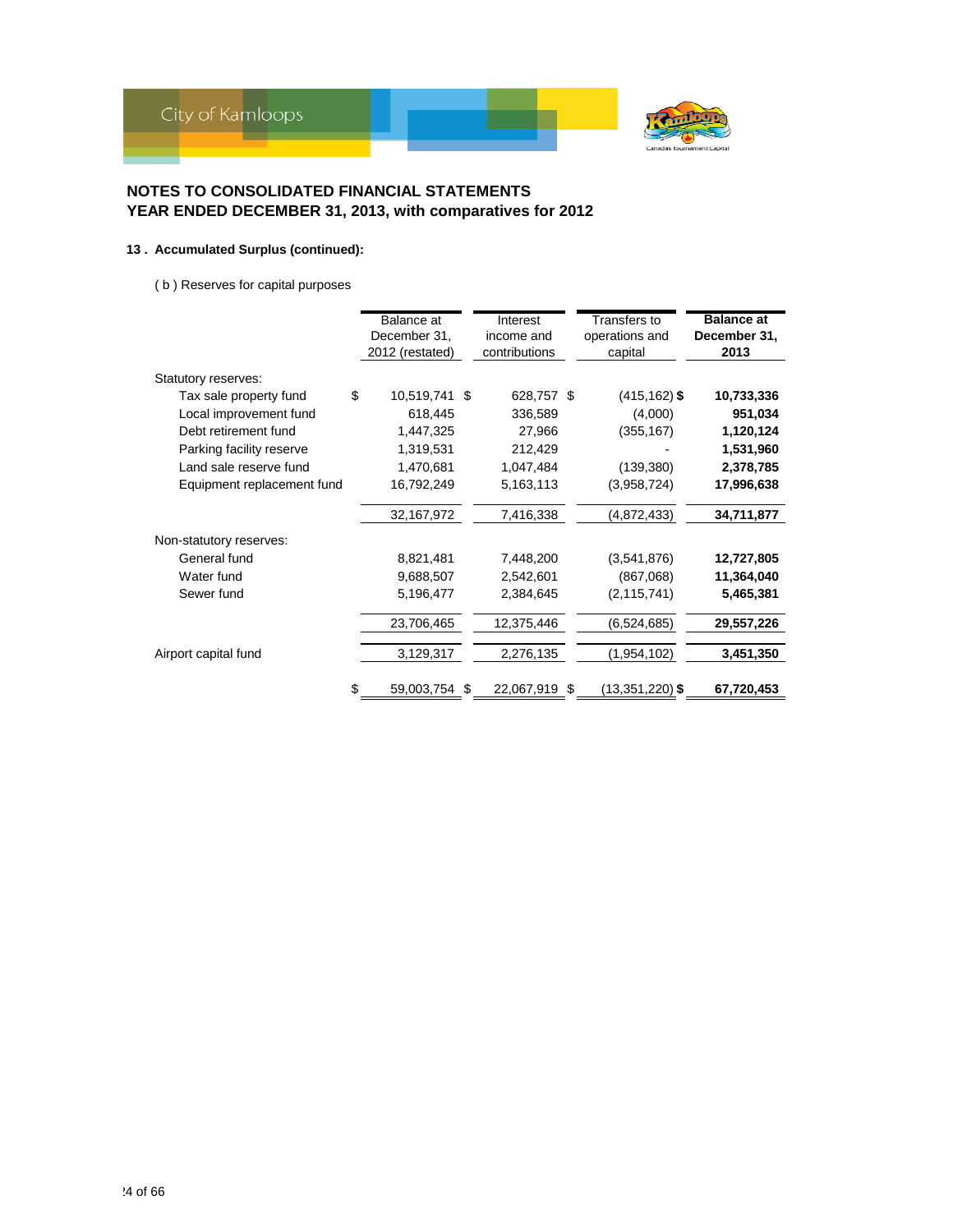



### **13 . Accumulated Surplus (continued):**

( c ) Current funds

|                                                |    | 2013          | 2012 (restated) |
|------------------------------------------------|----|---------------|-----------------|
| General fund:                                  |    |               |                 |
| Balance, beginning of year                     | \$ | 10,955,772 \$ | 11,795,560      |
| Operating Surplus (deficit) for the year       |    | (2,569,637)   | (839,788)       |
|                                                |    | 8,386,135     | 10,955,772      |
| Water fund:                                    |    |               |                 |
| Balance, beginning of year                     |    | 6,631,303     | 6,104,542       |
| Operating Surplus (deficit) for the year       |    | (2,623,035)   | 526,761         |
|                                                |    | 4,008,268     | 6,631,303       |
| Sewer fund:                                    |    |               |                 |
| Balance, beginning of year                     |    | 6,057,997     | 4,877,043       |
| Operating Surplus (deficit) for the year       |    | 270,785       | 1,180,954       |
|                                                |    | 6,328,782     | 6,057,997       |
| Kamloops Airport Authority Society:            |    |               |                 |
| Balance, beginning of year                     |    | 401,577       | 397,609         |
| Operating Surplus (deficit) for the year       |    | 3,868         | 3,968           |
|                                                |    | 405,445       | 401,577         |
| Venture Kamloops Business Development Society: |    |               |                 |
| Balance, beginning of year                     |    | 85,568        | 136,936         |
| Operating Surplus (deficit) for the year       |    | (85, 568)     | (51,368)        |
|                                                |    |               | 85,568          |
|                                                |    |               |                 |
|                                                | S  | 19,128,630 \$ | 24,132,217      |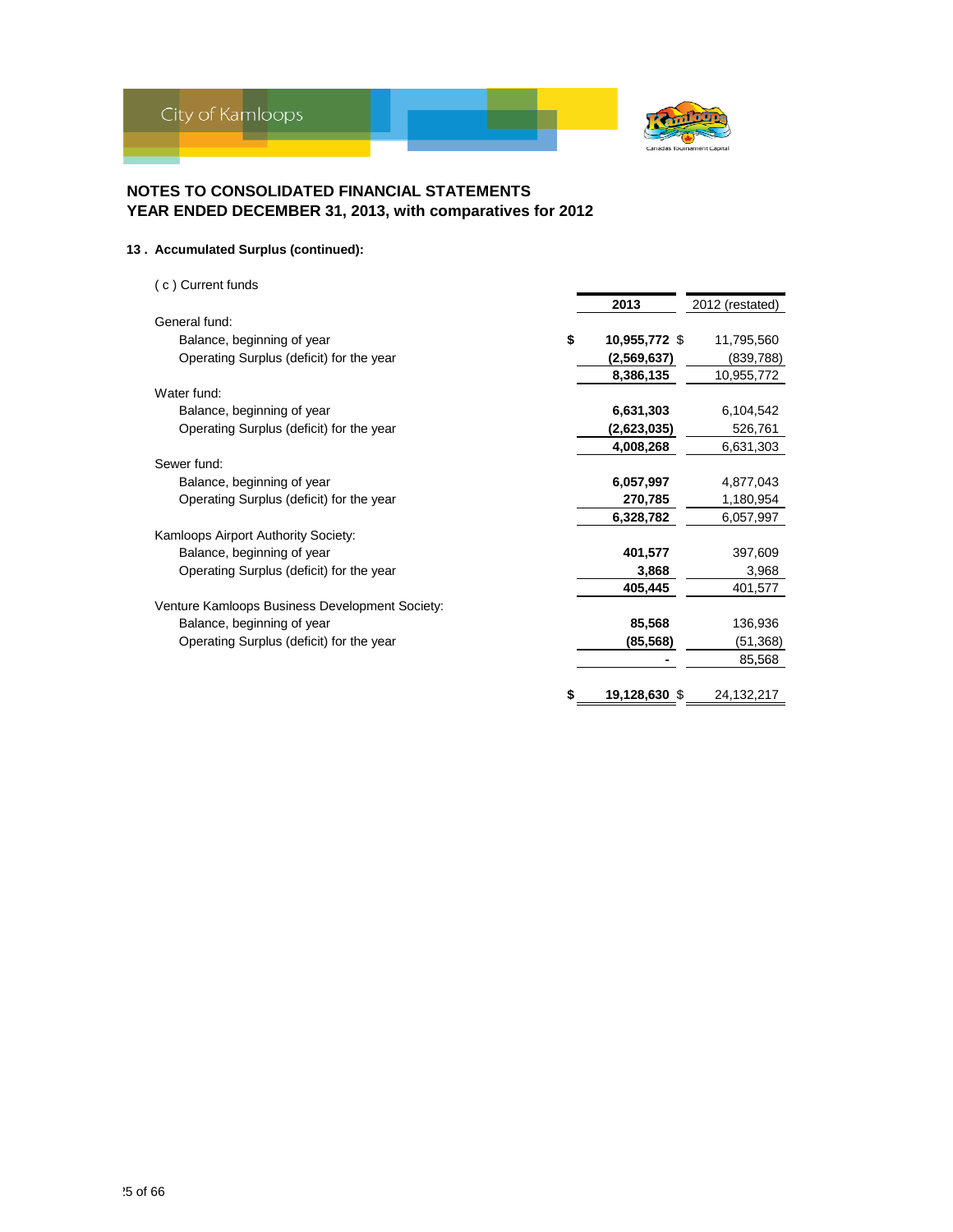



### **13 . Accumulated Surplus (continued):**

( d ) Capital Equity

|                                                | 2013                   | 2012 (restated) |
|------------------------------------------------|------------------------|-----------------|
| General fund:                                  |                        |                 |
| Balance, beginning of year                     | \$<br>752,582,806 \$   | 746,036,128     |
| Net capital equity addition for the year       | 5,242,742              | 6,546,678       |
|                                                | 757,825,548            | 752,582,806     |
| Water fund:                                    |                        |                 |
| Balance, beginning of year                     | 82,864,903             | 79,518,997      |
| Net capital equity addition for the year       | 2,073,366              | 3,345,906       |
|                                                | 84,938,269             | 82,864,903      |
| Sewer fund:                                    |                        |                 |
| Balance, beginning of year                     | 50,138,371             | 45,233,503      |
| Net capital equity addition for the year       | 15,006,914             | 4,904,868       |
|                                                | 65,145,285             | 50,138,371      |
| Kamloops Airport Authority Society:            |                        |                 |
| Balance, beginning of year                     | 48,573,777             | 48,071,377      |
| Net capital equity addition for the year       | (181, 102)             | 502,400         |
|                                                | 48,392,675             | 48,573,777      |
| Venture Kamloops Business Development Society: |                        |                 |
| Balance, beginning of year                     | 26,170                 | 10,129          |
| Net capital equity addition for the year       | (272)                  | 16,041          |
|                                                | 25,898                 | 26,170          |
|                                                |                        |                 |
|                                                | 956,327,675 \$         | 934,186,027     |
|                                                |                        |                 |
| <b>Total Accumulated Surplus</b>               |                        |                 |
|                                                | 2013                   | 2012 (restated) |
|                                                |                        |                 |
| General fund                                   | \$<br>796,988,431 \$   | 786,866,275     |
| Water fund                                     | 100,911,229            | 99,952,713      |
| Sewer fund                                     | 76,989,448             | 61,442,845      |
| <b>Statutory reserves</b>                      | 34,711,877             | 32,167,972      |
| Kamloops Airport Authority Society             | 52,249,470             | 52,104,671      |
| Venture Kamloops Business Development Society  | 49,690                 | 166,878         |
|                                                |                        |                 |
|                                                | \$<br>1,061,900,145 \$ | 1,032,701,354   |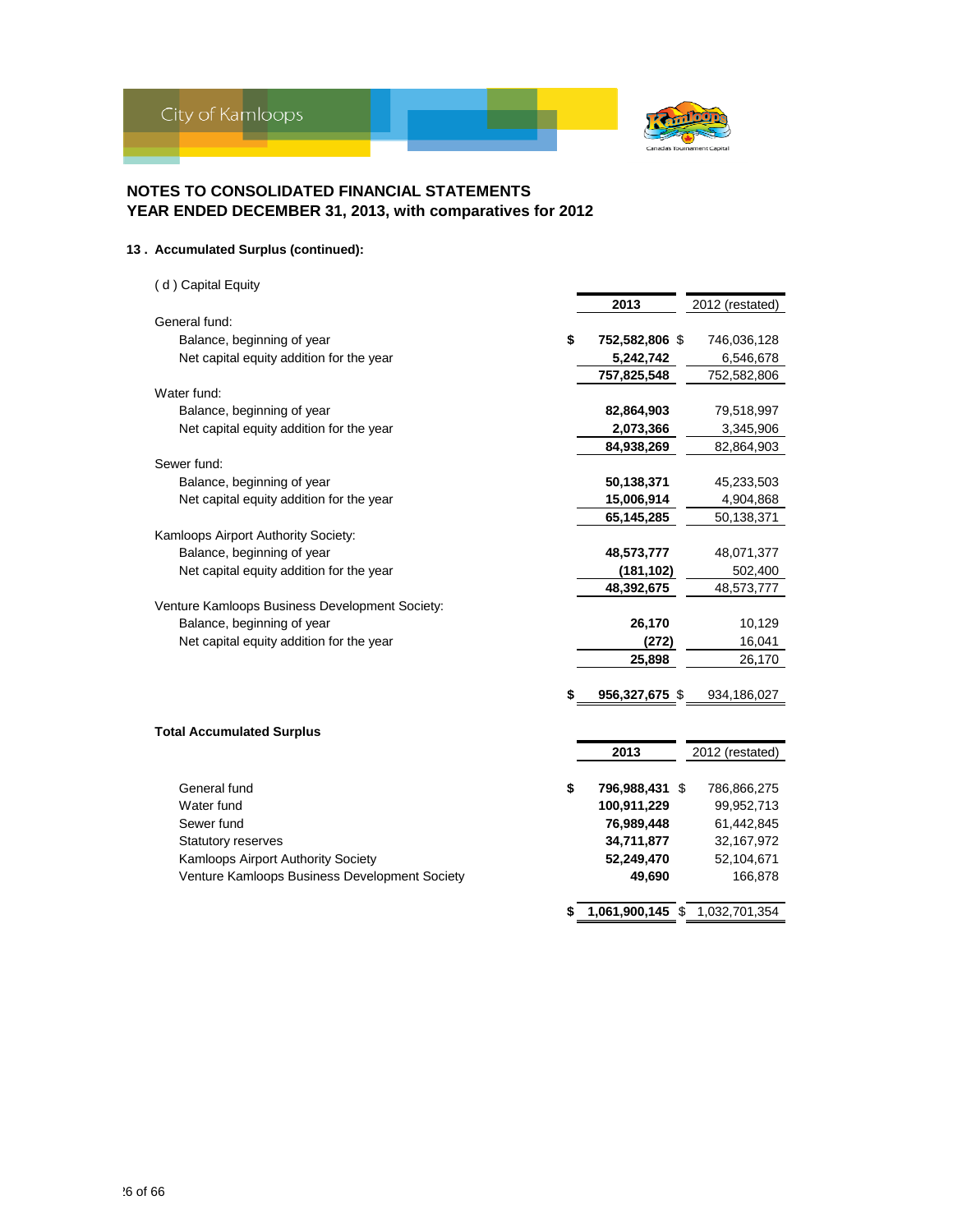

### **14 . Operating activities by segment:**

|                                         | 2013 Fiscal<br>Plan | 2013         | 2012 (restated) |
|-----------------------------------------|---------------------|--------------|-----------------|
| Cemetery:                               |                     |              |                 |
| Revenue                                 |                     |              |                 |
| Property tax requirement (contribution) | \$<br>94,868 \$     |              | \$<br>176,393   |
| Fees, rates and sales of service        | 452,000             | 459,241      | 370,951         |
| Investment income                       | 69,000              | 61,157       | 69,982          |
| Total operating revenue                 | 615,868             | 520,398      | 617,326         |
| <b>Expenses</b>                         |                     |              |                 |
| Salaries, wages and benefits            | 317,474             | 261,479      | 407,651         |
| Personnel expenses                      | 750                 | 229          | 1,721           |
| Supplies and other expenses             | 82,318              | 76,018       | 69,295          |
| Contractual services                    | 17,750              | 19,833       | 18,367          |
| Transfers from other functions          | 118,576             | 134,678      | 120,292         |
| Amortization of tangible capital assets | 109,348             | 109,348      | 134,216         |
| Total operating expenses                | 646,216             | 601,585      | 751,542         |
| Transfers of equity                     |                     |              |                 |
| Transfer to (from) reserves             | 79,000              |              |                 |
| Transfer to (from) capital equity       | (109,348)           | (109,348)    | (134,216)       |
| Total transfers of equity               | (30,348) \$         | (109,348) \$ | (134,216)       |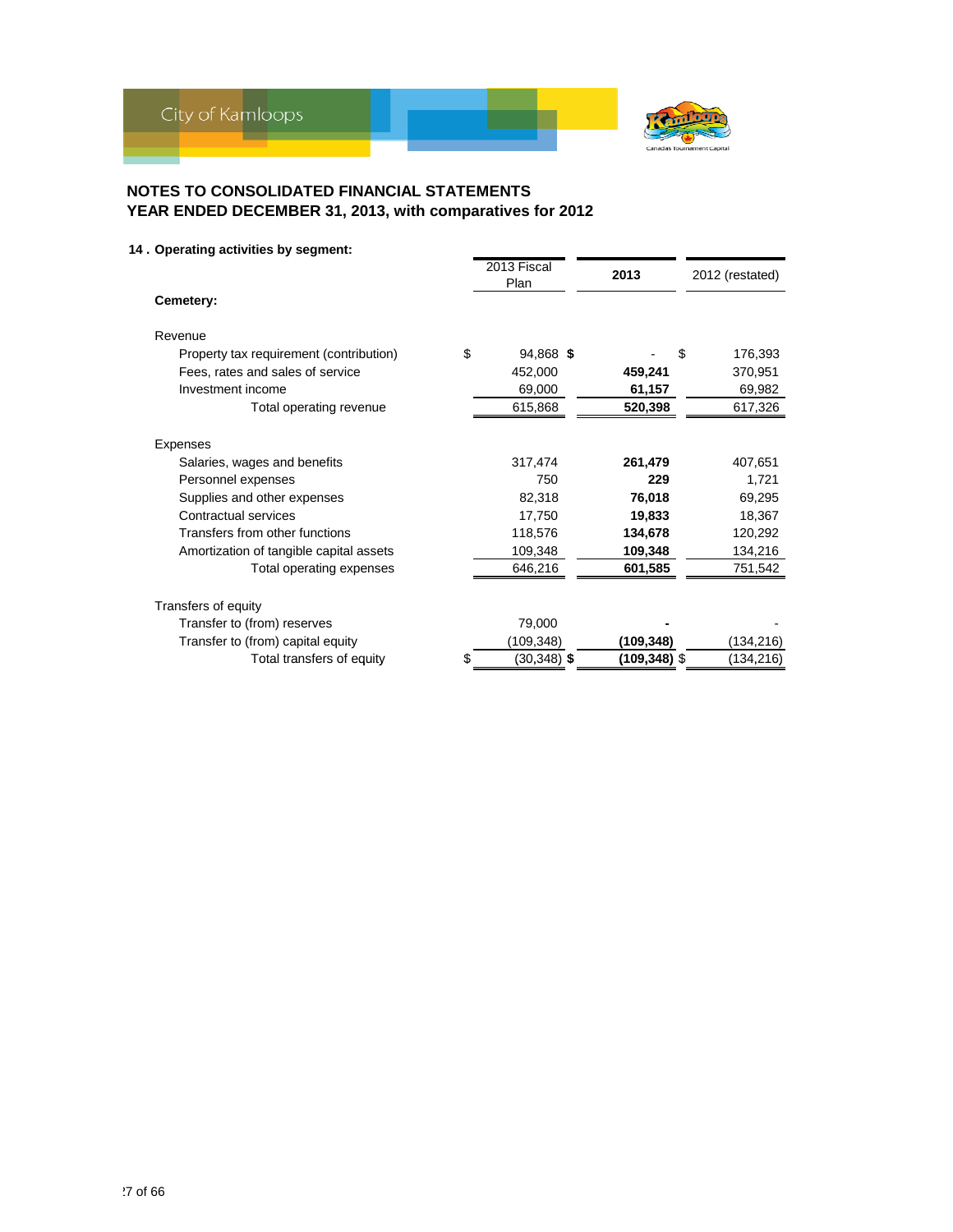

|                                                    | 2013 Fiscal<br>Plan  | 2013          | 2012 (restated) |
|----------------------------------------------------|----------------------|---------------|-----------------|
| <b>Community development:</b>                      |                      |               |                 |
| Revenue                                            |                      |               |                 |
| Property tax requirement (contribution)            | \$<br>1,938,302 \$   | 1,340,501 \$  | 1,123,106       |
| Fees, rates and sales of service                   | 2,801,915            | 2,881,598     | 3,210,676       |
| Government transfers                               | 18,750               | 12,500        | 30,000          |
| Total operating revenue                            | 4,758,967            | 4,234,599     | 4,363,782       |
| <b>Expenses</b>                                    |                      |               |                 |
| Salaries, wages and benefits                       | 5,512,274            | 5,069,619     | 4,904,484       |
| Personnel expenses                                 | 113,095              | 89,859        | 79,988          |
| Supplies and other expenses                        | 223,544              | 256,680       | 463,230         |
| Contractual services                               | 306,006              | 155,233       | 179,551         |
| Transfers from other functions                     | 368,141              | 358,932       | 367,035         |
| Transfers to other functions                       | (375, 500)           | (375, 500)    | (427, 650)      |
| Cost allocated to capital                          | (1,403,870)          | (1, 297, 726) | (1,302,283)     |
| Amortization of tangible capital assets            | 98,091               | 98,091        | 96,926          |
| Total operating expenses                           | 4,841,781            | 4,355,188     | 4,361,281       |
| Loss (gain) on disposal of tangible capital assets | $\Omega$             | (273, 749)    | (71, 885)       |
| Transfers of equity                                |                      |               |                 |
| Transfer to (from) reserves                        | 15,277               | 88,943        | 207,403         |
| Transfer to (from) other funds                     |                      | 1,019,134     | (8, 450)        |
| Transfer to (from) capital equity                  | (98,091)             | (954, 917)    | (124, 567)      |
| Total transfers of equity                          | \$<br>$(82, 814)$ \$ | 153,160 \$    | 74,386          |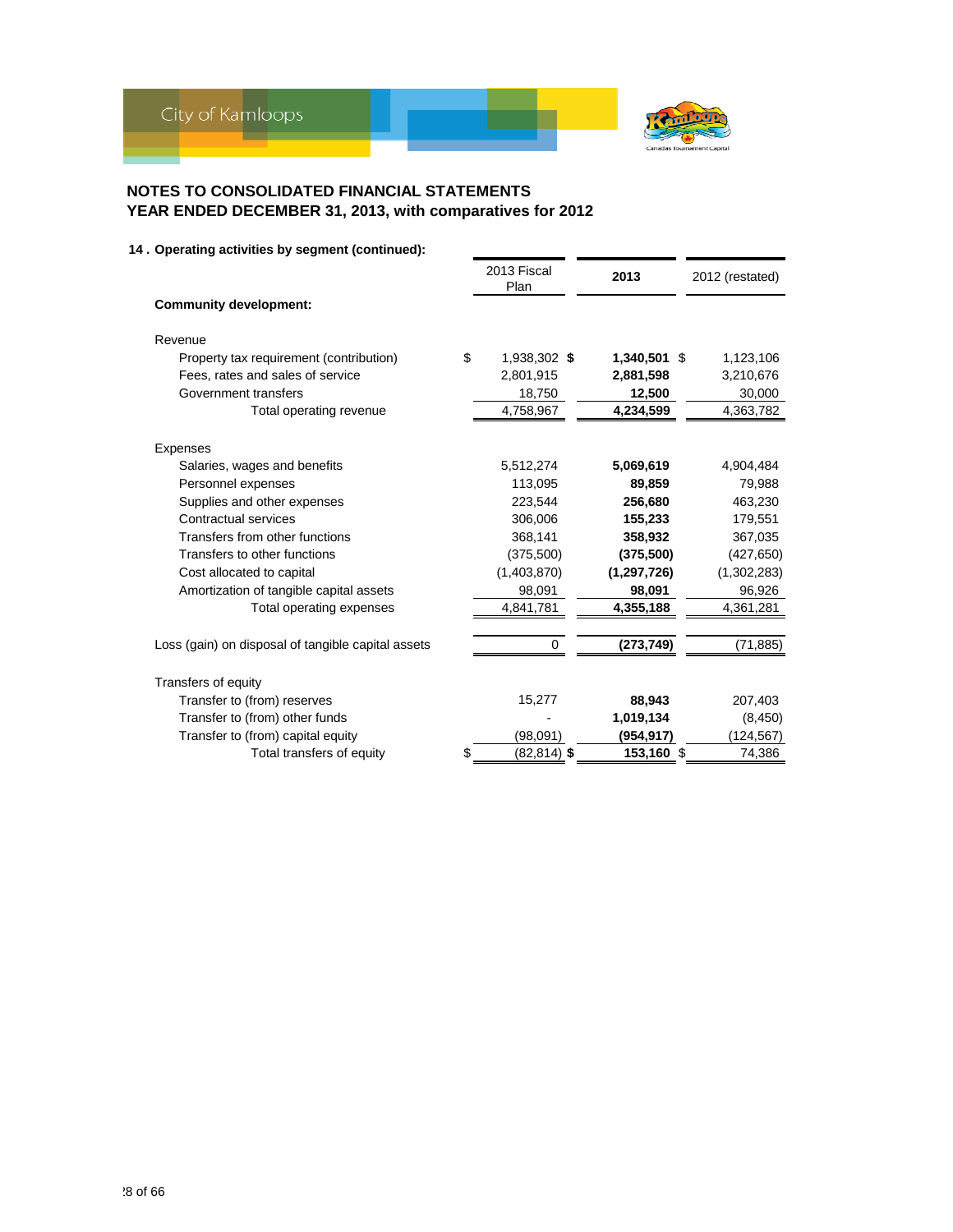

|                                                    | 2013 Fiscal<br>Plan | 2013          | 2012 (restated) |
|----------------------------------------------------|---------------------|---------------|-----------------|
| <b>Corporate administration:</b>                   |                     |               |                 |
| Revenue                                            |                     |               |                 |
| Property tax requirement (contribution)            | \$<br>6,395,287 \$  | 12,831,007 \$ | 10,508,574      |
| Fees, rates and sales of service                   | 2,264,585           | 2,378,295     | 2,315,197       |
| Government transfers                               | 2,410,000           | 2,758,655     | 2,686,188       |
| Investment income                                  | 2,336,000           | 2,352,034     | 2,543,224       |
| Total operating revenue                            | 13,405,872          | 20,319,991    | 18,053,183      |
| Expenses                                           |                     |               |                 |
| Salaries, wages and benefits                       | 7,014,067           | 7,318,545     | 7,196,451       |
| Personnel expenses                                 | 429,415             | 318,277       | 307,821         |
| Supplies and other expenses                        | 3,198,113           | 1,481,871     | 1,365,577       |
| Contractual services                               | 2,381,429           | 2,487,451     | 2,345,817       |
| Transfers from other functions                     | 490,701             | 517,654       | 490,762         |
| Transfers to other functions                       | (2,768,650)         | (2,637,499)   | (2,660,638)     |
| Cost allocated to capital                          | (59, 969)           | (59, 969)     | (62, 408)       |
| Debt servicing costs                               | 20,098              | 24,629        | 97,810          |
| Amortization of tangible capital assets            | 372,281             | 372,281       | 322,858         |
| Total operating expenses                           | 11,077,485          | 9,823,240     | 9,404,050       |
| Loss (gain) on disposal of tangible capital assets | 0                   | 2,809         | 98,124          |
| Transfers of equity                                |                     |               |                 |
| Transfer to (from) reserves                        | 1,492,347           | 9,151,454     | 5,610,956       |
| Transfer to (from) other funds                     | 1,208,321           | 1,717,578     | 3,361,035       |
| Transfer to (from) capital equity                  | (372, 281)          | (375,090)     | (420, 982)      |
| Total transfers of equity                          | \$<br>2,328,387 \$  | 10,493,942 \$ | 8,551,009       |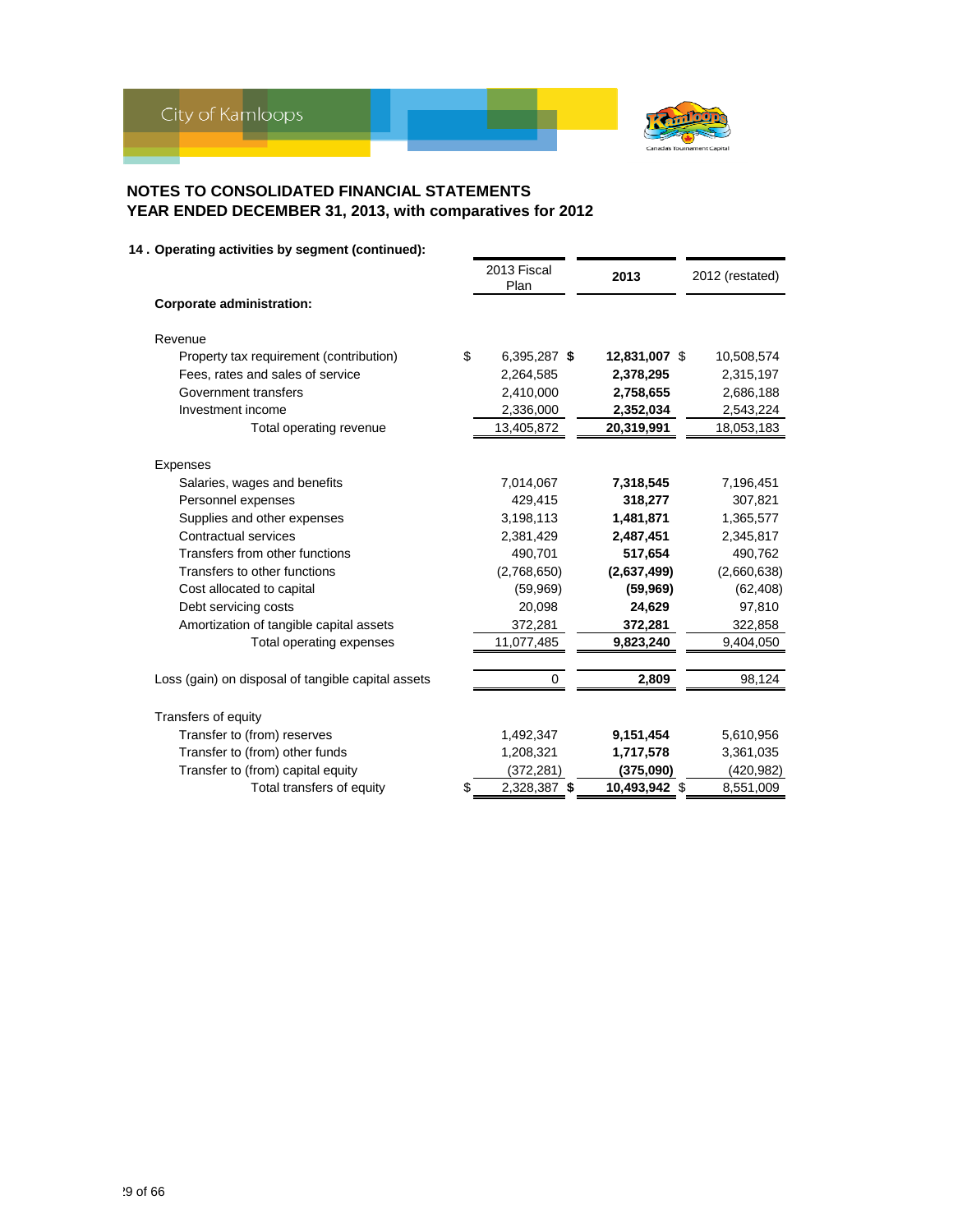

|                                         | 2013 Fiscal<br>Plan | 2013        | 2012       |
|-----------------------------------------|---------------------|-------------|------------|
| <b>Environmental services:</b>          |                     |             |            |
| Revenue                                 |                     |             |            |
| Property tax requirement (contribution) | \$<br>224,926 \$    | 232,427 \$  | 331,285    |
| Government transfers                    |                     |             | 142,231    |
| Total operating revenue                 | 224,926             | 232,427     | 473,516    |
| Expenses                                |                     |             |            |
| Salaries, wages and benefits            | 191,042             | 189,621     | 465,747    |
| Personnel expenses                      | 9,605               | 12,586      | 6,692      |
| Supplies and other expenses             | 52,550              | 4,265       | 53,070     |
| Contractual services                    | 35,000              | 34,312      | 33,802     |
| Transfers from other functions          | 23,129              | 26,043      | 43,587     |
| Transfers to other functions            | (54, 400)           | (54, 400)   | (106, 782) |
| Amortization of tangible capital assets | 7,702               | 7,702       | 7,483      |
| Total operating expenses                | 264,628             | 220,129     | 503,599    |
| Transfers of equity                     |                     |             |            |
| Transfer to (from) reserves             | (32,000)            | 20,000      | (22,600)   |
| Transfer to (from) capital equity       | (7,702)             | (7,702)     | (7,483)    |
| Total transfers of equity               | (39,702) \$         | $12,298$ \$ | (30,083)   |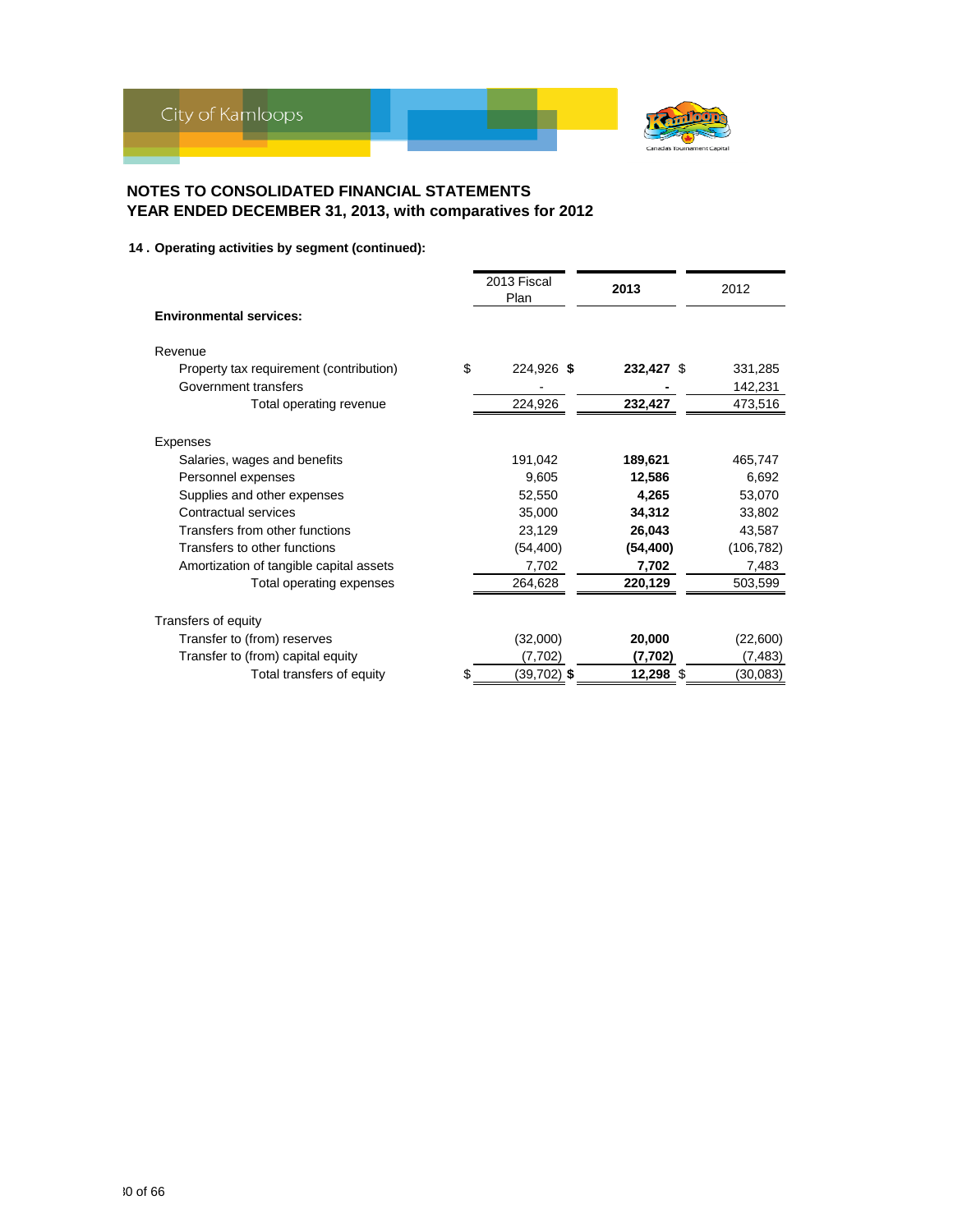

|                                                    | 2013 Fiscal<br>Plan | 2013          | 2012 (restated) |
|----------------------------------------------------|---------------------|---------------|-----------------|
| Fire services:                                     |                     |               |                 |
| Revenue                                            |                     |               |                 |
| Property tax requirement (contribution)            | \$<br>15,274,696 \$ | 14,762,039 \$ | 14,619,020      |
| Fees, rates and sales of service                   | 1,247,300           | 1,346,763     | 1,325,567       |
| Private contributions                              | 15,000              | 12,400        | 15,000          |
| Total operating revenue                            | 16,536,996          | 16,121,202    | 15,959,587      |
| <b>Expenses</b>                                    |                     |               |                 |
| Salaries, wages and benefits                       | 14,046,140          | 13,744,224    | 14,135,548      |
| Personnel expenses                                 | 110,155             | 97,394        | 102,359         |
| Supplies and other expenses                        | 779,175             | 680,519       | 747,583         |
| Contractual services                               | 268,906             | 261,398       | 241,090         |
| Transfers from other functions                     | 187,089             | 288,628       | 291,964         |
| Transfers to other functions                       |                     | (93, 989)     | (78, 698)       |
| Debt servicing costs                               | 253,347             | 250,844       |                 |
| Amortization of tangible capital assets            | 219,632             | 219,632       | 203,343         |
| Total operating expenses                           | 15,864,444          | 15,448,650    | 15,643,189      |
| Loss (gain) on disposal of tangible capital assets | U                   |               | (60, 867)       |
|                                                    |                     |               |                 |
| Transfers of equity                                |                     |               |                 |
| Transfer to (from) reserves                        |                     |               | (372, 443)      |
| Transfer to (from) other funds                     | 892,184             | 892,184       | 953,051         |
| Transfer to (from) capital equity                  | (219, 632)          | (219, 632)    | (203, 343)      |
| Total transfers of equity                          | \$<br>672,552 \$    | 672,552 \$    | 377,265         |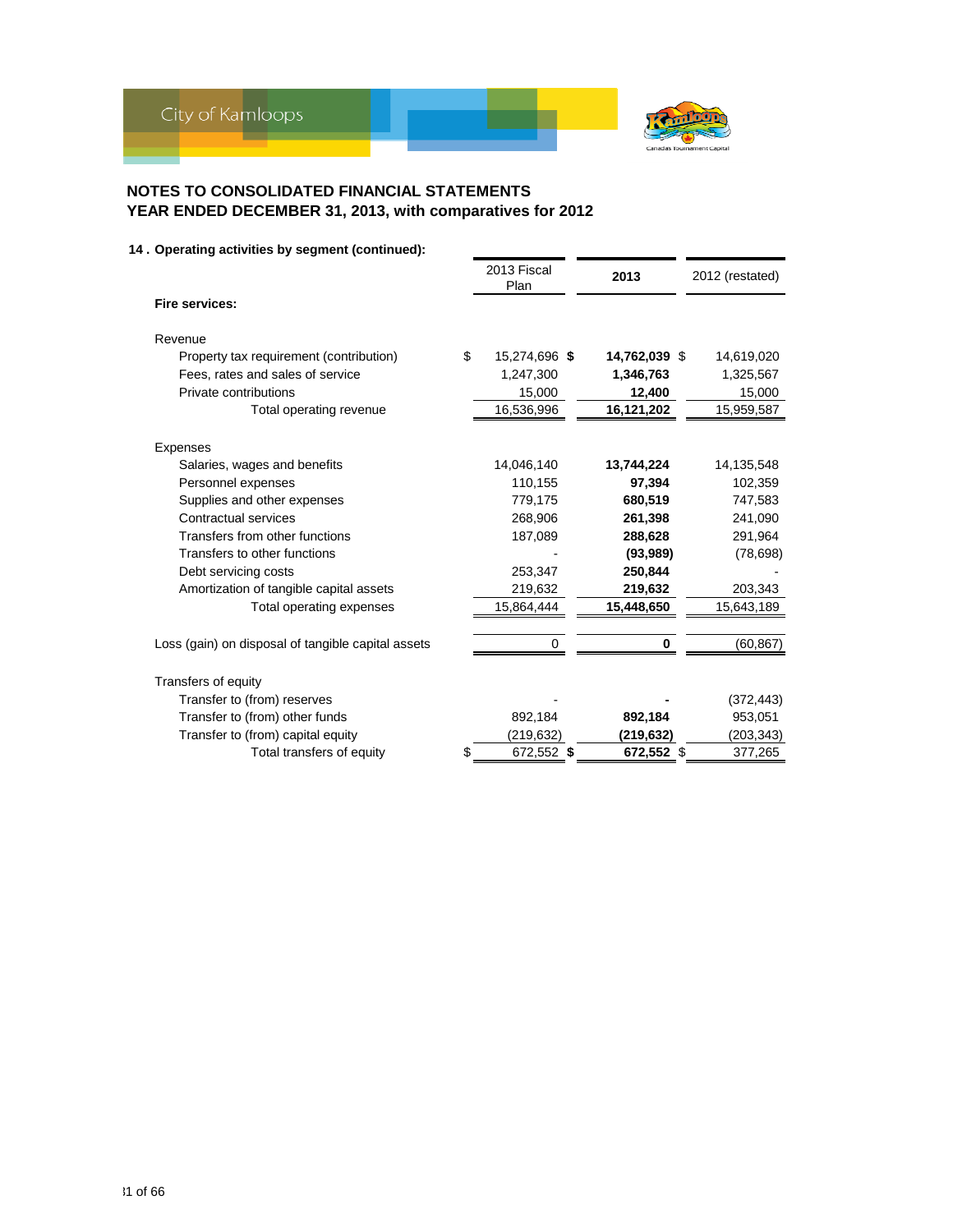

|                                                    | 2013 Fiscal<br>Plan    | 2013             | 2012 (restated) |
|----------------------------------------------------|------------------------|------------------|-----------------|
| Infrastructure maintenance:                        |                        |                  |                 |
| Revenue                                            |                        |                  |                 |
| Property tax requirement (contribution)            | \$<br>13,690,077 \$    | 14,150,020 \$    | 14,831,618      |
| Fees, rates and sales of service                   | 10,100                 | 10,236           | 6,008           |
| Government transfers                               | 650                    | 196              | 1,179           |
| Private contributions                              |                        | (104, 283)       |                 |
| Total operating revenue                            | 13,700,827             | 14,056,169       | 14,838,805      |
| Expenses                                           |                        |                  |                 |
| Salaries, wages and benefits                       | 9,353,143              | 8,603,545        | 9,032,812       |
| Personnel expenses                                 | 107,555                | 74,362           | 71,987          |
| Supplies and other expenses                        | 7,450,688              | 7,959,865        | 7,440,734       |
| Contractual services                               | 1,991,275              | 2,353,707        | 2,075,060       |
| Transfers from other functions                     | 2,925,761              | 3,271,074        | 3,328,840       |
| Transfers to other functions                       | (8,898,470)            | (10, 128, 581)   | (9,478,457)     |
| Cost allocated to capital                          | (2, 248, 477)          | (872, 701)       | (593, 409)      |
| Debt servicing costs                               | 726,522                | 685,097          | 764,058         |
| Amortization of tangible capital assets            | 11,754,132             | 11,754,132       | 11,471,539      |
| Total operating expenses                           | 23,162,129             | 23,700,500       | 24,113,164      |
|                                                    |                        |                  |                 |
| Loss (gain) on disposal of tangible capital assets | (75,000)               | 322,672          | 409,293         |
| Transfers of equity                                |                        |                  |                 |
| Transfer to (from) reserves                        |                        | (38, 381)        | (127,000)       |
| Transfer to (from) other funds                     | 2,367,830              | 2,363,830        | 2,472,678       |
| Transfer to (from) capital equity                  | (11, 754, 132)         | (12,292,452)     | (12,029,330)    |
| Total transfers of equity                          | \$<br>$(9,386,302)$ \$ | $(9,967,003)$ \$ | (9,683,652)     |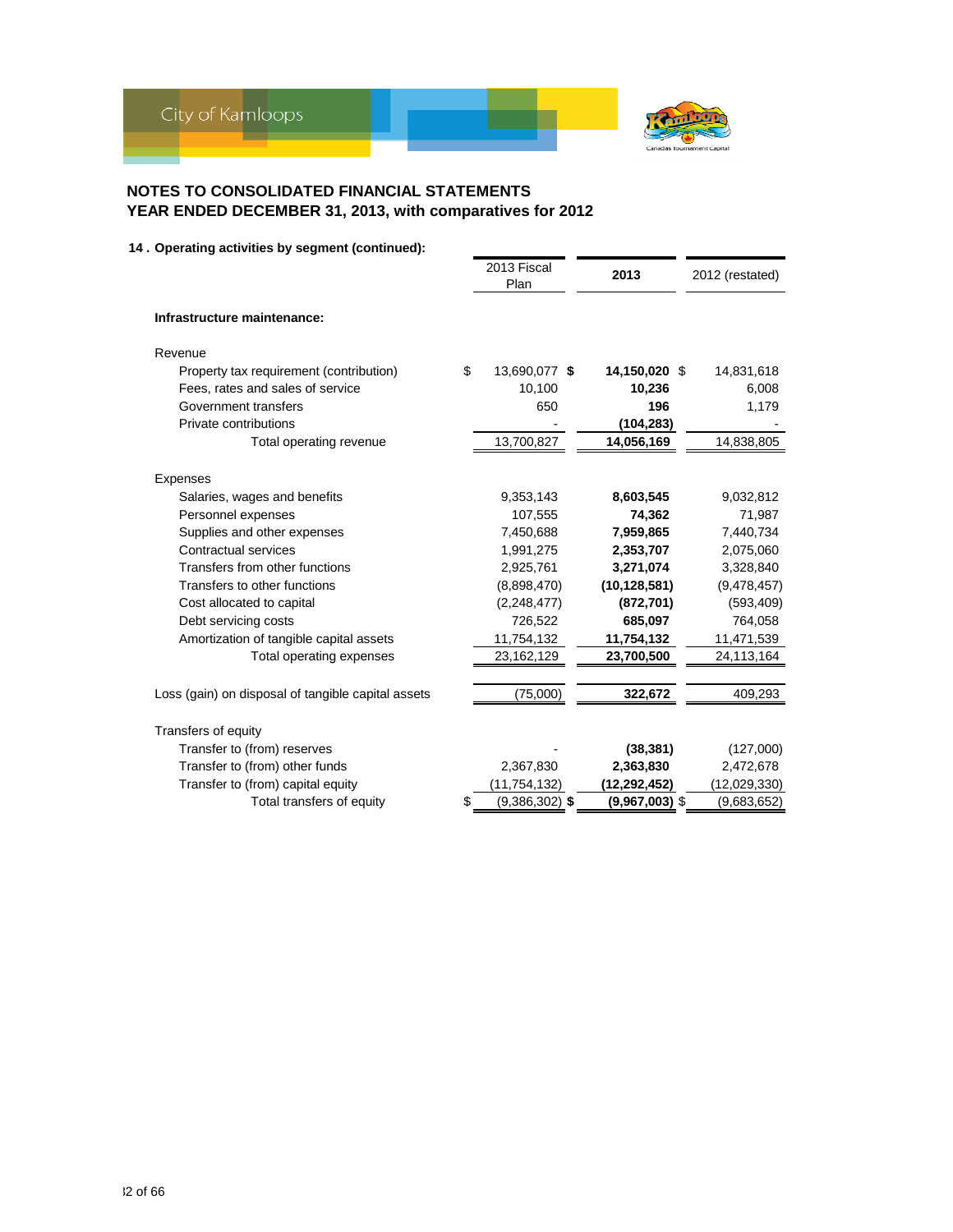

|                                                    | 2013 Fiscal<br>Plan | 2013         | 2012      |
|----------------------------------------------------|---------------------|--------------|-----------|
| Legislative and enforcement:                       |                     |              |           |
| Revenue                                            |                     |              |           |
| Property tax requirement (contribution)            | \$<br>3,189,700 \$  | 3,094,160 \$ | 3,407,223 |
| Fees, rates and sales of service                   | 1,525,132           | 1,646,741    | 1,547,304 |
| Investment income                                  | 11,000              | 19,206       | 18,461    |
| Total operating revenue                            | 4,725,832           | 4,760,107    | 4,972,988 |
| <b>Expenses</b>                                    |                     |              |           |
| Salaries, wages and benefits                       | 3,020,186           | 3,137,414    | 3,317,590 |
| Personnel expenses                                 | 155,870             | 115,914      | 108,877   |
| Supplies and other expenses                        | 1,003,666           | 902,276      | 957,994   |
| Contractual services                               | 230,659             | 226,317      | 211,023   |
| Transfers from other functions                     | 335,088             | 307,131      | 295,843   |
| Transfers to other functions                       | (229,050)           | (229,050)    | (151,000) |
| Debt servicing costs                               | 48,750              | 48,268       | 49,490    |
| Amortization of tangible capital assets            | 222,459             | 222,459      | 220,742   |
| Total operating expenses                           | 4,787,628           | 4,730,729    | 5,010,559 |
| Loss (gain) on disposal of tangible capital assets | 0                   | 1,158        | 0         |
| Transfers of equity                                |                     |              |           |
| Transfer to (from) reserves                        | 11,000              | 64,905       | 12,373    |
| Transfer to (from) other funds                     | 149,663             | 186,932      | 170,798   |
| Transfer to (from) capital equity                  | (222, 459)          | (223,617)    | (220,742) |
| Total transfers of equity                          | \$<br>(61,796) \$   | 28,220 \$    | (37, 571) |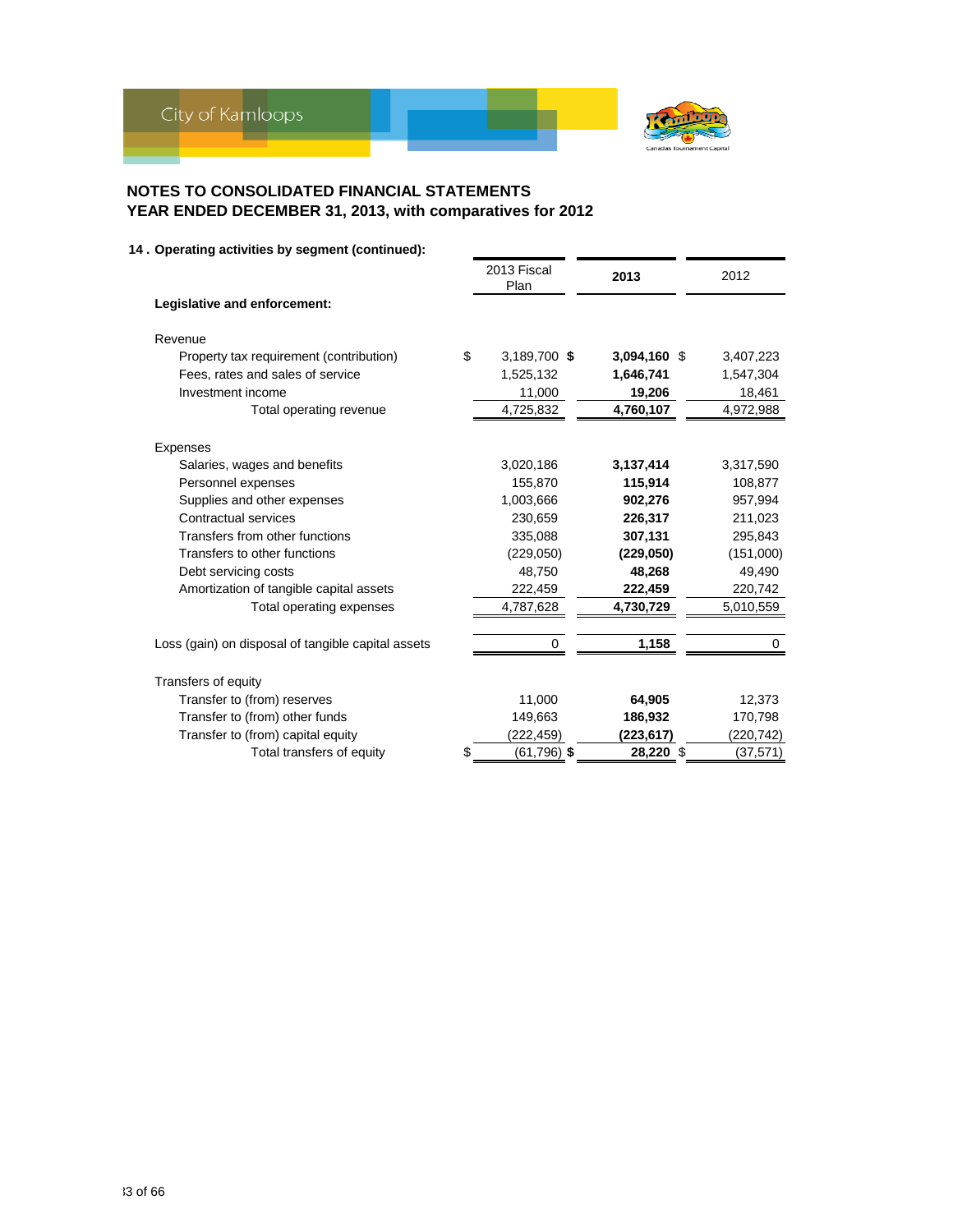

|                                                    | 2013 Fiscal<br>Plan    | 2013 |                  | 2012 (restated) |
|----------------------------------------------------|------------------------|------|------------------|-----------------|
| Parks, recreation and cultural services:           |                        |      |                  |                 |
| Revenue                                            |                        |      |                  |                 |
| Property tax requirement (contribution)            | \$<br>21,016,484 \$    |      | 21,187,566 \$    | 18,054,411      |
| Fees, rates and sales of service                   | 6,494,641              |      | 6,811,177        | 6,824,382       |
| Government transfers                               | 380,728                |      | 89,090           | 35,600          |
| Investment income                                  | 30,000                 |      | 10,981           | 13,661          |
| Private contributions                              | 63,254                 |      | 124,183          | 71,193          |
| Total operating revenue                            | 27,985,107             |      | 28,222,997       | 24,999,247      |
| Expenses                                           |                        |      |                  |                 |
| Salaries, wages and benefits                       | 12,960,286             |      | 12,932,345       | 11,587,420      |
| Personnel expenses                                 | 165,405                |      | 127,120          | 112,157         |
| Supplies and other expenses                        | 7,069,639              |      | 7,098,259        | 5,963,377       |
| Contractual services                               | 3,045,992              |      | 3,591,258        | 3,080,797       |
| Transfers from other functions                     | 3,458,758              |      | 3,314,064        | 2,765,425       |
| Transfers to other functions                       | (719, 167)             |      | (721, 398)       | (388, 907)      |
| Cost allocated to capital                          | (140, 058)             |      | (130, 200)       | (140, 058)      |
| Debt servicing costs                               | 1,940,935              |      | 1,921,758        | 1,936,560       |
| Amortization of tangible capital assets            | 5,706,442              |      | 5,706,442        | 5,849,271       |
| Total operating expenses                           | 33,488,232             |      | 33,839,648       | 30,766,042      |
|                                                    |                        |      |                  |                 |
| Loss (gain) on disposal of tangible capital assets | 0                      |      | 11,028           | 100,158         |
| Transfers of equity                                |                        |      |                  |                 |
| Transfer to (from) reserves                        | 3,317                  |      | (110, 209)       | (117,983)       |
| Transfer to (from) other funds                     | 200,000                |      | 200,000          | 200,000         |
| Transfer to (from) capital equity                  | (5,706,442)            |      | (5,717,470)      | (5,948,970)     |
| Total transfers of equity                          | \$<br>$(5,503,125)$ \$ |      | $(5,627,679)$ \$ | (5,866,953)     |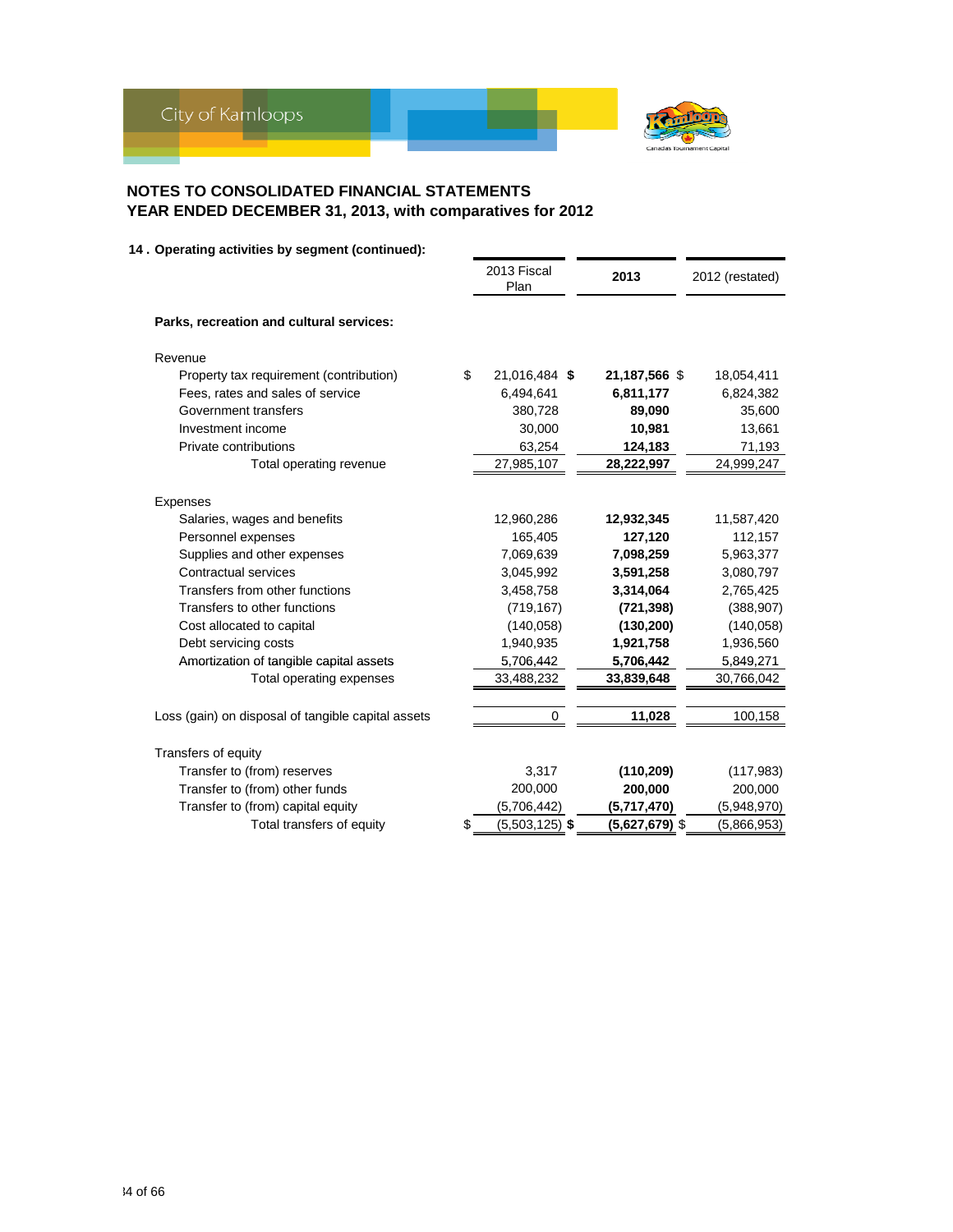

|                                               | 2013 Fiscal<br>Plan | 2013          | 2012       |
|-----------------------------------------------|---------------------|---------------|------------|
| <b>Police services:</b>                       |                     |               |            |
| Revenue                                       |                     |               |            |
| \$<br>Property tax requirement (contribution) | 20,550,497 \$       | 19,787,320 \$ | 19,470,586 |
| Fees, rates and sales of service              | 204,800             | 142,699       | 208,475    |
| Government transfers                          | 3,065,808           | 2,892,043     | 3,641,979  |
| Total operating revenue                       | 23,821,105          | 22,822,062    | 23,321,040 |
| <b>Expenses</b>                               |                     |               |            |
| Salaries, wages and benefits                  | 3,930,419           | 3,606,587     | 3,530,516  |
| Personnel expenses                            | 67,500              | 45,109        | 53,850     |
| Supplies and other expenses                   | 72,032              | 54,951        | 69,968     |
| Contractual services                          | 21,030,513          | 18,254,104    | 18,511,021 |
| Transfers from other functions                | 112,487             | 101,556       | 96,828     |
| Amortization of tangible capital assets       | 66,048              | 66,048        | 55,388     |
| Total operating expenses                      | 25,278,999          | 22,128,355    | 22,317,571 |
| Transfers of equity                           |                     |               |            |
| Transfer to (from) reserves                   | (1,451,846)         | 699,755       | 1,058,857  |
| Transfer to (from) other funds                | 60,000              | 60,000        |            |
| Transfer to (from) capital equity             | (66, 048)           | (66,048)      | (55, 388)  |
| Total transfers of equity                     | $(1,457,894)$ \$    | 693,707 \$    | 1,003,469  |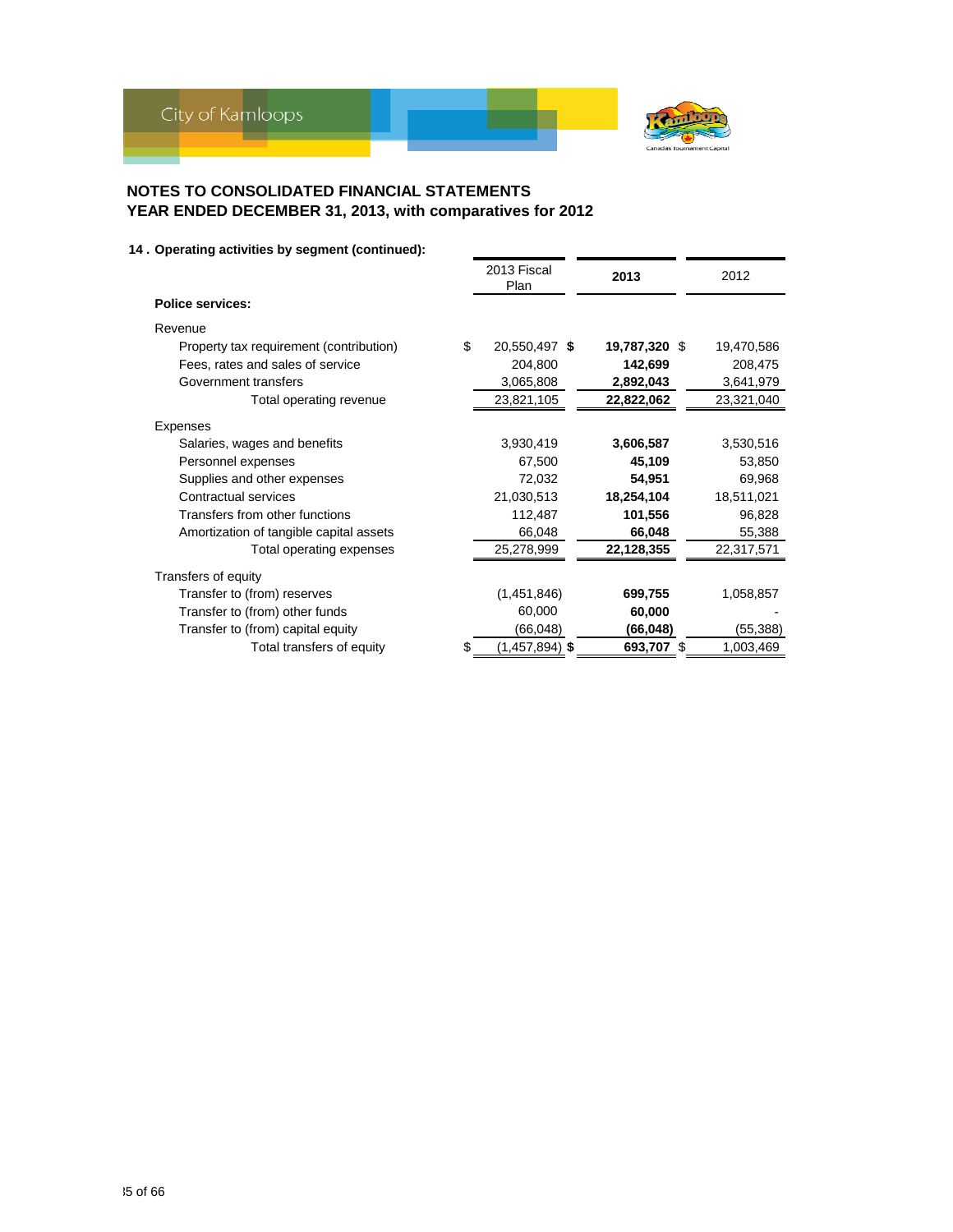

|                                         | 2013 Fiscal<br>2013<br>Plan |  | 2012         |            |
|-----------------------------------------|-----------------------------|--|--------------|------------|
| <b>Public transit:</b>                  |                             |  |              |            |
| Revenue                                 |                             |  |              |            |
| Property tax requirement (contribution) | \$<br>4,779,930 \$          |  | 4,492,830 \$ | 3,573,606  |
| Fees, rates and sales of service        | 4,793,703                   |  | 4,390,212    | 4,396,354  |
| Government transfers                    | 6,802,958                   |  | 6,277,390    | 5,960,196  |
| Total operating revenue                 | 16,376,591                  |  | 15,160,432   | 13,930,156 |
| Expenses                                |                             |  |              |            |
| Salaries, wages and benefits            | 123,222                     |  | 111,336      | 118,182    |
| Personnel expenses                      | 3,000                       |  | 1,666        | 2,706      |
| Supplies and other expenses             | 2,013                       |  | 2,021        | 53         |
| Contractual services                    | 16,052,123                  |  | 14,834,932   | 13,630,039 |
| Transfers from other functions          | 196,233                     |  | 210,477      | 179,176    |
| Amortization of tangible capital assets | 20,979                      |  | 20,979       | 20,660     |
| Total operating expenses                | 16,397,570                  |  | 15,181,411   | 13,950,816 |
| Transfers of equity                     |                             |  |              |            |
| Transfer to (from) capital equity       | (20,979)                    |  | (20,979)     | (20,660)   |
| Total transfers of equity               | \$<br>(20,979) \$           |  | (20,979) \$  | (20,660)   |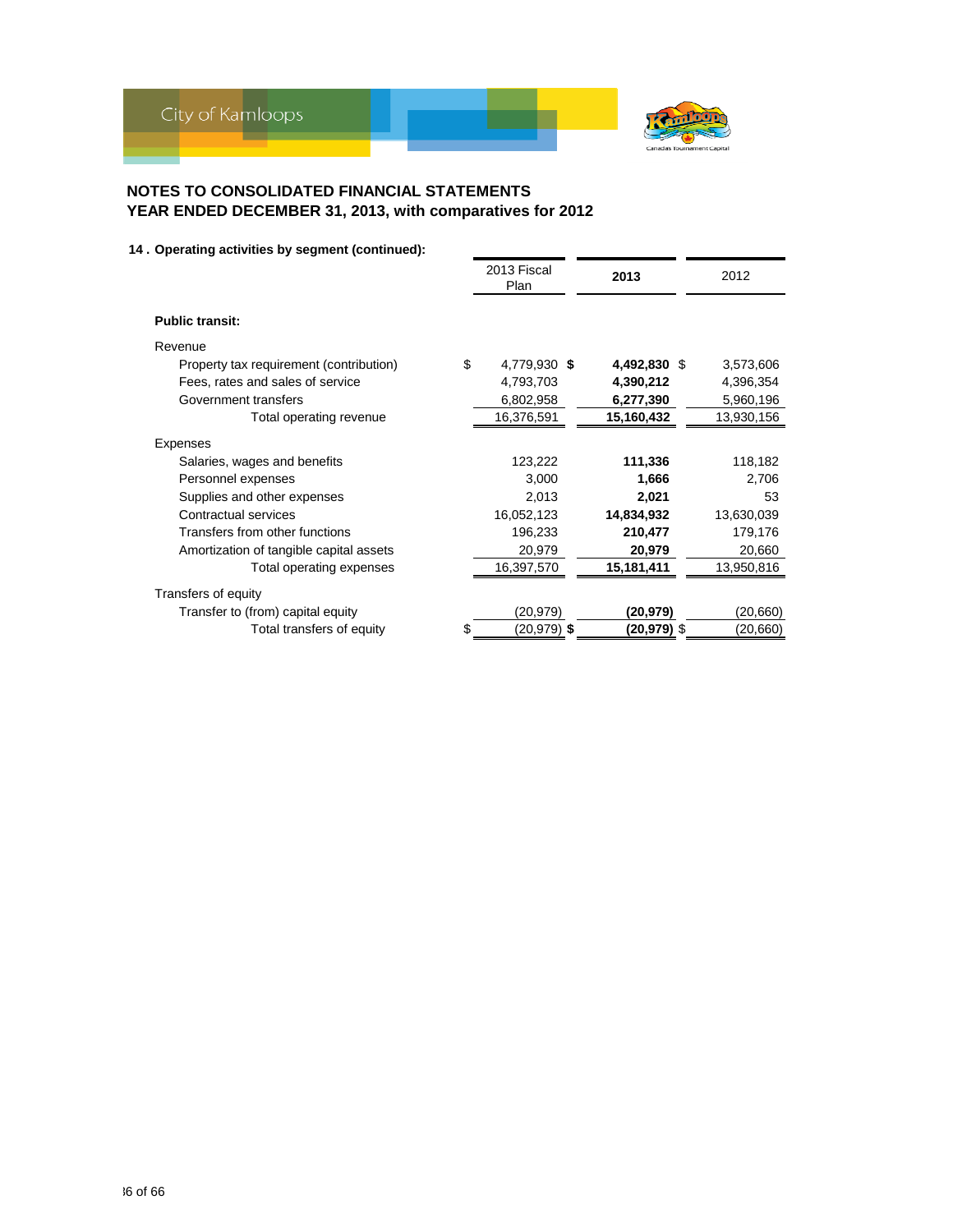

|                                         | 2013 Fiscal<br>Plan | 2013        | 2012        |
|-----------------------------------------|---------------------|-------------|-------------|
| Solid waste:                            |                     |             |             |
| Revenue                                 |                     |             |             |
| Property tax requirement (contribution) | \$<br>761,781 \$    | 839,349 \$  | 837,629     |
| Fees, rates and sales of service        | 7,055,500           | 6,738,454   | 6,892,229   |
| Total operating revenue                 | 7,817,281           | 7,577,803   | 7,729,858   |
| Expenses                                |                     |             |             |
| Salaries, wages and benefits            | 1,949,914           | 1,909,563   | 1,967,685   |
| Personnel expenses                      | 7,710               | 2,535       | 2,427       |
| Supplies and other expenses             | 660,070             | 462,504     | 454,219     |
| Contractual services                    | 2,963,660           | 2,624,618   | 2,987,821   |
| Transfers from other functions          | 3,860,877           | 3,808,233   | 3,301,986   |
| Transfers to other functions            | (1,979,502)         | (1,930,274) | (1,652,682) |
| Amortization of tangible capital assets | 31,867              | 31,867      | 27,378      |
| Total operating expenses                | 7,494,596           | 6,909,046   | 7,088,834   |
| Transfers of equity                     |                     |             |             |
| Transfer to (from) reserves             | 354,552             | 700,624     | 538,146     |
| Transfer to (from) other funds          |                     |             | 130,256     |
| Transfer to (from) capital equity       | (31, 867)           | (31, 867)   | (27, 378)   |
| Total transfers of equity               | 322,685 \$<br>\$    | 668,757 \$  | 641,024     |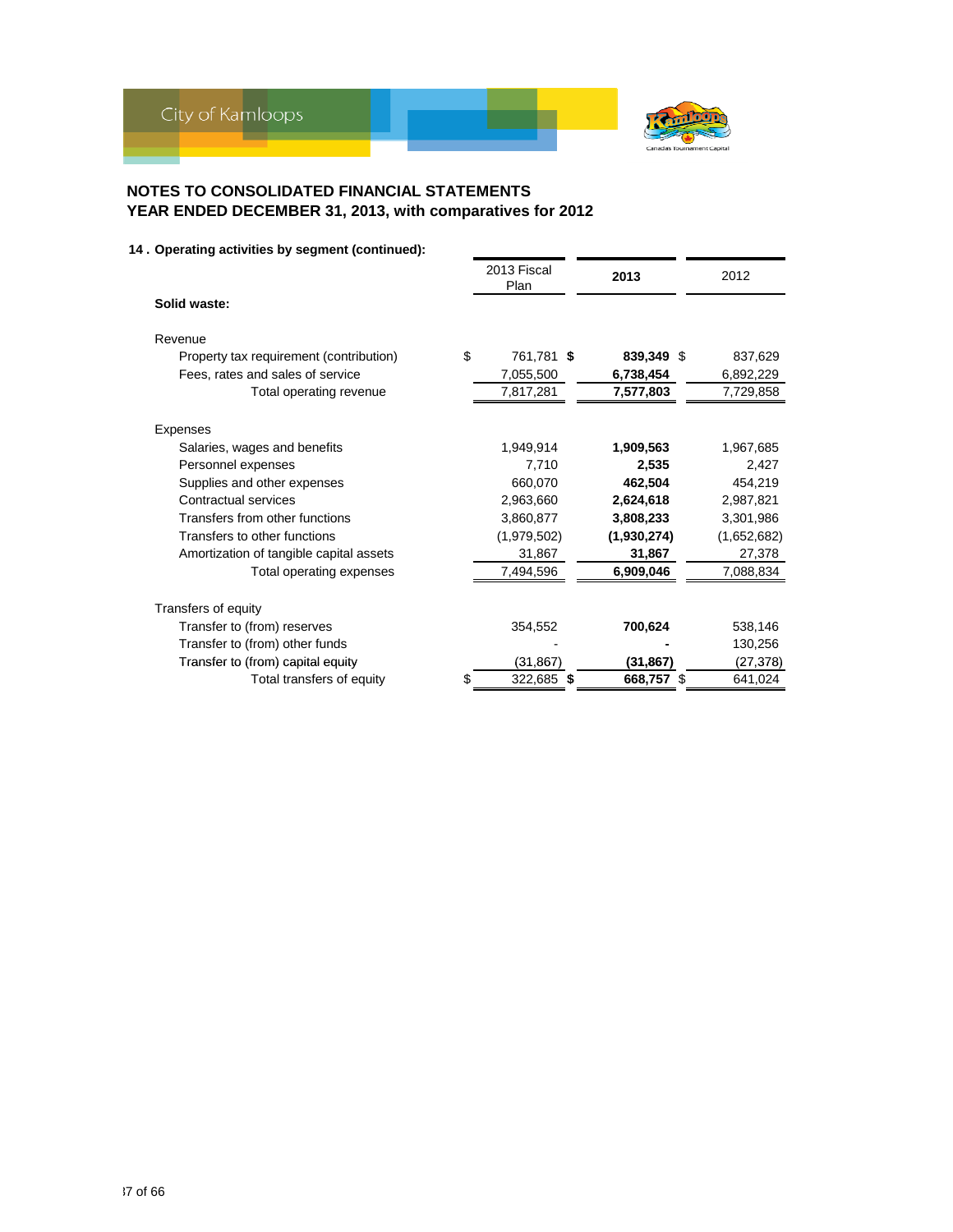

|                                                    |    | 2013 Fiscal<br>Plan | 2013            | 2012        |
|----------------------------------------------------|----|---------------------|-----------------|-------------|
| <b>Water utility:</b>                              |    |                     |                 |             |
| Revenue                                            |    |                     |                 |             |
| Fees, rates and sales of service                   | \$ | 12,279,780 \$       | 15,611,844 \$   | 13,404,722  |
| Investment income                                  |    | 45,000              | 244,585         | 273,006     |
| Total operating revenue                            |    | 12,324,780          | 15,856,429      | 13,677,728  |
|                                                    |    |                     |                 |             |
| <b>Expenses</b>                                    |    |                     |                 |             |
| Salaries, wages and benefits                       |    | 3,124,165           | 3,402,277       | 2,849,194   |
| Personnel expenses                                 |    | 47,801              | 53,134          | 44,555      |
| Supplies and other expenses                        |    | 4,025,178           | 4,464,253       | 3,626,575   |
| Contractual services                               |    | 662,800             | 916,800         | 679,681     |
| Transfers from other functions                     |    | 2,035,093           | 2,113,507       | 1,937,596   |
| Transfers to other functions                       |    | (313,507)           | (313,507)       | (285,007)   |
| Cost allocated to capital                          |    | (34, 306)           |                 |             |
| Debt servicing costs                               |    | 1,959,684           | 1,826,163       | 1,949,490   |
| Amortization of tangible capital assets            |    | 4,098,824           | 4,098,824       | 3,634,948   |
| Total operating expenses                           |    | 15,605,732          | 16,561,451      | 14,437,032  |
|                                                    |    |                     |                 |             |
| Loss (gain) on disposal of tangible capital assets |    | $\mathbf 0$         | 141,360         | 217,493     |
|                                                    |    |                     |                 |             |
| Transfers of equity                                |    |                     |                 |             |
| Transfer to (from) reserves                        |    |                     | 2,375,253       | 2,745,210   |
| Transfer to (from) other funds                     |    | 817,872             | 1,018,549       | 130,434     |
| Transfer to (from) capital equity                  |    | (4,098,824)         | (4,240,184)     | (3,852,441) |
| Total transfers of equity                          | S  | $(3,280,952)$ \$    | $(846, 382)$ \$ | (976,797)   |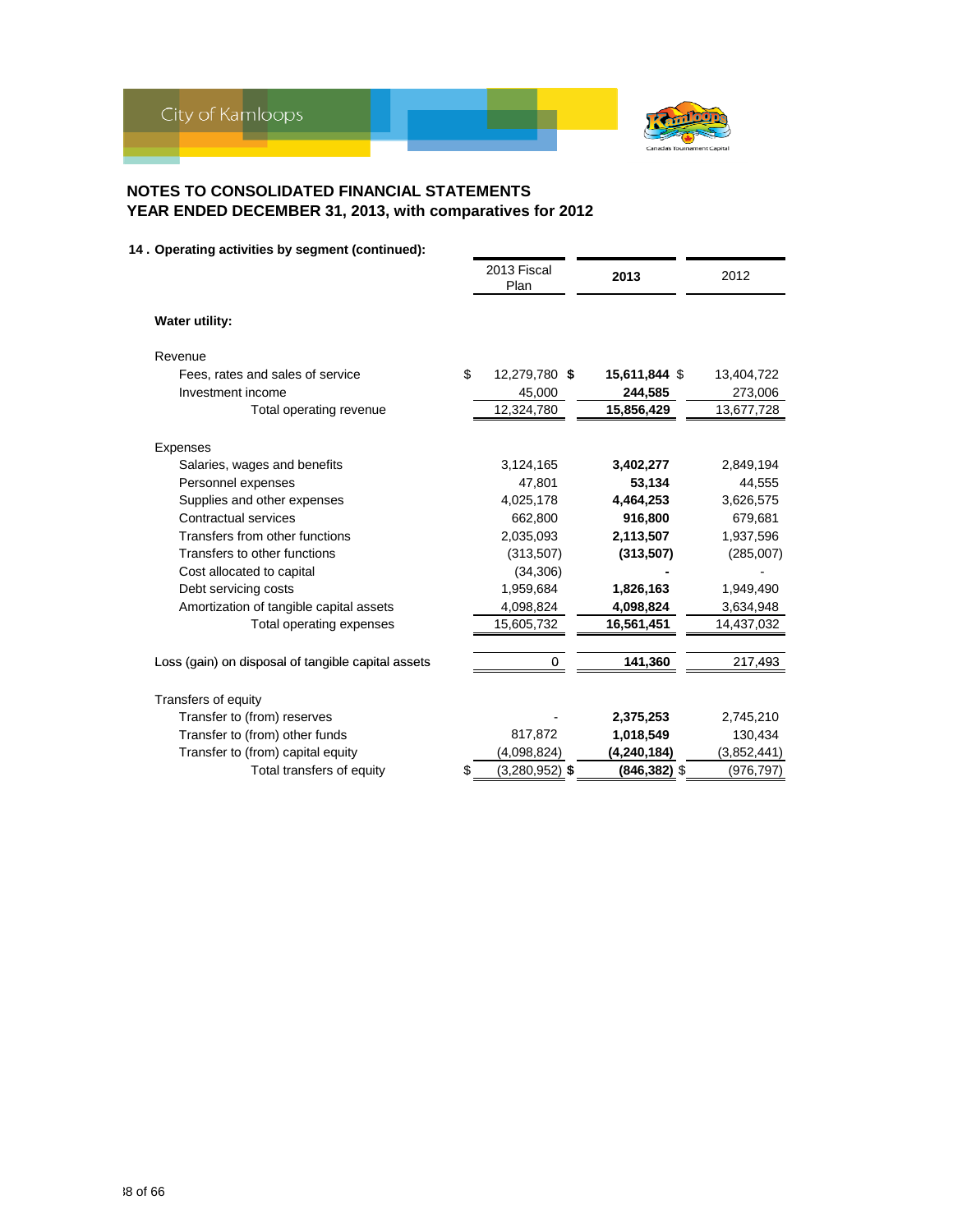

|                                                    | 2013 Fiscal<br>Plan      | 2013          | 2012          |
|----------------------------------------------------|--------------------------|---------------|---------------|
| Sewer utility:                                     |                          |               |               |
| Revenue                                            |                          |               |               |
| Fees, rates and sales of service                   | \$<br>5,766,713 \$       | 8,163,085 \$  | 7,353,626     |
| Investment income                                  | 91,000                   | 123,012       | 219,200       |
| Total operating revenue                            | 5,857,713                | 8,286,097     | 7,572,826     |
| <b>Expenses</b>                                    |                          |               |               |
| Salaries, wages and benefits                       | 1,787,145                | 1,565,837     | 1,447,465     |
| Personnel expenses                                 | 46,101                   | 51,139        | 31,381        |
| Supplies and other expenses                        | 1,924,746                | 2,030,228     | 1,919,458     |
| Contractual services                               | 673,050                  | 552,119       | 883,348       |
| Transfers from other functions                     | 1,284,961                | 1,303,030     | 1,215,237     |
| Transfers to other functions                       | (58, 648)                | (58, 648)     | (53,316)      |
| Cost allocated to capital                          | (34, 304)                |               |               |
| Debt servicing costs                               | 285,438                  | 240,699       | 309,692       |
| Amortization of tangible capital assets            | 1,102,643                | 1,102,643     | 1,061,525     |
| Total operating expenses                           | 7,011,132                | 6,787,047     | 6,814,790     |
| Loss (gain) on disposal of tangible capital assets | 0                        | 62,935        | 129,249       |
| Transfers of equity                                |                          |               |               |
| Transfer to (from) reserves                        | (50,000)                 | 2,414,255     | 1,727,925     |
| Transfer to (from) other funds                     | (776)                    | 187,438       | 91,636        |
| Transfer to (from) capital equity                  | (1, 102, 643)            | (1, 165, 578) | (1, 190, 774) |
| Total transfers of equity                          | $(1, 153, 419)$ \$<br>\$ | 1,436,115 \$  | 628,787       |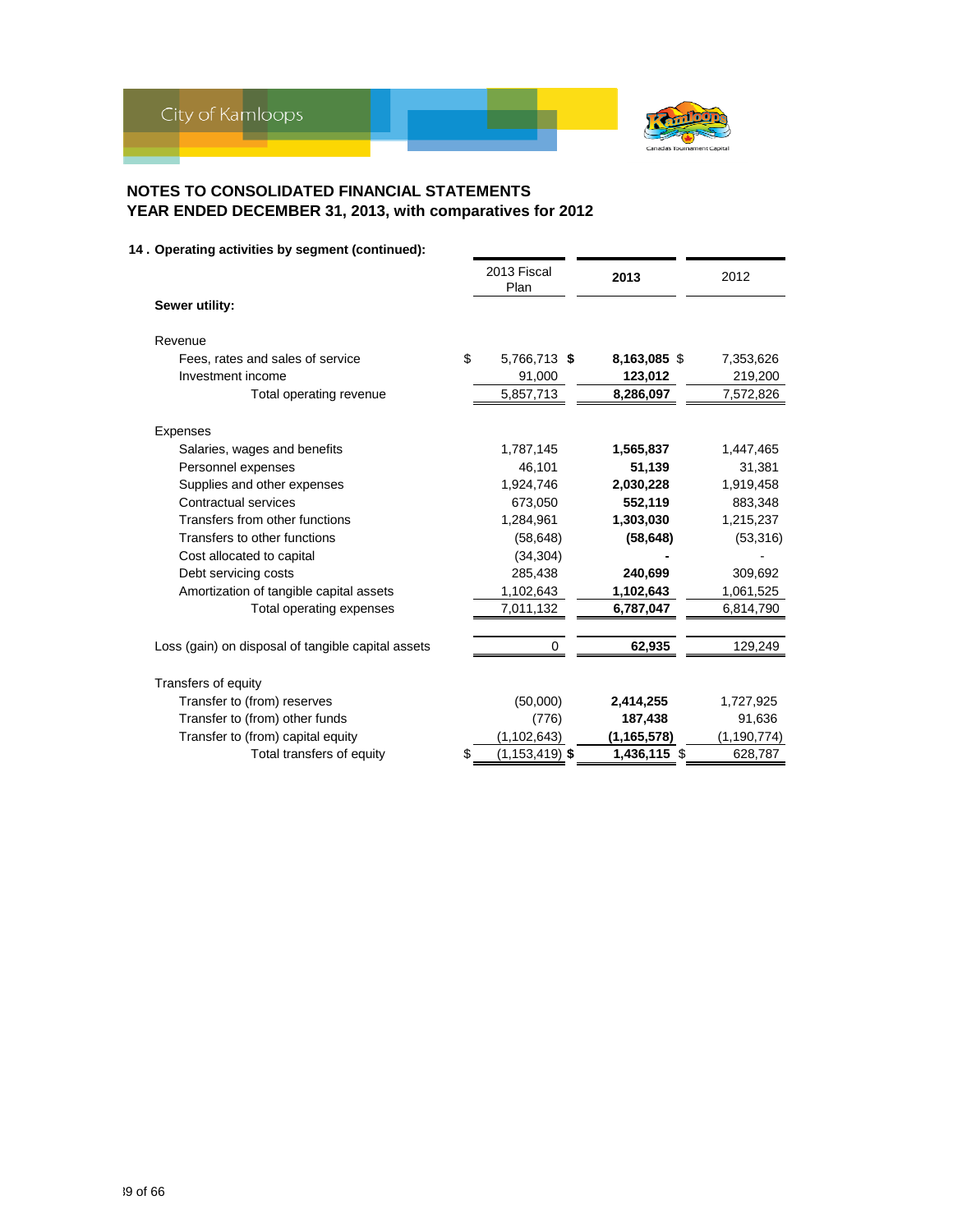

|                                                       | 2013 Fiscal<br>Plan   | 2013         | 2012      |
|-------------------------------------------------------|-----------------------|--------------|-----------|
| <b>Kamloops Airport Authority Society:</b>            |                       |              |           |
| Revenue                                               |                       |              |           |
| Fees, rates and sales of service                      | \$<br>1,857,000 \$    | 1,823,998 \$ | 1,776,346 |
| Government transfers                                  | 175,000               | 530,507      | 833,547   |
| Investment income                                     | 35,000                | 75,237       | 54,621    |
| Private contributions                                 |                       | 97,648       |           |
| Total operating revenue                               | 2,067,000             | 2,527,390    | 2,664,514 |
| Expenses                                              |                       |              |           |
| Contractual services                                  | 339,500               | 385,586      | 84,952    |
| Debt servicing costs                                  | 355,500               | 358,096      | 356,492   |
| Amortization of tangible capital assets               | 1,631,888             | 1,642,777    | 1,631,888 |
| Total operating expenses                              | 2,326,888             | 2,386,459    | 2,073,332 |
|                                                       |                       |              |           |
| Loss (gain) on disposal of tangible capital assets    |                       | 0            | (4,400)   |
| Transfers of equity                                   |                       |              |           |
| Transfer to (from) reserves                           | (259, 888)            | 322,033      | 85,182    |
| Transfer to (from) other funds                        |                       |              | 8,000     |
| Transfer to (from) capital equity                     |                       | (181, 102)   | 502,400   |
| Total transfers of equity                             | \$<br>$(259, 888)$ \$ | 140,931 \$   | 595,582   |
| <b>Venture Kamloops Business Development Society:</b> |                       |              |           |
| Revenue                                               |                       |              |           |
| Fees, rates and sales of service                      | \$<br>500 \$          | 1,400 \$     | 200       |
| Government transfers                                  | 5,000                 | 6,618        | 3,185     |
| Investment income                                     | 3,000                 | 2,347        | 2,135     |
| Total operating revenue                               | 8,500                 | 10,365       | 5,520     |
| <b>Expenses</b>                                       |                       |              |           |
| Supplies and other expenses                           | 644,781               | 705,997      | 615,185   |

| Supplies and other expenses             |   | 044.701         | 703.YY          | 013,103    |
|-----------------------------------------|---|-----------------|-----------------|------------|
| Amortization of tangible capital assets |   | 13,330          | 13,330          | 9,993      |
| Total operating expenses                |   | 658,111         | 719,327         | 625,178    |
|                                         |   |                 |                 |            |
| Transfers of equity                     |   |                 |                 |            |
| Transfer to (from) reserves             |   | (73, 841)       | (103, 859)      | (24, 253)  |
| Transfer to (from) other funds          |   | (562, 440)      | (591, 773)      | (585, 412) |
| Transfer to (from) capital equity       |   | (13,330)        | (13, 330)       | (9,993)    |
| Total transfers of equity               | S | $(649, 611)$ \$ | $(708, 962)$ \$ | (619, 658) |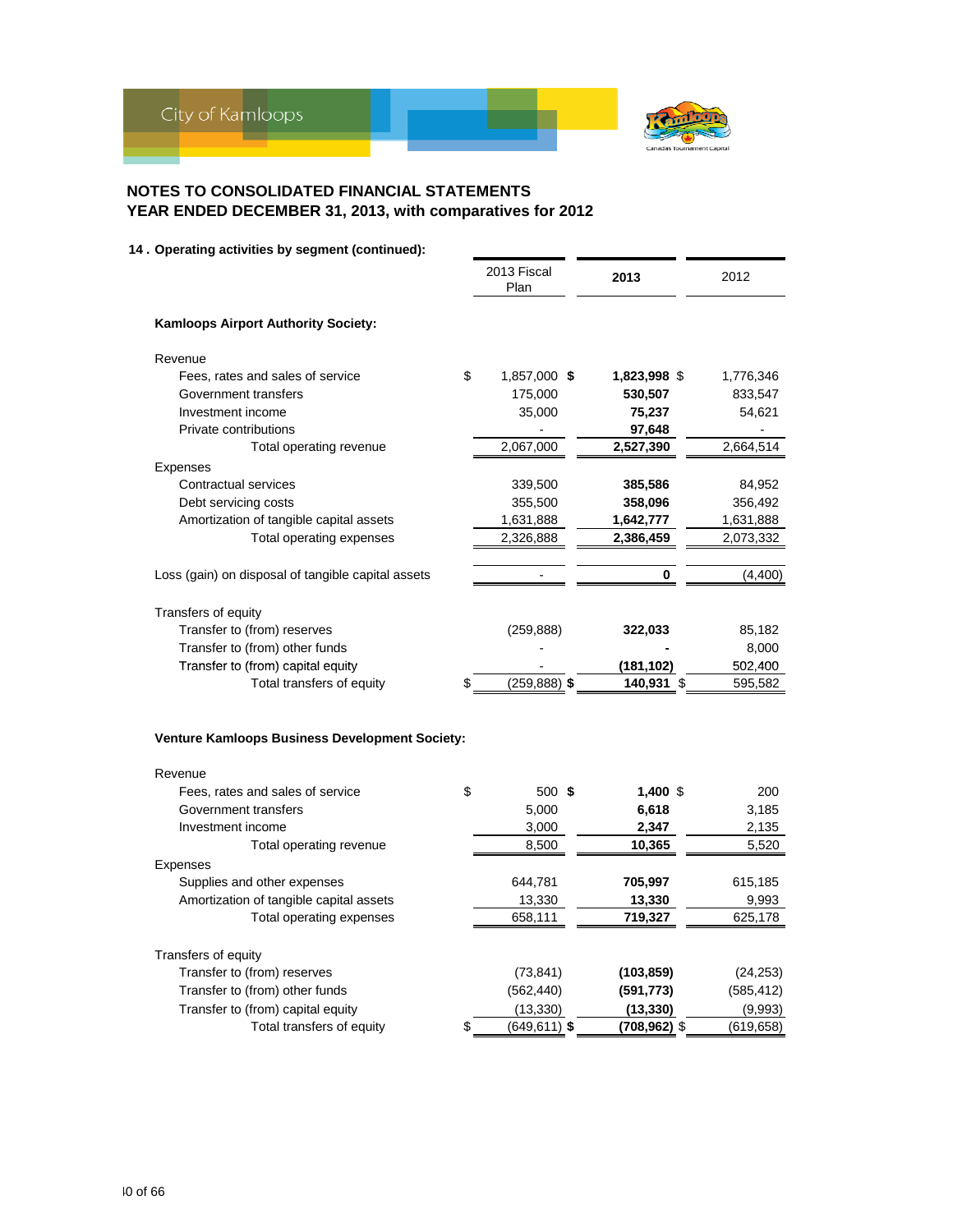

|                                                    | 2013 Fiscal<br>Plan |                | 2013 |                | 2012           |
|----------------------------------------------------|---------------------|----------------|------|----------------|----------------|
| <b>Non-operating activities:</b>                   |                     |                |      |                |                |
| Revenue                                            |                     |                |      |                |                |
| Property tax requirement (contribution)            | \$                  | 6,850,834 \$   |      | 2,499,094 \$   | 3,640,820      |
| Development levies utilized                        |                     | 14,793,843     |      | 8,508,939      | 3,043,103      |
| Fees, rates and sales of service                   |                     | 11,434,741     |      | 3,212,792      | 6,161,563      |
| Government transfers                               |                     | 9,754,142      |      | 10,358,298     | 8,625,473      |
| Investment income                                  |                     | 1,668,494      |      | 1,668,493      | 1,376,322      |
| Private contributions                              |                     | 1,554,247      |      | 5,903,685      | 6,718,332      |
| Total operating revenue                            |                     | 46,056,301     |      | 32,151,301     | 29,565,613     |
| Loss (gain) on disposal of tangible capital assets |                     | U              |      | Λ              |                |
| Transfers of equity                                |                     |                |      |                |                |
| Transfer to (from) reserves                        |                     | (30, 199, 791) |      | (10, 545, 464) | (14, 156, 302) |
| Transfer to (from) current funds                   |                     | (5,081,706)    |      | (5,036,039)    | 820,527        |
| Transfer to capital equity                         |                     | 81,337,798     |      | 47,760,965     | 42,901,388     |
| Total transfers of equity                          |                     | 46,056,301 \$  |      | 32,179,462 \$  | 29,565,613     |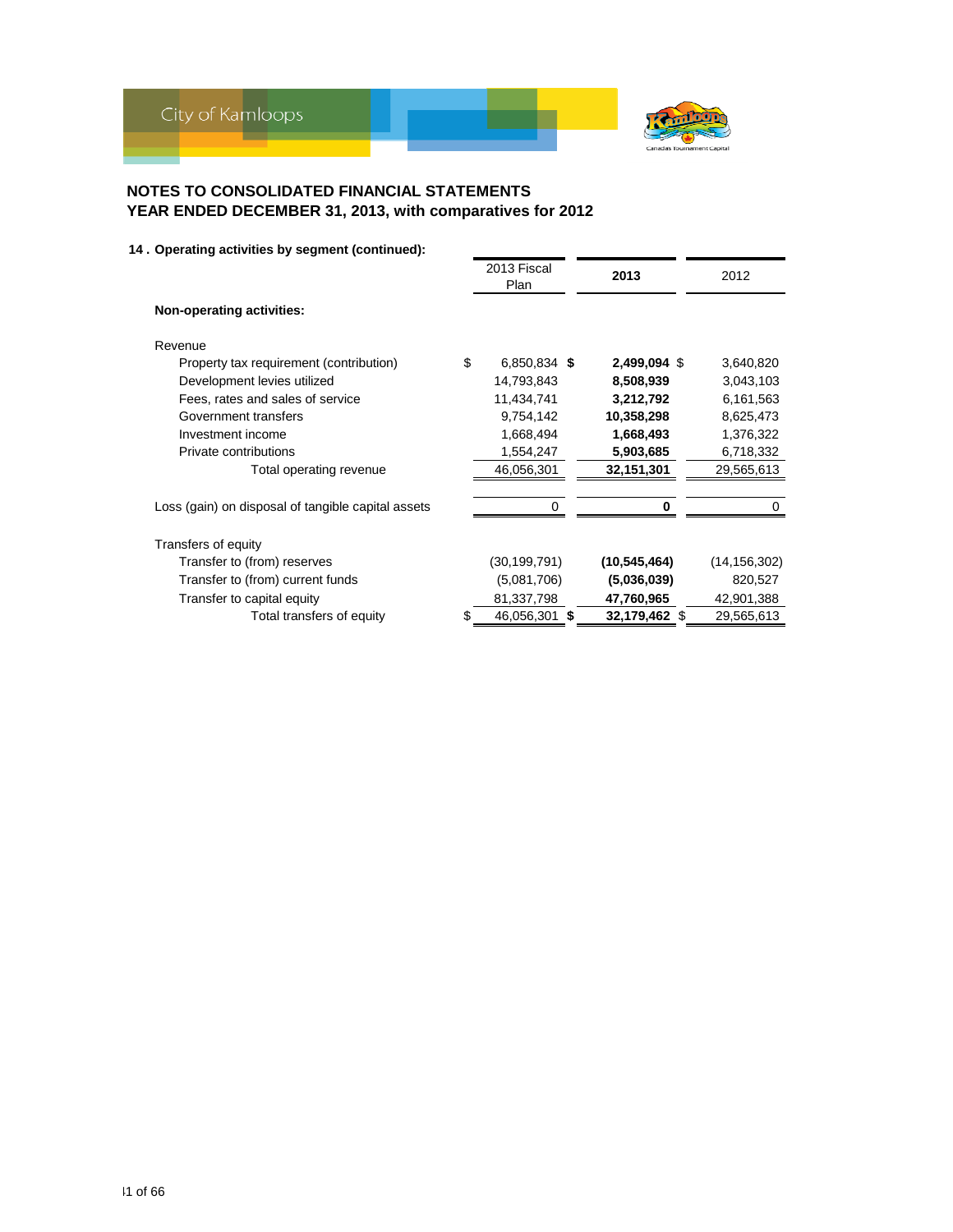

| Total revenue by segment:<br>Property tax requirement (contribution)<br>\$<br>94,767,382 \$<br>95,216,313 \$<br>90,574,271<br>Development levies utilized<br>14,793,843<br>8,508,939<br>3,043,103<br>Fees, rates and sales of service<br>58,188,410<br>55,618,535<br>55,793,600<br>Government transfers<br>22,613,036<br>22,925,297<br>21,959,578<br>Investment income<br>4,288,494<br>4,557,052<br>4,570,612<br>6,033,633<br>Private contributions<br>1,632,501<br>6,804,525<br>Total revenue<br>192,859,769<br>182,745,689<br>196,283,666<br>Total expenses by segment:<br>63,329,477<br>Salaries, wages and benefits<br>61,852,392<br>60,960,745<br>989,324<br>Personnel expenses<br>1,263,962<br>926,521<br>27,188,513<br>26,179,707<br>Supplies and other expenses<br>23,746,318<br>Contractual services<br>46,697,668<br>49,998,663<br>44,962,369<br>15,396,894<br>15,755,007<br>Transfers from other functions<br>14,434,571<br>Transfers to other functions<br>(15, 396, 894)<br>(16, 542, 846)<br>(15, 283, 137)<br>Cost allocated to capital<br>(3,920,984)<br>(2,360,596)<br>(2,098,158)<br>Debt servicing costs<br>5,590,274<br>5,463,592<br>5,355,554<br>Amortization of tangible capital assets<br>25,466,555<br>25,455,666<br>24,748,158<br>Loss (gain) on disposal of tangible capital assets<br>(75,000)<br>268,213<br>817,165<br>168,830,571<br>163,660,978<br>158,678,144<br>Total operating expenses<br>Total transfers of equity by segment:<br>Transfer to (from) reserves<br>(25, 118, 219)<br>12,093,181<br>4,089,497<br>Transfer to (from) current funds<br>(5,036,039)<br>(5,081,706)<br>820,527<br>22,141,649<br>Transfer to (from) capital equity<br>57,653,020<br>19,157,521<br>29,198,791 \$<br>27,453,095 \$<br>24,067,545 | 2013 Fiscal<br>Plan |  |  | 2013 |  |  | 2012 |
|-----------------------------------------------------------------------------------------------------------------------------------------------------------------------------------------------------------------------------------------------------------------------------------------------------------------------------------------------------------------------------------------------------------------------------------------------------------------------------------------------------------------------------------------------------------------------------------------------------------------------------------------------------------------------------------------------------------------------------------------------------------------------------------------------------------------------------------------------------------------------------------------------------------------------------------------------------------------------------------------------------------------------------------------------------------------------------------------------------------------------------------------------------------------------------------------------------------------------------------------------------------------------------------------------------------------------------------------------------------------------------------------------------------------------------------------------------------------------------------------------------------------------------------------------------------------------------------------------------------------------------------------------------------------------------------------------------------------------------------------------------------|---------------------|--|--|------|--|--|------|
|                                                                                                                                                                                                                                                                                                                                                                                                                                                                                                                                                                                                                                                                                                                                                                                                                                                                                                                                                                                                                                                                                                                                                                                                                                                                                                                                                                                                                                                                                                                                                                                                                                                                                                                                                           |                     |  |  |      |  |  |      |
|                                                                                                                                                                                                                                                                                                                                                                                                                                                                                                                                                                                                                                                                                                                                                                                                                                                                                                                                                                                                                                                                                                                                                                                                                                                                                                                                                                                                                                                                                                                                                                                                                                                                                                                                                           |                     |  |  |      |  |  |      |
|                                                                                                                                                                                                                                                                                                                                                                                                                                                                                                                                                                                                                                                                                                                                                                                                                                                                                                                                                                                                                                                                                                                                                                                                                                                                                                                                                                                                                                                                                                                                                                                                                                                                                                                                                           |                     |  |  |      |  |  |      |
|                                                                                                                                                                                                                                                                                                                                                                                                                                                                                                                                                                                                                                                                                                                                                                                                                                                                                                                                                                                                                                                                                                                                                                                                                                                                                                                                                                                                                                                                                                                                                                                                                                                                                                                                                           |                     |  |  |      |  |  |      |
|                                                                                                                                                                                                                                                                                                                                                                                                                                                                                                                                                                                                                                                                                                                                                                                                                                                                                                                                                                                                                                                                                                                                                                                                                                                                                                                                                                                                                                                                                                                                                                                                                                                                                                                                                           |                     |  |  |      |  |  |      |
|                                                                                                                                                                                                                                                                                                                                                                                                                                                                                                                                                                                                                                                                                                                                                                                                                                                                                                                                                                                                                                                                                                                                                                                                                                                                                                                                                                                                                                                                                                                                                                                                                                                                                                                                                           |                     |  |  |      |  |  |      |
|                                                                                                                                                                                                                                                                                                                                                                                                                                                                                                                                                                                                                                                                                                                                                                                                                                                                                                                                                                                                                                                                                                                                                                                                                                                                                                                                                                                                                                                                                                                                                                                                                                                                                                                                                           |                     |  |  |      |  |  |      |
|                                                                                                                                                                                                                                                                                                                                                                                                                                                                                                                                                                                                                                                                                                                                                                                                                                                                                                                                                                                                                                                                                                                                                                                                                                                                                                                                                                                                                                                                                                                                                                                                                                                                                                                                                           |                     |  |  |      |  |  |      |
|                                                                                                                                                                                                                                                                                                                                                                                                                                                                                                                                                                                                                                                                                                                                                                                                                                                                                                                                                                                                                                                                                                                                                                                                                                                                                                                                                                                                                                                                                                                                                                                                                                                                                                                                                           |                     |  |  |      |  |  |      |
|                                                                                                                                                                                                                                                                                                                                                                                                                                                                                                                                                                                                                                                                                                                                                                                                                                                                                                                                                                                                                                                                                                                                                                                                                                                                                                                                                                                                                                                                                                                                                                                                                                                                                                                                                           |                     |  |  |      |  |  |      |
|                                                                                                                                                                                                                                                                                                                                                                                                                                                                                                                                                                                                                                                                                                                                                                                                                                                                                                                                                                                                                                                                                                                                                                                                                                                                                                                                                                                                                                                                                                                                                                                                                                                                                                                                                           |                     |  |  |      |  |  |      |
|                                                                                                                                                                                                                                                                                                                                                                                                                                                                                                                                                                                                                                                                                                                                                                                                                                                                                                                                                                                                                                                                                                                                                                                                                                                                                                                                                                                                                                                                                                                                                                                                                                                                                                                                                           |                     |  |  |      |  |  |      |
|                                                                                                                                                                                                                                                                                                                                                                                                                                                                                                                                                                                                                                                                                                                                                                                                                                                                                                                                                                                                                                                                                                                                                                                                                                                                                                                                                                                                                                                                                                                                                                                                                                                                                                                                                           |                     |  |  |      |  |  |      |
|                                                                                                                                                                                                                                                                                                                                                                                                                                                                                                                                                                                                                                                                                                                                                                                                                                                                                                                                                                                                                                                                                                                                                                                                                                                                                                                                                                                                                                                                                                                                                                                                                                                                                                                                                           |                     |  |  |      |  |  |      |
|                                                                                                                                                                                                                                                                                                                                                                                                                                                                                                                                                                                                                                                                                                                                                                                                                                                                                                                                                                                                                                                                                                                                                                                                                                                                                                                                                                                                                                                                                                                                                                                                                                                                                                                                                           |                     |  |  |      |  |  |      |
|                                                                                                                                                                                                                                                                                                                                                                                                                                                                                                                                                                                                                                                                                                                                                                                                                                                                                                                                                                                                                                                                                                                                                                                                                                                                                                                                                                                                                                                                                                                                                                                                                                                                                                                                                           |                     |  |  |      |  |  |      |
|                                                                                                                                                                                                                                                                                                                                                                                                                                                                                                                                                                                                                                                                                                                                                                                                                                                                                                                                                                                                                                                                                                                                                                                                                                                                                                                                                                                                                                                                                                                                                                                                                                                                                                                                                           |                     |  |  |      |  |  |      |
|                                                                                                                                                                                                                                                                                                                                                                                                                                                                                                                                                                                                                                                                                                                                                                                                                                                                                                                                                                                                                                                                                                                                                                                                                                                                                                                                                                                                                                                                                                                                                                                                                                                                                                                                                           |                     |  |  |      |  |  |      |
|                                                                                                                                                                                                                                                                                                                                                                                                                                                                                                                                                                                                                                                                                                                                                                                                                                                                                                                                                                                                                                                                                                                                                                                                                                                                                                                                                                                                                                                                                                                                                                                                                                                                                                                                                           |                     |  |  |      |  |  |      |
|                                                                                                                                                                                                                                                                                                                                                                                                                                                                                                                                                                                                                                                                                                                                                                                                                                                                                                                                                                                                                                                                                                                                                                                                                                                                                                                                                                                                                                                                                                                                                                                                                                                                                                                                                           |                     |  |  |      |  |  |      |
|                                                                                                                                                                                                                                                                                                                                                                                                                                                                                                                                                                                                                                                                                                                                                                                                                                                                                                                                                                                                                                                                                                                                                                                                                                                                                                                                                                                                                                                                                                                                                                                                                                                                                                                                                           |                     |  |  |      |  |  |      |
|                                                                                                                                                                                                                                                                                                                                                                                                                                                                                                                                                                                                                                                                                                                                                                                                                                                                                                                                                                                                                                                                                                                                                                                                                                                                                                                                                                                                                                                                                                                                                                                                                                                                                                                                                           |                     |  |  |      |  |  |      |
|                                                                                                                                                                                                                                                                                                                                                                                                                                                                                                                                                                                                                                                                                                                                                                                                                                                                                                                                                                                                                                                                                                                                                                                                                                                                                                                                                                                                                                                                                                                                                                                                                                                                                                                                                           |                     |  |  |      |  |  |      |
|                                                                                                                                                                                                                                                                                                                                                                                                                                                                                                                                                                                                                                                                                                                                                                                                                                                                                                                                                                                                                                                                                                                                                                                                                                                                                                                                                                                                                                                                                                                                                                                                                                                                                                                                                           |                     |  |  |      |  |  |      |
|                                                                                                                                                                                                                                                                                                                                                                                                                                                                                                                                                                                                                                                                                                                                                                                                                                                                                                                                                                                                                                                                                                                                                                                                                                                                                                                                                                                                                                                                                                                                                                                                                                                                                                                                                           |                     |  |  |      |  |  |      |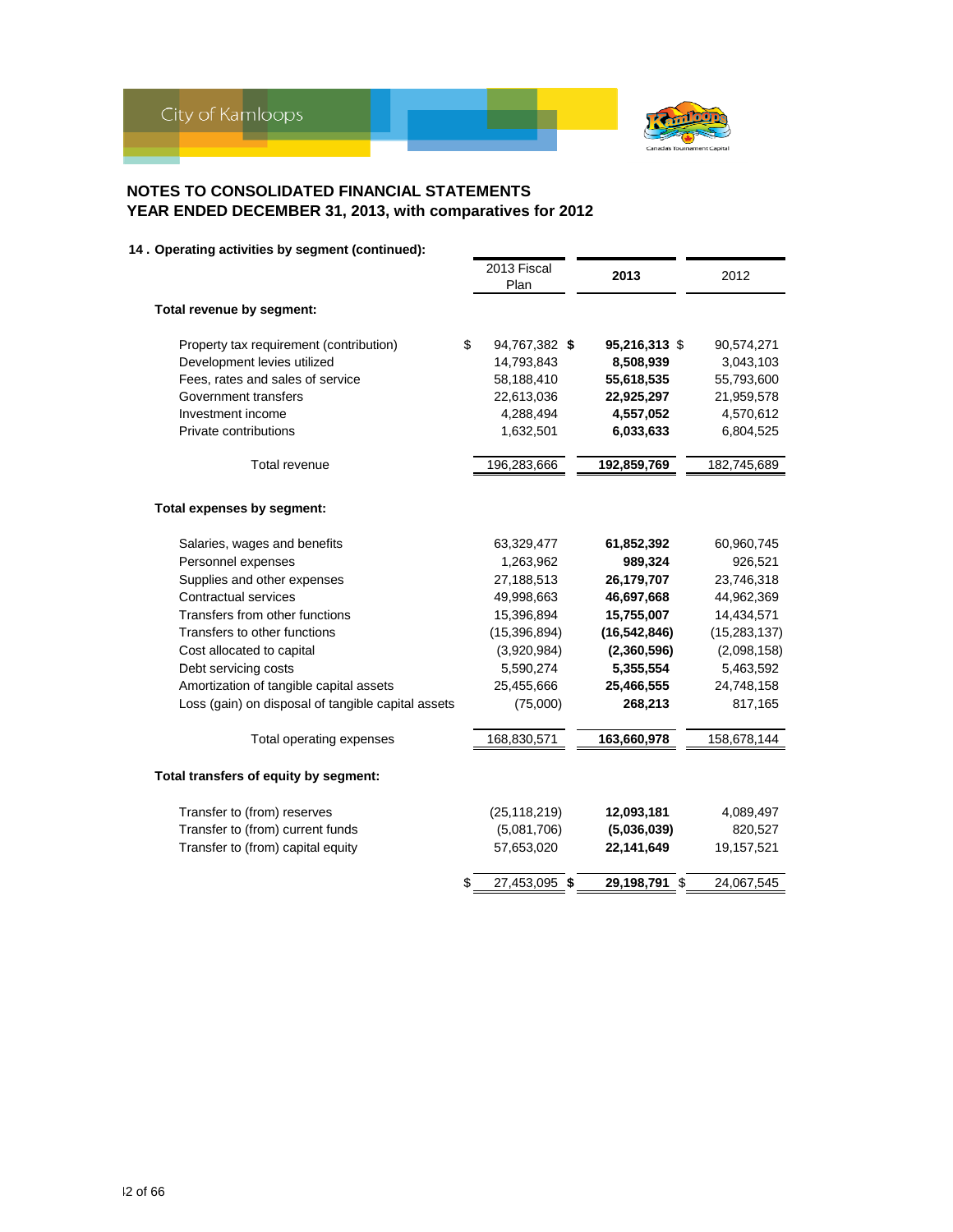

#### **15 . Taxation:**

|                                              |    | 2013 Fiscal<br>Plan | 2013          | 2012         |
|----------------------------------------------|----|---------------------|---------------|--------------|
| <b>General fund:</b>                         |    |                     |               |              |
| Real property                                | \$ | 90,356,000 \$       | 89,943,289 \$ | 85,933,186   |
| Special assessments                          |    | 786,760             | 1,000,699     | 786,029      |
| <b>Utilities</b>                             |    | 1,432,030           | 1,432,029     | 1,396,648    |
| Government transfers in lieu of taxes        |    | 2,192,592           | 2,840,296     | 2,458,408    |
|                                              |    | 94,767,382          | 95,216,313    | 90,574,271   |
| Collections for other taxing authorities:    |    |                     |               |              |
| Province of British Columbia - school taxes  |    | 38,181,728          | 38,906,792    | 38,189,968   |
| Thompson-Nicola Regional Hospital District   |    | 4,792,994           | 6,123,075     | 4,793,570    |
| Thompson-Nicola Regional District            |    | 5,549,387           | 5,856,389     | 5,550,054    |
| <b>British Columbia Assessment Authority</b> |    | 1,040,880           | 1,067,511     | 1,041,077    |
|                                              |    | 49,564,989          | 51,953,767    | 49,574,669   |
| Payments to other taxing authorities         |    | (49,564,989)        | (51,953,767)  | (49,574,669) |
|                                              | S  | 94,767,382 \$       | 95,216,313 \$ | 90,574,271   |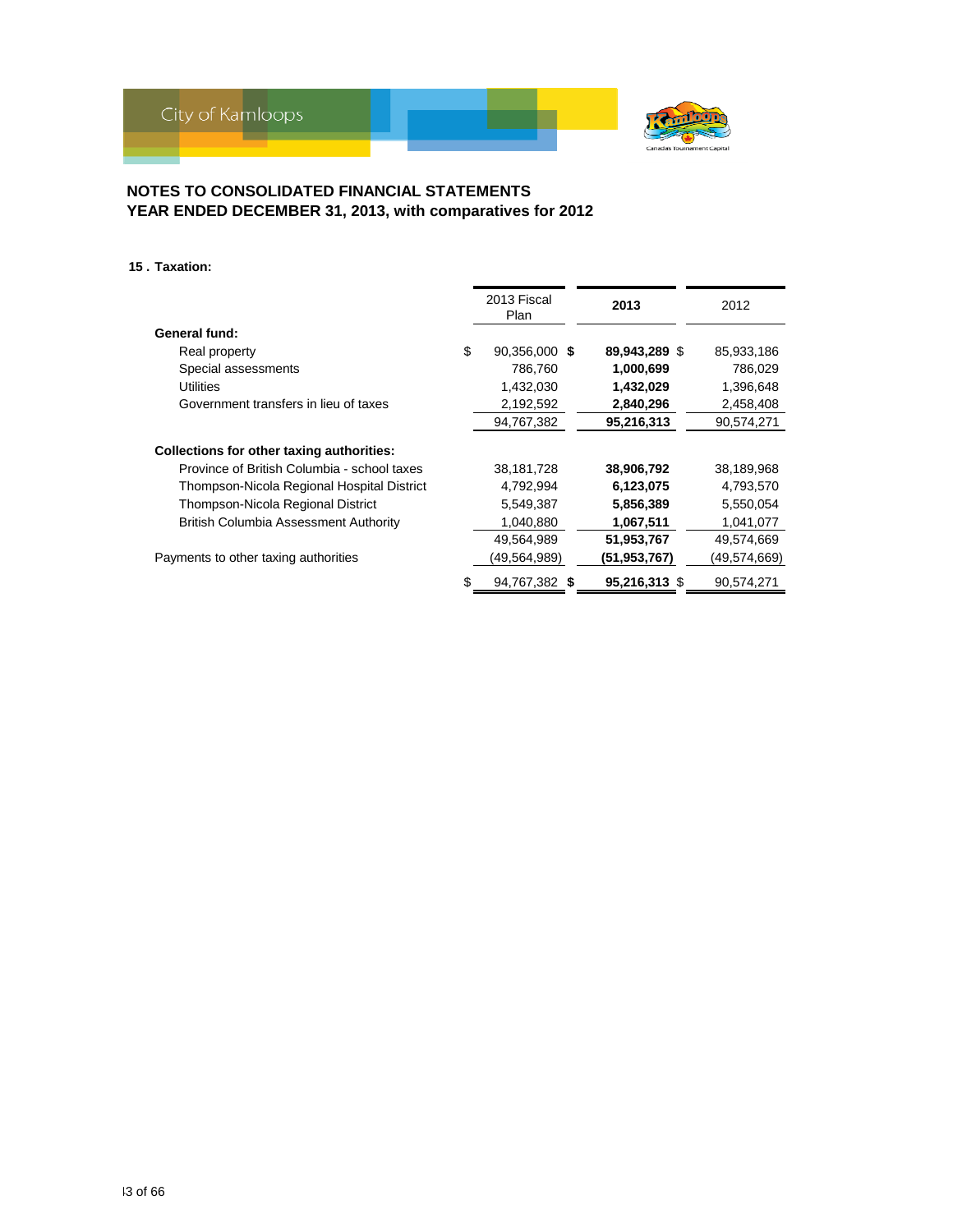

### **16 . Government transfers:**

|                                                                                 | 2013 Fiscal<br>Plan | 2013          | 2012 (restated) |
|---------------------------------------------------------------------------------|---------------------|---------------|-----------------|
| <b>General fund:</b>                                                            |                     |               |                 |
| <b>Federal Government:</b>                                                      |                     |               |                 |
| \$<br>Policing                                                                  | 2,070,627 \$        | 1,849,947 \$  | 1,827,616       |
| <b>Community Works Fund</b>                                                     | 1,133,516           | 3,849,248     | 5,235,972       |
| <b>Provincial Government:</b>                                                   |                     |               |                 |
| Transit                                                                         | 6,802,958           | 6,277,390     | 5,960,196       |
| Gaming revenue                                                                  | 2,400,000           | 2,479,461     | 2,505,467       |
| Victims assistance                                                              | 71,280              | 141,162       | 71,280          |
| <b>Traffic Fines</b>                                                            | 753,901             | 750,427       | 1,536,447       |
| Capital infrastructure                                                          | 307,000             | 131,066       | 267,410         |
| Other                                                                           | 580,128             | 466,440       | 598,183         |
|                                                                                 | 14,119,410          | 15,945,141    | 18,002,571      |
| <b>Water fund:</b>                                                              |                     |               |                 |
| <b>Provincial Government:</b>                                                   |                     |               |                 |
| Capital infrastructure                                                          |                     |               | 434,085         |
| Sewer fund:                                                                     |                     |               |                 |
| <b>Provincial Government:</b>                                                   |                     |               |                 |
| Capital infrastructure                                                          | 8,313,626           | 6,443,031     | 2,686,190       |
| <b>Kamloops Airport Authority Society:</b>                                      |                     |               |                 |
| Federal Government:                                                             |                     |               |                 |
| Capital infrastructure                                                          | 175,000             | 530,507       | 833,547         |
| Venture Kamloops Business Development Society:<br><b>Provincial Government:</b> |                     |               |                 |
| Other                                                                           | 5,000               | 6,618         | 3,185           |
| \$                                                                              | 22,613,036 \$       | 22,925,297 \$ | 21,959,578      |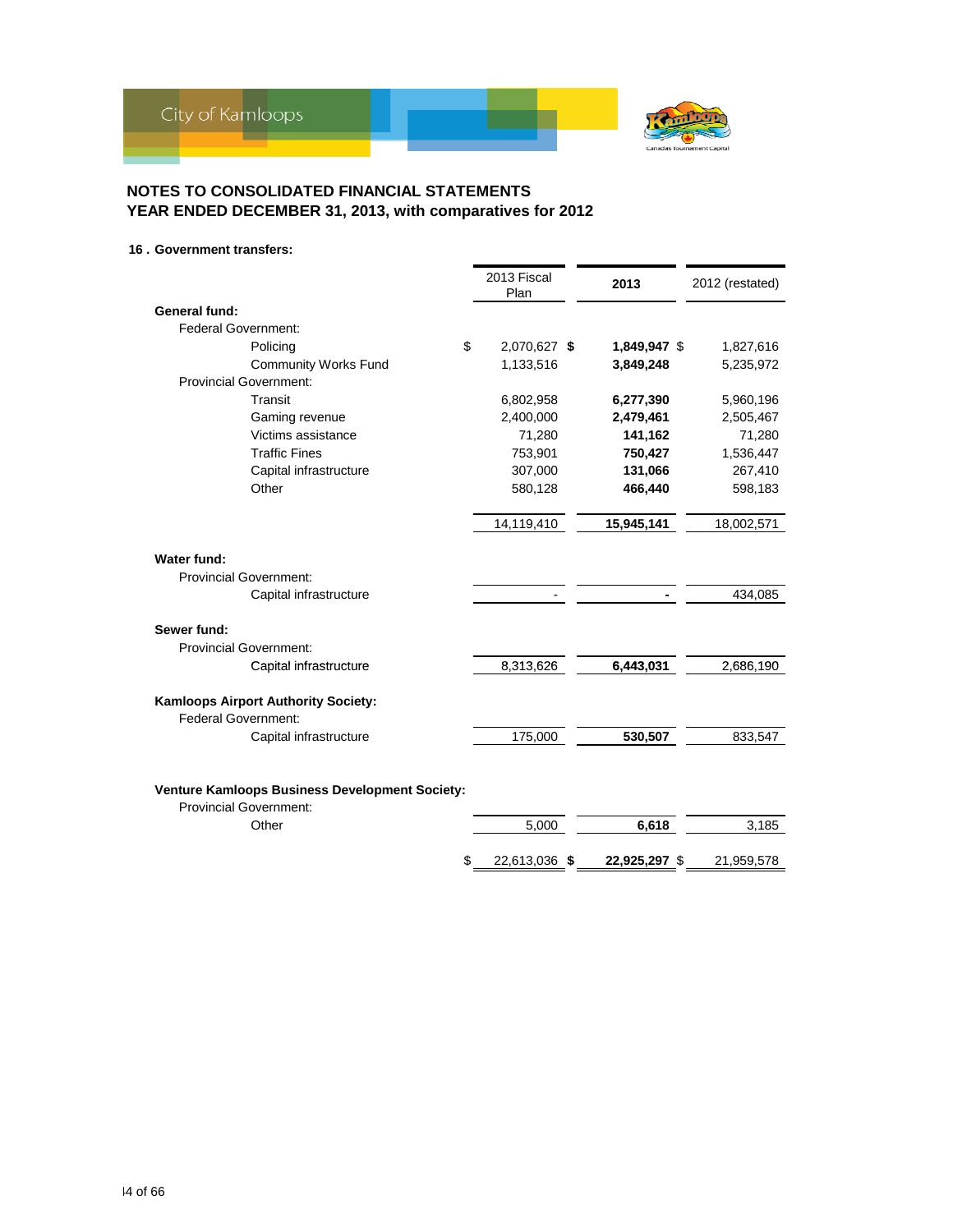

#### **17 . Commitments and contingencies:**

- (a) The City of Kamloops has entered into various agreements and contracts for services and construction for periods ranging from one to five years.
- (b) The City of Kamloops, as a member of the Thompson Nicola Regional District, is liable for its proportion of any operating deficits or long-term debt related to functions in which it participates.
- (c) The City of Kamloops is a participant in the Municipal Insurance Association of British Columbia. Should the Association pay out claims in excess of premiums received, it is possible the City, along with other participants, would be required to contribute towards the deficit.

#### (d)

The municipality and its employees contribute to the Municipal Pension Plan (the Plan), a jointly trusteed pension plan. The board of trustees, representing plan members and employers, is responsible for overseeing the management of the Plan, including investment of the assets and administration of benefits. The Plan is a multi-employer contributory pension plan. Basic pension benefits provided are based on a formula. The Plan has about 179,000 active members and approximately 71,000 retired members. Active members include approximately 35,000 contributors from local governments.

The most recent actuarial valuation as at December 31, 2012 indicated a \$1,370 million funding deficit for basic pension benefits. The next valuation will be as at December 31, 2015 with results available in 2016. Employers participating in the Plan record their pension expense as the amount of employer contributions made during the year (defined contribution pension plan accounting). This is because the Plan records accrued liabilities and accrued assets for the Plan in aggregate with the result that there is no consistent and reliable basis for allocating the obligation, assets and cost to the individual employers participating in and reliable basis for allocating the obligation, assets and cost to the individual employers participating the Plan.

The City of Kamloops paid \$4,738,442 (2012 - \$4,641,472) for employer contributions while employees contributed \$4,069,425 (2012 - \$3,991,877) to the plan in fiscal 2013.

(e) From time to time the City of Kamloops is brought forth as defendant in various lawsuits. The City reviews its exposure to any potential litigation for which it would not be covered by insurance and assesses whether a successful claim against the City would materially affect the consolidated financial statements of the City. The City reserves a portion of its operating surplus for future payment of insurance deductibles and payment of claims for which it would not be covered by insurance. The City is currently not aware of any claims brought against it that if not defended successfully would result in a material change to the consolidated financial statements of the City.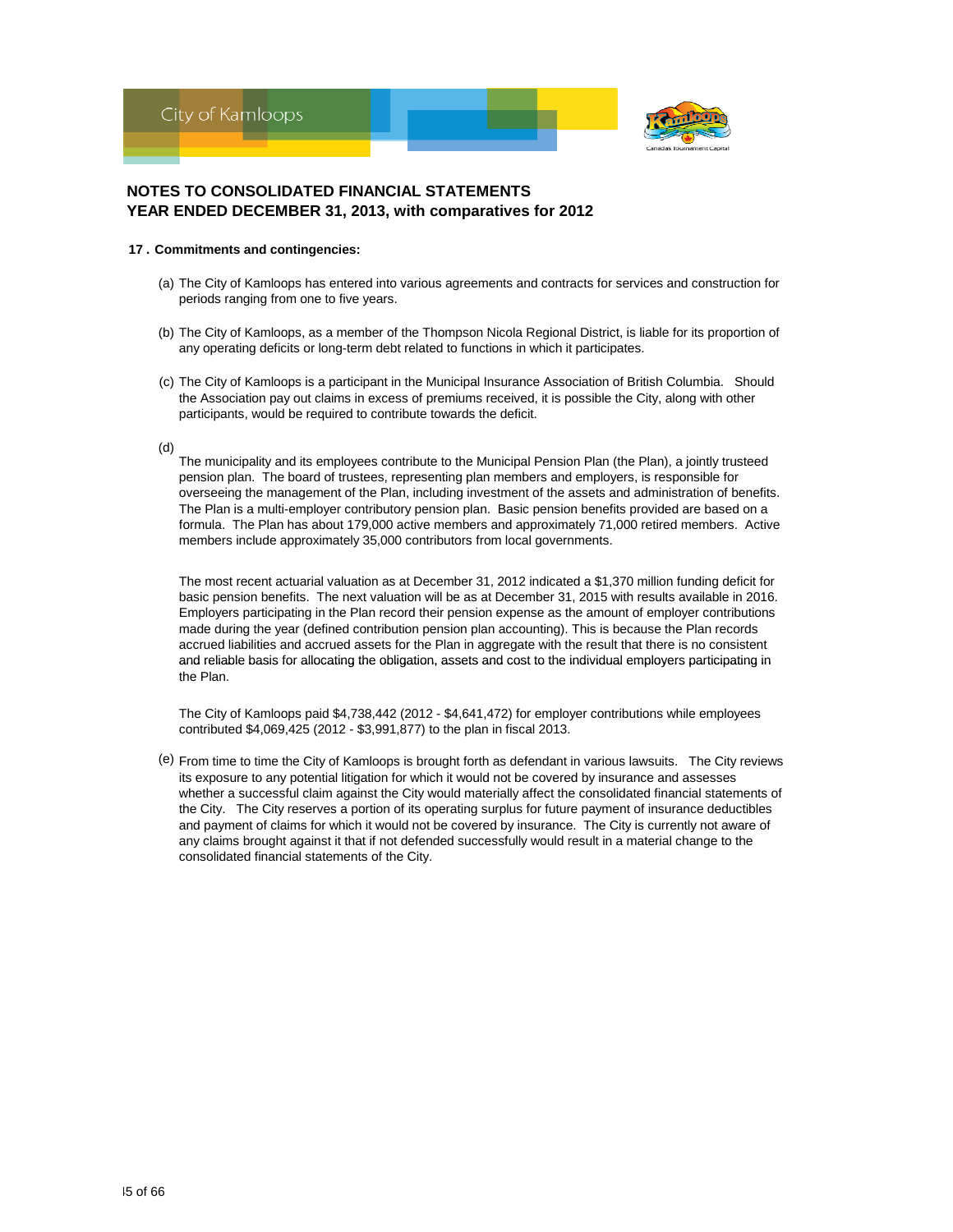

#### **17 . Commitments and contingencies (continued):**

 $(f)$  The City issues certain of its debt instruments through the Municipal Finance Authority. As a condition of these borrowings and as required by legislation, a debt reserve fund is to be established in the amount of one-half the average instalment of principal and interest as set out in the agreement(s) entered into. The reserve is funded in part by cash, being the withholding of 1% of the total issue proceeds, and the remainder being funded by a demand note whereby the City may be required to loan certain amounts to the Municipal Finance Authority. These demand notes are contingent in nature and are not reflected in the accounts of the City.

Details of the cash deposits and contingent demand notes on hand at year end are as follows:

|                            | Cash Deposits      | Contingent<br><b>Demand Notes</b> | 2013 Total   | 2012 Total |
|----------------------------|--------------------|-----------------------------------|--------------|------------|
| General fund               | \$<br>835,225 \$   | 2,139,502 \$                      | 2,974,727 \$ | 2,974,727  |
| Water utility fund         | 686,157            | 1,937,311                         | 2,623,468    | 2,623,468  |
| Sewer utility fund         | 107,368            | 281,369                           | 388,737      | 388,737    |
| Kamloops Airport Authority | 104.508            | 326.119                           | 430,627      | 430,627    |
|                            | \$<br>1,733,258 \$ | 4,684,301 \$                      | 6,417,559 \$ | 6,417,559  |

(g) The Kamloops Airport Authority Society has entered into a lease agreement with Kamloops Airport Ltd. for a forty-five year term ending August 27, 2042. The lease provides for the option to extend the term for a further 20 years.

#### **18 . Trust funds:**

The City operates the cemeteries and maintains a cemetery perpetual care fund in accordance with the *Cremation, Interment and Funeral Services Act* . In accordance with PSAB guidelines, the Cemetery Perpetual Care Trust Fund is excluded from the City's consolidated financial statements.

| <b>Financial Assets</b>             |    | 2013         | 2012 (restated) |
|-------------------------------------|----|--------------|-----------------|
|                                     |    |              |                 |
| Cash and short-term investments     | \$ | 1,611,948 \$ | 1,523,902       |
| Accounts receivable                 |    | 9,372        | 11,191          |
|                                     |    | 1,621,320    | 1.535.093       |
| <b>Accumulated surplus</b>          |    |              |                 |
| Balance, beginning of the year      |    | 1,535,093    | 1,456,545       |
| Care fund contributions             |    | 86,227       | 78,548          |
| Interest Earned                     |    | 61,157       | 69,982          |
| Contribution to cemetery operations |    | (61, 157)    | (69,982)        |
| Balance, end of the year            | S  | 1,621,320 \$ | 1,535,093       |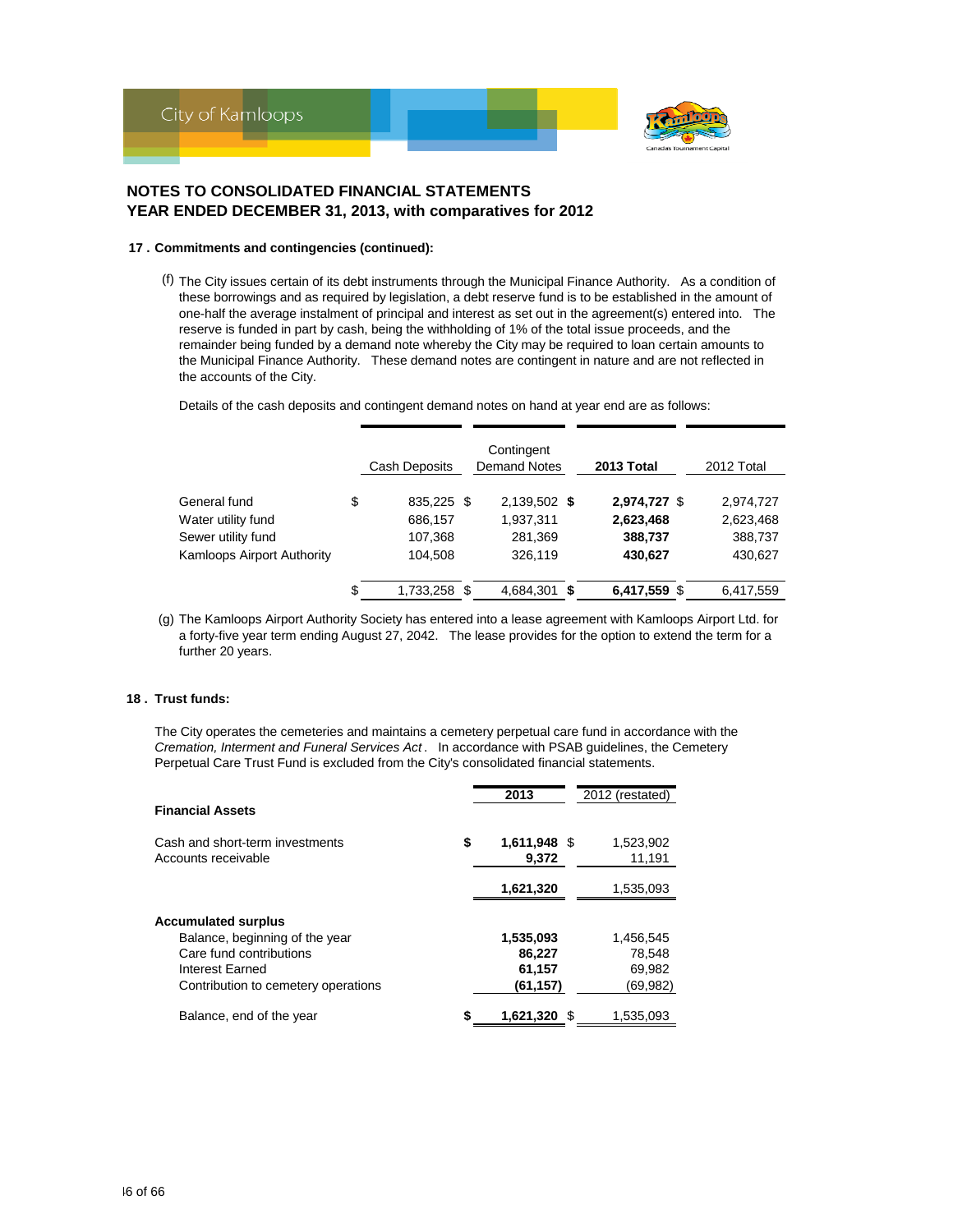

#### **19 . Fiscal plan:**

The Financial Plan By-law adopted by Council at the time of adoption of the Annual Taxation By-law did not anticipate amortization expense. In addition, some expenses that were classified as capital expenses did not represent new assets or extend the life or service capacity or improve the quality of an existing asset and, therefore, must be added to the operating expenses.

These expenses are added to the Financial Plan and presented as the fiscal plan in these Financial Statements as follows:

|                                     | <b>Financial Plan</b><br><b>Bylaw</b> | Amortization<br>expense and<br>expenses not<br>capitalized | Venture<br>Kamloops and<br>Kamloops<br>Airport | <b>Fiscal Plan</b> |
|-------------------------------------|---------------------------------------|------------------------------------------------------------|------------------------------------------------|--------------------|
| Revenue                             |                                       |                                                            |                                                |                    |
| Taxation                            | \$<br>94,767,382 \$                   |                                                            | \$                                             | \$<br>94,767,382   |
| Development levies utilized         | 14,793,843                            |                                                            |                                                | 14,793,843         |
| Fees, rates and sales of service    | 56,330,910                            |                                                            | 1,857,500                                      | 58,188,410         |
| Government transfers                | 22,433,036                            |                                                            | 180,000                                        | 22,613,036         |
| Investment income                   | 4,250,494                             |                                                            | 38,000                                         | 4,288,494          |
| Private contributions               | 1,632,501                             | ÷                                                          |                                                | 1,632,501          |
|                                     | 194,208,166                           | $\overline{\phantom{a}}$                                   | 2,075,500                                      | 196,283,666        |
| <b>Expenses</b>                     |                                       |                                                            |                                                |                    |
| Cemetery                            | 536,007                               | 110,209                                                    |                                                | 646,216            |
| Community development               | 4,701,846                             | 139,935                                                    |                                                | 4,841,781          |
| Corporate administration            | 11,099,389                            | 540,536                                                    | (562, 440)                                     | 11,077,485         |
| <b>Environmental services</b>       | 256,926                               | 7,702                                                      |                                                | 264,628            |
| Fire services                       | 15,583,039                            | 281,405                                                    |                                                | 15,864,444         |
| Infrastructure maintenance          | 8,943,665                             | 14,143,464                                                 |                                                | 23,087,129         |
| Legislative and enforcement         | 4,529,339                             | 258,289                                                    |                                                | 4,787,628          |
| Parks, recreation and culture       | 26,509,445                            | 6,978,787                                                  |                                                | 33,488,232         |
| Police services                     | 25,203,486                            | 75,513                                                     |                                                | 25,278,999         |
| <b>Public transit</b>               | 16,374,578                            | 22,992                                                     |                                                | 16,397,570         |
| Solid waste                         | 7,462,582                             | 32,014                                                     |                                                | 7,494,596          |
| Water utility                       | 9,718,644                             | 5,887,088                                                  |                                                | 15,605,732         |
| Sewer utility                       | 5,534,689                             | 1,476,443                                                  |                                                | 7,011,132          |
| Kamloops Airport Authority          |                                       |                                                            | 2,326,888                                      | 2,326,888          |
| Venture Kamloops                    |                                       |                                                            | 658,111                                        | 658,111            |
|                                     | 136,453,635                           | 29,954,377                                                 | 2,422,559                                      | 168,830,571        |
| Annual surplus                      | 57,754,531                            | (29, 954, 377)                                             | (347,059)                                      | 27,453,095         |
| Debt principle repayment            | (7,423,885)                           |                                                            |                                                | (7,423,885)        |
| Debt acquired                       | 31,742,091                            |                                                            |                                                | 31,742,091         |
| Transfer (to) / from reserves       | 17,952,492                            |                                                            |                                                | 17,952,492         |
| Transfer (to) / from current funds  | (3,569,584)                           |                                                            | 333,729                                        | (3,235,855)        |
| Transfer (to) / from capital equity | (108, 062, 454)                       | 29,954,377                                                 | 13,330                                         | (78,094,747)       |
|                                     | \$<br>$(11,606,809)$ \$               |                                                            | \$<br>- \$                                     | (11,606,809)       |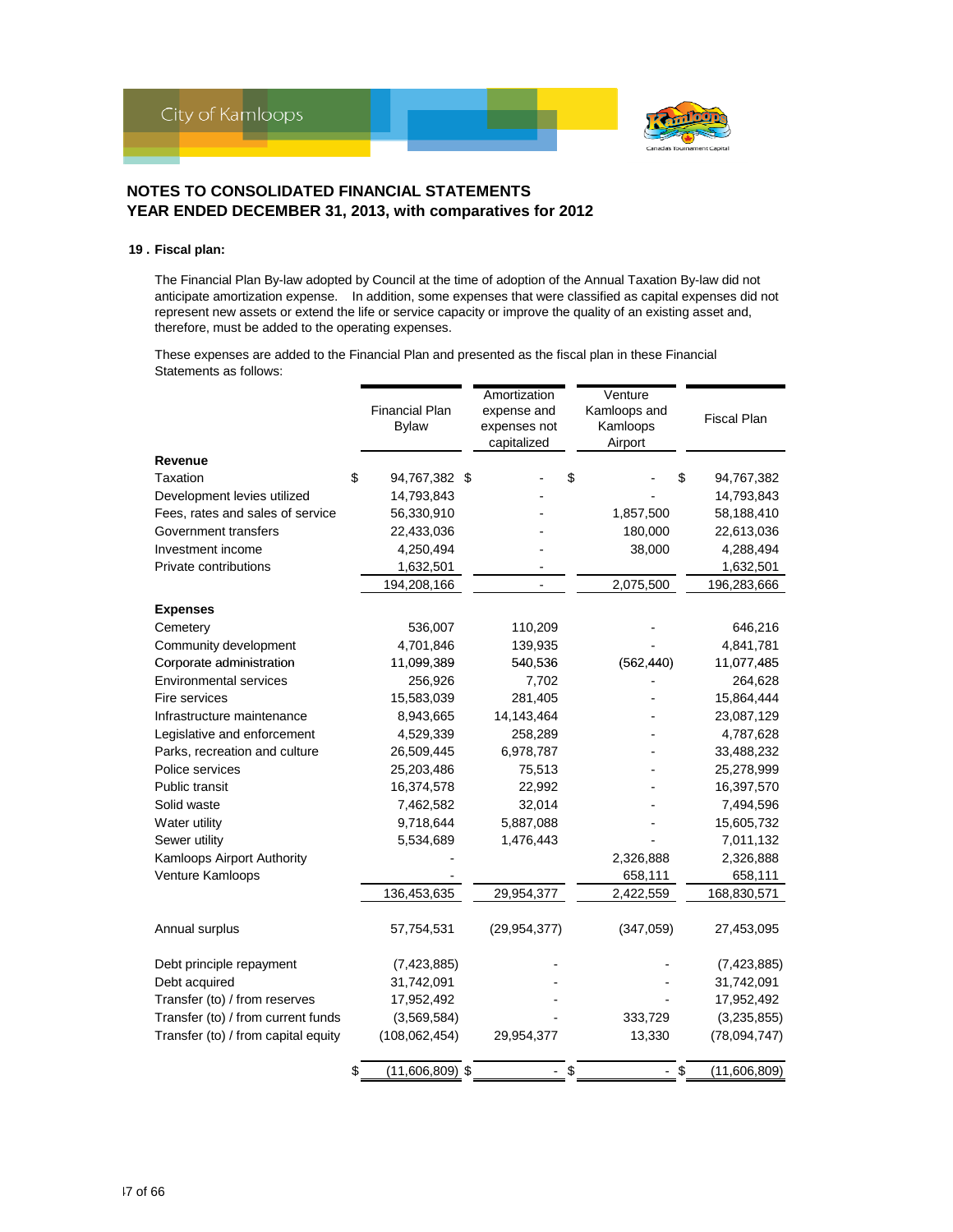

#### **Schedule 1a - Tangible Capital Assets (2013)**

|                                                | <b>Original Cost as</b><br>at December 31<br>2012 (restated) | Accumulated<br><b>Amortization to</b><br>December 31.<br>2012 | <b>Net Asset</b><br>Value as at<br>December 31<br>2012 |                         | 2013 Additions 2013 Disposals | Accumulated<br>Amortization<br>on Disposals | 2013<br>Amortization | <b>Original Cost as</b><br>at December 31<br>2013 | Accumulated<br><b>Amortization to</b><br>December 31,<br>2013 | <b>Net Asset Value</b><br>as at December<br>31, 2013 |
|------------------------------------------------|--------------------------------------------------------------|---------------------------------------------------------------|--------------------------------------------------------|-------------------------|-------------------------------|---------------------------------------------|----------------------|---------------------------------------------------|---------------------------------------------------------------|------------------------------------------------------|
| Cemetery                                       |                                                              |                                                               |                                                        |                         |                               |                                             |                      |                                                   |                                                               |                                                      |
| Site improvements                              | 1,140,670                                                    | (607, 353)                                                    | 533,317                                                |                         |                               |                                             | (50, 150)            | 1,140,670                                         | (657, 503)                                                    | 483,167                                              |
| <b>Buildings</b>                               | 2,270,872                                                    | (1,041,087)                                                   | 1,229,785                                              |                         |                               |                                             | (47, 694)            | 2,270,872                                         | (1,088,781)                                                   | 1,182,091                                            |
| Equipment                                      | 103,578                                                      | (79, 270)                                                     | 24,308                                                 | 2,996                   |                               |                                             | (10, 458)            | 106,574                                           | (89, 728)                                                     | 16,846                                               |
| Computing infrastructure                       | 6,816                                                        | (3,879)                                                       | 2,937                                                  |                         |                               |                                             | (1,046)              | 6,816                                             | (4, 925)                                                      | 1,891                                                |
| Work in progress                               | 8,382                                                        |                                                               | 8,382                                                  | (8, 382)                |                               |                                             |                      |                                                   |                                                               |                                                      |
|                                                | 3,530,318                                                    | (1,731,589)                                                   | 1,798,729                                              | (5, 386)                |                               |                                             | (109, 348)           | 3,524,932                                         | (1,840,937)                                                   | 1,683,995                                            |
|                                                |                                                              |                                                               |                                                        |                         |                               |                                             |                      |                                                   |                                                               |                                                      |
| <b>Community development</b><br>Land           | 76,347,705                                                   |                                                               | 76,347,705                                             | 1,557,426               | (855, 282)                    |                                             |                      | 77,049,849                                        | $\blacksquare$                                                | 77,049,849                                           |
| Site improvements                              | 688,109                                                      | (319, 305)                                                    | 368,804                                                |                         |                               |                                             | (18, 754)            | 688,109                                           | (338,059)                                                     | 350,050                                              |
| <b>Buildings</b>                               | 309,452                                                      | (158, 691)                                                    | 150,761                                                |                         |                               |                                             | (8, 582)             | 309,452                                           | (167, 273)                                                    | 142,179                                              |
| Transportation network                         | 6,941                                                        | (3,004)                                                       | 3,937                                                  |                         |                               |                                             | (138)                | 6,941                                             | (3, 142)                                                      | 3,799                                                |
| Equipment                                      | 265,221                                                      | (211, 028)                                                    | 54,193                                                 | 2,731                   |                               |                                             | (26, 658)            | 267,952                                           | (237, 686)                                                    | 30,266                                               |
| Computing infrastructure                       | 270,759                                                      | (130, 223)                                                    | 140,536                                                | 1,425                   | (2,652)                       | 1,108                                       | (43,959)             | 269,532                                           | (173, 074)                                                    | 96,458                                               |
| Work in progress                               |                                                              |                                                               |                                                        | 77,880                  |                               |                                             |                      | 77,880                                            |                                                               | 77,880                                               |
|                                                | 77,888,187                                                   | (822, 251)                                                    | 77,065,936                                             | 1,639,462               | (857, 934)                    | 1,108                                       | (98, 091)            | 78,669,715                                        | (919, 234)                                                    | 77,750,481                                           |
|                                                |                                                              |                                                               |                                                        |                         |                               |                                             |                      |                                                   |                                                               |                                                      |
| <b>Corporate administration</b>                |                                                              |                                                               |                                                        |                         |                               |                                             |                      |                                                   |                                                               |                                                      |
| Site improvements                              | 47,022                                                       | (17, 632)                                                     | 29,390                                                 |                         |                               |                                             | (2, 351)             | 47,022                                            | (19, 983)                                                     | 27,039                                               |
| Transportation network                         | 372                                                          | (210)                                                         | 162                                                    |                         |                               |                                             | (4)                  | 372                                               | (214)                                                         | 158                                                  |
| Equipment                                      | 334,626                                                      | (130, 384)                                                    | 204,242                                                | 35,093                  |                               |                                             | (35, 217)            | 369,719                                           | (165, 601)                                                    | 204,118                                              |
| Computing infrastructure                       | 5,322,387                                                    | (4,361,521)                                                   | 960,866                                                | 400,965                 | (4, 558)                      | 1,749                                       | (333, 407)           | 5,718,794                                         | (4,693,179)                                                   | 1,025,615                                            |
| Communication network                          |                                                              |                                                               |                                                        | 52,084                  |                               |                                             | (1,302)              | 52,084                                            | (1,302)                                                       | 50,782                                               |
| Work in progress                               | 2,066,468                                                    |                                                               | 2,066,468                                              | 474,218                 |                               |                                             |                      | 2,540,686                                         |                                                               | 2,540,686                                            |
|                                                | 7,770,875                                                    | (4,509,747)                                                   | 3,261,128                                              | 962,360                 | (4, 558)                      | 1,749                                       | (372, 281)           | 8,728,677                                         | (4,880,279)                                                   | 3,848,398                                            |
| <b>Environmental services</b>                  |                                                              |                                                               |                                                        |                         |                               |                                             |                      |                                                   |                                                               |                                                      |
| Site improvements                              | 42,622                                                       | (15,669)                                                      | 26,953                                                 |                         |                               |                                             | (2, 255)             | 42,622                                            | (17, 924)                                                     | 24,698                                               |
| Computing infrastructure                       | 42,458                                                       | (25, 800)                                                     | 16,658                                                 | 4,428                   |                               |                                             | (5, 447)             | 46,886                                            | (31, 247)                                                     | 15,639                                               |
|                                                | 85,080                                                       | (41, 469)                                                     | 43,611                                                 | 4,428                   | ÷,                            | $\sim$                                      | (7, 702)             | 89,508                                            | (49, 171)                                                     | 40,337                                               |
| <b>Fire services</b>                           |                                                              |                                                               |                                                        |                         |                               |                                             |                      |                                                   |                                                               |                                                      |
| Site improvements                              | 61,216                                                       | (19, 533)                                                     | 41,683                                                 |                         |                               |                                             | (2, 235)             | 61,216                                            | (21,768)                                                      | 39,448                                               |
| <b>Buildings</b>                               | 379,048                                                      | (132, 736)                                                    | 246,312                                                |                         |                               |                                             | (12, 158)            | 379,048                                           | (144, 894)                                                    | 234,154                                              |
| Transportation network                         | 177,563                                                      | (3, 314)                                                      | 174,249                                                |                         |                               |                                             | (6,628)              | 177,563                                           | (9,942)                                                       | 167,621                                              |
| Equipment                                      | 1,635,525                                                    | (1, 137, 341)                                                 | 498,184                                                | 68,010                  |                               |                                             | (169, 346)           | 1,703,535                                         | (1,306,687)                                                   | 396,848                                              |
| Computing infrastructure                       | 174,363                                                      | (88, 793)                                                     | 85,570                                                 | 7,367                   |                               |                                             | (29, 265)            | 181,730                                           | (118,058)                                                     | 63,672                                               |
| Work in progress                               | 1,947,942                                                    |                                                               | 1,947,942                                              | (32, 234)               |                               |                                             |                      | 1,915,708                                         |                                                               | 1,915,708                                            |
|                                                | 4,375,657                                                    | (1,381,717)                                                   | 2,993,940                                              | 43,143                  | $\sim$                        | $\sim$                                      | (219, 632)           | 4,418,800                                         | (1,601,349)                                                   | 2,817,451                                            |
|                                                |                                                              |                                                               |                                                        |                         |                               |                                             |                      |                                                   |                                                               |                                                      |
| Infrastructure maintenance<br>Land under roads |                                                              |                                                               |                                                        |                         |                               |                                             |                      |                                                   |                                                               |                                                      |
| Site improvements                              | 417, 175, 747<br>8,890,375                                   |                                                               | 417, 175, 747<br>6,091,832                             | 2,460,717<br>340,185    | (153, 474)                    |                                             | (293, 984)           | 419,482,990<br>9,172,006                          | (3,058,939)                                                   | 419,482,990<br>6,113,067                             |
|                                                |                                                              | (2,798,543)                                                   |                                                        | 69,887                  | (58, 554)                     | 33,588                                      |                      |                                                   |                                                               |                                                      |
| <b>Buildings</b>                               | 33,902,570                                                   | (12,623,490)                                                  | 21,279,080                                             |                         |                               |                                             | (901, 476)           | 33,972,457                                        | (13,524,966)                                                  | 20,447,491                                           |
| Transportation network                         | 220,060,634                                                  | (94, 825, 057)                                                | 125,235,577                                            | 5,694,654               | (785, 892)                    | 605,507                                     | (5,466,252)          | 224,969,396                                       | (99,685,802)                                                  | 125,283,594                                          |
| Drainage network                               | 71,867,498                                                   | (27, 310, 166)                                                | 44,557,332                                             | 997,267                 | (321, 442)                    | 239,383                                     | (1,950,837)          | 72,543,323                                        | (29,021,620)                                                  | 43,521,703                                           |
| Equipment                                      | 37,117,041                                                   | (21, 937, 716)                                                | 15,179,325                                             | 4,453,391               | (3,007,296)                   | 2,910,439                                   | (3,007,880)          | 38,563,136                                        | (22,035,157)                                                  | 16,527,979                                           |
| Computing infrastructure                       | 361,391                                                      | (214, 373)                                                    | 147,018                                                | 7,297                   | (1, 446)                      | 867                                         | (47, 674)            | 367,242                                           | (261, 180)                                                    | 106,062                                              |
| Communication network                          | 1,720,390                                                    | (441,008)                                                     | 1,279,382                                              |                         |                               |                                             | (86,029)             | 1,720,390<br>7,926,937                            | (527, 037)                                                    | 1,193,353                                            |
| Work in progress                               | 2,691,835<br>793,787,481                                     | (160, 150, 353)                                               | 2,691,835<br>633,637,128                               | 5,235,102<br>19,258,500 | (4,328,104)                   | 3,789,784                                   | (11, 754, 132)       | 808,717,877                                       | (168, 114, 701)                                               | 7,926,937<br>640,603,176                             |
|                                                |                                                              |                                                               |                                                        |                         |                               |                                             |                      |                                                   |                                                               |                                                      |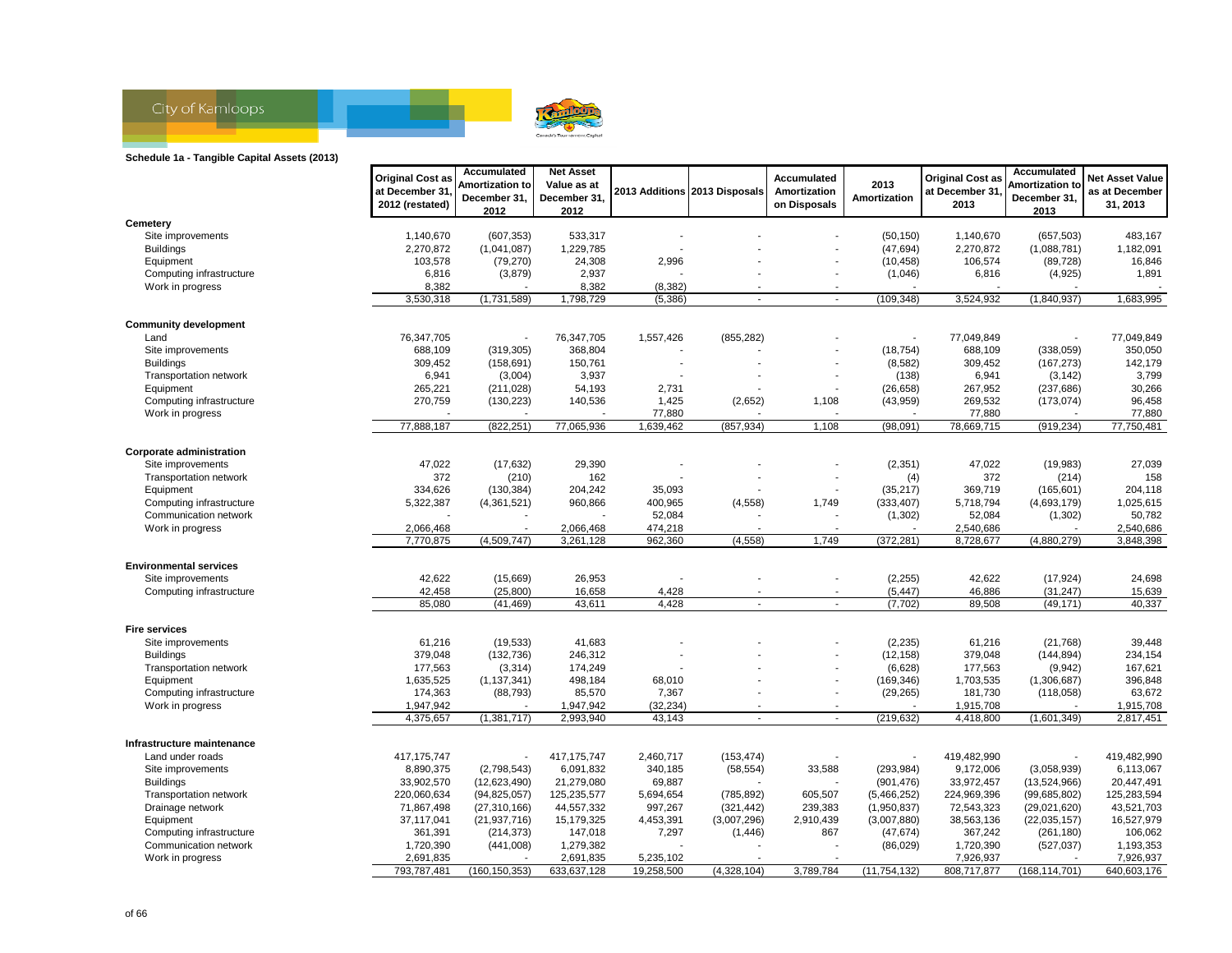

#### **Schedule 1a - Tangible Capital Assets (2013)**

|                                         |                         | Accumulated            | <b>Net Asset</b> |             |                               |                          |               |                         | Accumulated     | <b>Net Asset Value</b> |
|-----------------------------------------|-------------------------|------------------------|------------------|-------------|-------------------------------|--------------------------|---------------|-------------------------|-----------------|------------------------|
|                                         | <b>Original Cost as</b> | <b>Amortization to</b> | Value as at      |             |                               | Accumulated              | 2013          | <b>Original Cost as</b> | Amortization to |                        |
|                                         | at December 31          | December 31,           | December 31,     |             | 2013 Additions 2013 Disposals | Amortization             | Amortization  | at December 31.         | December 31,    | as at December         |
|                                         | 2012 (restated)         | 2012                   | 2012             |             |                               | on Disposals             |               | 2013                    | 2013            | 31, 2013               |
| Legislative and enforcement             |                         |                        |                  |             |                               |                          |               |                         |                 |                        |
| <b>Buildings</b>                        | 2,286,613               | (1,099,961)            | 1,186,652        |             |                               |                          | (45, 733)     | 2,286,613               | (1, 145, 694)   | 1,140,919              |
| Equipment                               | 1,606,571               | (1,072,251)            | 534,320          |             |                               |                          | (158, 948)    | 1,606,571               | (1, 231, 199)   | 375,372                |
| Computing infrastructure                | 115,773                 | (62, 535)              | 53,238           | 21,262      | (2,892)                       | 1,734                    | (17, 778)     | 134,143                 | (78, 579)       | 55,564                 |
|                                         | 4,008,957               | (2, 234, 747)          | 1,774,210        | 21,262      | (2,892)                       | 1,734                    | (222, 459)    | 4,027,327               | (2,455,472)     | 1,571,855              |
| Parks, recreation and cultural services |                         |                        |                  |             |                               |                          |               |                         |                 |                        |
| Site improvements                       | 51,478,081              | (27, 164, 250)         | 24,313,831       | 385,344     | (68, 171)                     | 57,554                   | (2,100,578)   | 51,795,254              | (29, 207, 274)  | 22,587,980             |
| <b>Buildings</b>                        | 83,999,027              | (41, 907, 099)         | 42,091,928       | 923,697     |                               |                          | (2, 147, 435) | 84,922,724              | (44, 054, 534)  | 40,868,190             |
| Transportation network                  | 12,775,006              | (5,731,514)            | 7,043,492        |             | (4,217)                       | 4,219                    | (234, 536)    | 12,770,789              | (5,961,831)     | 6,808,958              |
| Water network                           | 7,634,190               | (4,533,295)            | 3,100,895        | 217,688     |                               |                          | (403, 101)    | 7,851,878               | (4,936,396)     | 2,915,482              |
| Equipment                               | 8,015,107               | (6,013,401)            | 2,001,706        | 285,050     |                               |                          | (780, 974)    | 8,300,157               | (6,794,375)     | 1,505,782              |
| Computing infrastructure                | 305,002                 | (169, 238)             | 135,764          | 1,180       | (2,066)                       | 1,653                    | (39, 818)     | 304,116                 | (207, 403)      | 96,713                 |
| Work in progress                        | 1,094,845               |                        | 1,094,845        | 996,791     |                               |                          |               | 2,091,636               |                 | 2,091,636              |
|                                         | 165,301,258             | (85, 518, 797)         | 79,782,461       | 2,809,750   | (74, 454)                     | 63,426                   | (5,706,442)   | 168,036,554             | (91, 161, 813)  | 76,874,741             |
| <b>Police services</b>                  |                         |                        |                  |             |                               |                          |               |                         |                 |                        |
| <b>Buildings</b>                        |                         |                        |                  | 257,328     |                               |                          | (8,578)       | 257,328                 | (8,578)         | 248,750                |
| Equipment                               | 554,214                 | (419, 638)             | 134,576          | 34,966      |                               |                          | (57, 169)     | 589,180                 | (476, 807)      | 112,373                |
| Computing infrastructure                | 2,984                   | (2, 165)               | 819              |             |                               |                          | (301)         | 2,984                   | (2, 466)        | 518                    |
| Work in progress                        | 225,909                 |                        | 225,909          | (211, 602)  |                               |                          |               | 14,307                  |                 | 14,307                 |
|                                         | 783,107                 | (421, 803)             | 361,304          | 80,692      | $\mathbf{r}$                  | $\sim$                   | (66, 048)     | 863,799                 | (487, 851)      | 375,948                |
| <b>Public Transit</b>                   |                         |                        |                  |             |                               |                          |               |                         |                 |                        |
| Site improvements                       | 167,411                 | (30,009)               | 137,402          |             |                               |                          | (11, 613)     | 167,411                 | (41, 622)       | 125,789                |
|                                         |                         |                        |                  |             |                               |                          |               |                         |                 | 60,920                 |
| <b>Buildings</b>                        | 71,667                  | (9,314)                | 62,353           |             |                               |                          | (1, 433)      | 71,667                  | (10, 747)       |                        |
| Transportation network                  | 153,700                 | (44, 109)              | 109,591          |             |                               |                          | (7, 933)      | 153,700                 | (52, 042)       | 101,658                |
| Work in progress                        | 2,013                   |                        | 2,013            | (2,013)     | $\overline{a}$                | $\overline{a}$           |               | 392,778                 |                 |                        |
|                                         | 394,791                 | (83, 432)              | 311,359          | (2,013)     |                               |                          | (20, 979)     |                         | (104, 411)      | 288,367                |
| Solid waste                             |                         |                        |                  |             |                               |                          |               |                         |                 |                        |
| Site improvements                       | 223,207                 | (80,081)               | 143,126          | 9,670       |                               |                          | (7, 340)      | 232,877                 | (87, 421)       | 145,456                |
| <b>Buildings</b>                        | 408,626                 | (122,960)              | 285,666          |             |                               |                          | (14, 890)     | 408,626                 | (137, 850)      | 270,776                |
| Equipment                               | 69,080                  | (3, 454)               | 65,626           | 6,510       |                               |                          | (7, 233)      | 75,590                  | (10,687)        | 64,903                 |
| Computing infrastructure                | 22,465                  | (13, 332)              | 9,133            |             |                               |                          | (2, 404)      | 22,465                  | (15, 736)       | 6,729                  |
| Work in progress                        | 1,042,371               |                        | 1,042,371        | (47, 502)   |                               |                          |               | 994,869                 |                 | 994,869                |
|                                         | 1,765,749               | (219, 827)             | 1,545,922        | (31, 322)   | ÷,                            |                          | (31, 867)     | 1,734,427               | (251, 694)      | 1,482,733              |
| <b>Water utility</b>                    |                         |                        |                  |             |                               |                          |               |                         |                 |                        |
| Site improvements                       | 764,786                 | (499, 103)             | 265,683          |             |                               |                          | (19,041)      | 764,786                 | (518, 144)      | 246,642                |
| <b>Buildings</b>                        | 20,478,442              | (5,841,714)            | 14,636,728       | 7,349,060   |                               | $\overline{\phantom{a}}$ | (1,004,115)   | 27,827,502              | (6,845,829)     | 20,981,673             |
| Transportation network                  | 82,699                  | (32, 472)              | 50,227           |             |                               |                          | (3,097)       | 82,699                  | (35, 569)       | 47,130                 |
| Water network                           | 145,721,084             | (44, 263, 078)         | 101,458,006      | 4,587,490   | (314, 318)                    | 173,919                  | (2,980,161)   | 149,994,256             | (47,069,320)    | 102,924,936            |
| Equipment                               | 717,612                 | (418, 931)             | 298,681          | 105,810     |                               |                          | (76, 621)     | 823,422                 | (495, 552)      | 327,870                |
| Computing infrastructure                | 68,087                  | (17, 722)              | 50,365           | 33,687      | (1,201)                       | 240                      | (15, 789)     | 100,573                 | (33, 271)       | 67,302                 |
| Work in progress                        | 7,641,208               |                        | 7,641,208        | (4,861,747) |                               |                          |               | 2,779,461               |                 | 2,779,461              |
|                                         | 175,473,918             | (51,073,020)           | 124,400,898      | 7,214,300   | (315, 519)                    | 174,159                  | (4,098,824)   | 182,372,699             | (54, 997, 685)  | 127,375,014            |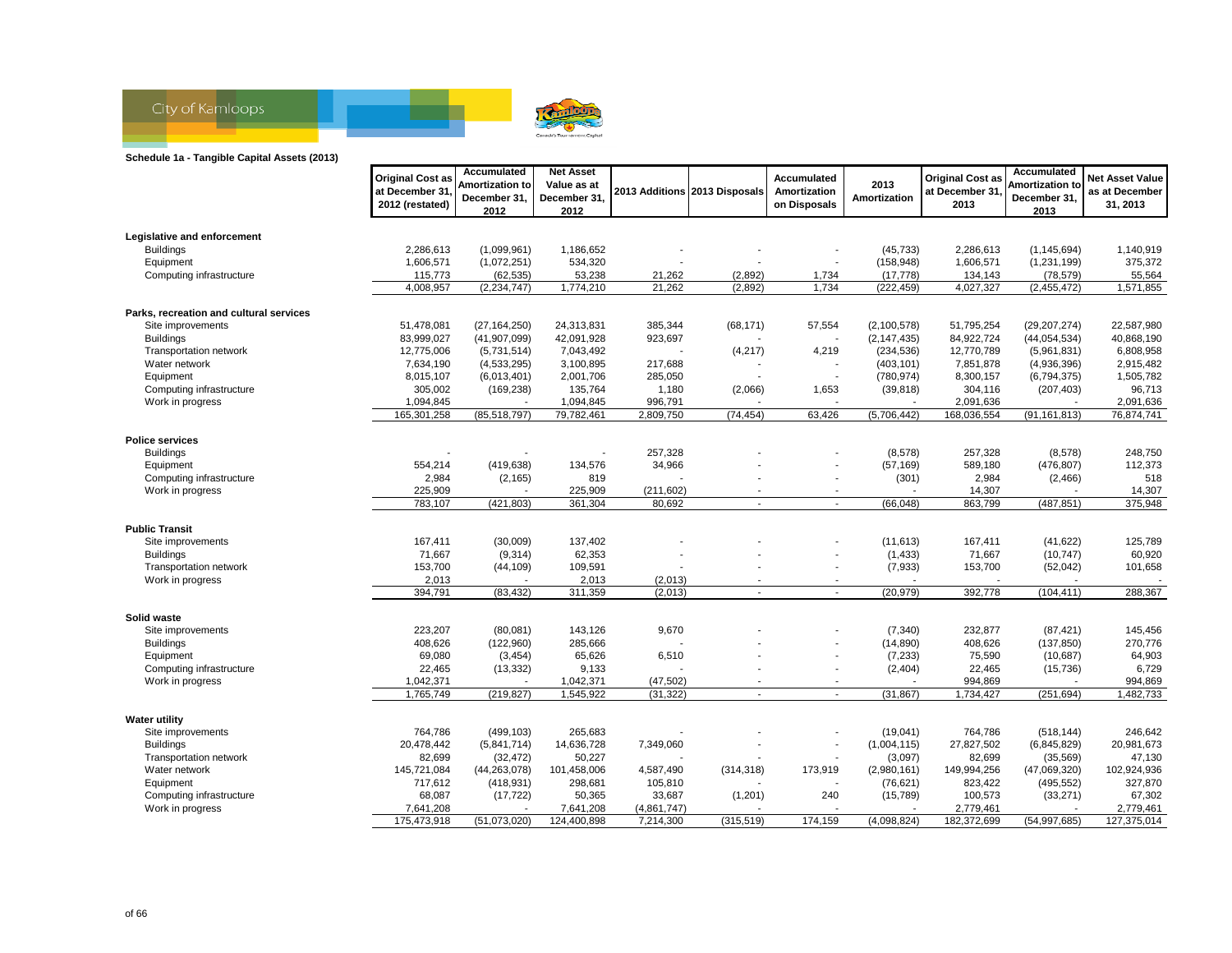

#### **Schedule 1a - Tangible Capital Assets (2013)**

|                                               | <b>Original Cost as</b>           | Accumulated<br>Amortization to | <b>Net Asset</b><br>Value as at |            |                               | Accumulated                  | 2013           | <b>Original Cost as</b> | Accumulated<br>Amortization to | <b>Net Asset Value</b>     |
|-----------------------------------------------|-----------------------------------|--------------------------------|---------------------------------|------------|-------------------------------|------------------------------|----------------|-------------------------|--------------------------------|----------------------------|
|                                               | at December 31<br>2012 (restated) | December 31.<br>2012           | December 31,<br>2012            |            | 2013 Additions 2013 Disposals | Amortization<br>on Disposals | Amortization   | at December 31,<br>2013 | December 31,<br>2013           | as at December<br>31, 2013 |
| Sewer utility                                 |                                   |                                |                                 |            |                               |                              |                |                         |                                |                            |
| Site improvements                             | 143,086                           | (112,980)                      | 30,106                          |            |                               |                              | (2, 455)       | 143,086                 | (115, 435)                     | 27,651                     |
| <b>Buildings</b>                              | 2,776,863                         | (1,306,161)                    | 1,470,702                       | 606,858    |                               |                              | (92, 106)      | 3,383,721               | (1, 398, 267)                  | 1,985,454                  |
| Sanitary network                              | 60,601,647                        | (21, 222, 161)                 | 39,379,486                      | 599,140    | (112, 827)                    | 49,892                       | (989, 822)     | 61,087,960              | (22, 162, 091)                 | 38,925,869                 |
| Equipment                                     | 145,406                           | (25, 746)                      | 119,660                         | 37,947     |                               |                              | (16, 837)      | 183,353                 | (42, 583)                      | 140,770                    |
| Computing infrastructure                      | 12,408                            | (8, 493)                       | 3,915                           |            |                               | $\blacksquare$               | (1, 423)       | 12,408                  | (9,916)                        | 2,492                      |
| Work in progress                              | 17,729,655                        |                                | 17,729,655                      | 22,521,002 |                               |                              |                | 40,250,657              |                                | 40,250,657                 |
|                                               | 81,409,065                        | (22, 675, 541)                 | 58,733,524                      | 23,764,947 | (112, 827)                    | 49,892                       | (1, 102, 643)  | 105,061,185             | (23, 728, 292)                 | 81,332,893                 |
| Kamloops Airport Authority Society            |                                   |                                |                                 |            |                               |                              |                |                         |                                |                            |
| Land                                          | 8,745,200                         |                                | 8,745,200                       |            |                               |                              |                | 8,745,200               |                                | 8,745,200                  |
| <b>Buildings</b>                              | 20,503,696                        | (4,322,215)                    | 16,181,481                      | 593,631    |                               |                              | (535, 174)     | 21,097,327              | (4,857,389)                    | 16,239,938                 |
| Transportation network                        | 37,446,952                        | (11, 970, 327)                 | 25,476,625                      | 129,865    | $\overline{1}$                | $\blacksquare$               | (799, 491)     | 37,576,818              | (12,769,818)                   | 24,807,000                 |
| Drainage network                              | 1,981,915                         | (231, 727)                     | 1,750,188                       |            | (1)                           | $\overline{\phantom{a}}$     | (52, 506)      | 1,981,914               | (284, 233)                     | 1,697,681                  |
| Sanitary network                              | 543,400                           | (209, 615)                     | 333,785                         |            |                               | ٠                            | (10, 014)      | 543,400                 | (219, 629)                     | 323,771                    |
| Water network                                 | 4,890,600                         | (1,886,532)                    | 3,004,068                       | 97,214     |                               | $\blacksquare$               | (90, 122)      | 4,987,814               | (1,976,654)                    | 3,011,160                  |
| Equipment                                     | 2,128,138                         | (858, 868)                     | 1,269,270                       | 87,764     |                               | $\overline{\phantom{a}}$     | (150, 440)     | 2,215,902               | (1,009,308)                    | 1,206,594                  |
| Computing infrastructure                      | 94,765                            | (82, 169)                      | 12,596                          | 5,021      |                               |                              | (5,030)        | 99,786                  | (87, 199)                      | 12,587                     |
|                                               | 76,334,666                        | (19, 561, 453)                 | 56,773,213                      | 913,495    | $\sim$                        | $\sim$                       | (1,642,777)    | 77,248,161              | (21, 204, 230)                 | 56,043,931                 |
| Venture Kamloops Business Development Society |                                   |                                |                                 |            |                               |                              |                |                         |                                |                            |
| Equipment                                     | 38,691                            | (22, 817)                      | 15,874                          | 3,596      |                               |                              | (5, 562)       | 42,287                  | (28, 379)                      | 13,908                     |
| Computing infrastructure                      | 31,835                            | (21, 540)                      | 10,295                          | 9,461      | (4,605)                       | 4,605                        | (7,766)        | 36,691                  | (24, 701)                      | 11,990                     |
|                                               | 70,526                            | (44, 357)                      | 26,169                          | 13,057     | (4,605)                       | 4,605                        | (13, 328)      | 78,978                  | (53,080)                       | 25,898                     |
| Total tangible capital assets                 | 1,392,979,635                     | (350, 470, 103)                | 1,042,509,532                   | 56,686,675 | (5,700,893)                   | 4,086,457                    | (25, 466, 553) | 1,443,965,417           | (371, 850, 199)                | 1,072,115,218              |
| Summary by asset Group:                       |                                   |                                |                                 |            |                               |                              |                |                         |                                |                            |
| Land                                          | 85,092,905                        |                                | 85,092,905                      | 1,557,426  | (855, 282)                    |                              |                | 85,795,049              |                                | 85,795,049                 |
| Land under roads                              | 417.175.747                       |                                | 417.175.747                     | 2.460.717  | (153, 474)                    |                              |                | 419,482,990             |                                | 419,482,990                |
| Site improvements                             | 63,646,585                        | (31,664,458)                   | 31,982,127                      | 735,199    | (126, 725)                    | 91,142                       | (2,510,756)    | 64,255,059              | (34,084,072)                   | 30,170,987                 |
| <b>Buildings</b>                              | 167,386,876                       | (68, 565, 428)                 | 98,821,448                      | 9,800,461  |                               |                              | (4,819,374)    | 177, 187, 337           | (73, 384, 802)                 | 103,802,535                |
| Transportation network                        | 270,703,867                       | (112,610,007)                  | 158,093,860                     | 5,824,519  | (790, 108)                    | 609,726                      | (6,518,079)    | 275,738,278             | (118, 518, 360)                | 157,219,918                |
| Drainage network                              | 73,849,413                        | (27, 541, 893)                 | 46,307,520                      | 997,267    | (321, 443)                    | 239,383                      | (2,003,343)    | 74,525,237              | (29, 305, 853)                 | 45,219,384                 |
| Sanitary network                              | 61,145,047                        | (21, 431, 776)                 | 39,713,271                      | 599,140    | (112, 827)                    | 49,892                       | (999, 836)     | 61,631,360              | (22, 381, 720)                 | 39,249,640                 |
| Water network                                 | 158,245,874                       | (50,682,905)                   | 107,562,969                     | 4,902,392  | (314, 318)                    | 173,919                      | (3,473,384)    | 162,833,948             | (53,982,370)                   | 108,851,578                |
| Equipment                                     | 52,730,810                        | (32, 330, 845)                 | 20,399,965                      | 5,123,864  | (3,007,296)                   | 2,910,439                    | (4,503,343)    | 54,847,378              | (33,923,749)                   | 20,923,629                 |
| Computing infrastructure                      | 6,831,493                         | (5,201,783)                    | 1,629,710                       | 492,093    | (19, 420)                     | 11,956                       | (551, 107)     | 7,304,166               | (5,740,934)                    | 1,563,232                  |
| Communication network                         | 1,720,390                         | (441,008)                      | 1,279,382                       | 52,084     |                               |                              | (87, 331)      | 1,772,474               | (528, 339)                     | 1,244,135                  |
| Work in progress                              | 34,450,628                        |                                | 34,450,628                      | 24,141,513 |                               |                              |                | 58,592,141              |                                | 58,592,141                 |
|                                               | 1.392.979.635                     |                                | (350.470.103) 1.042.509.532     | 56.686.675 | (5,700,893)                   | 4,086,457                    | (25, 466, 553) | 1,443,965,417           | (371.850.199)                  | 1,072,115,218              |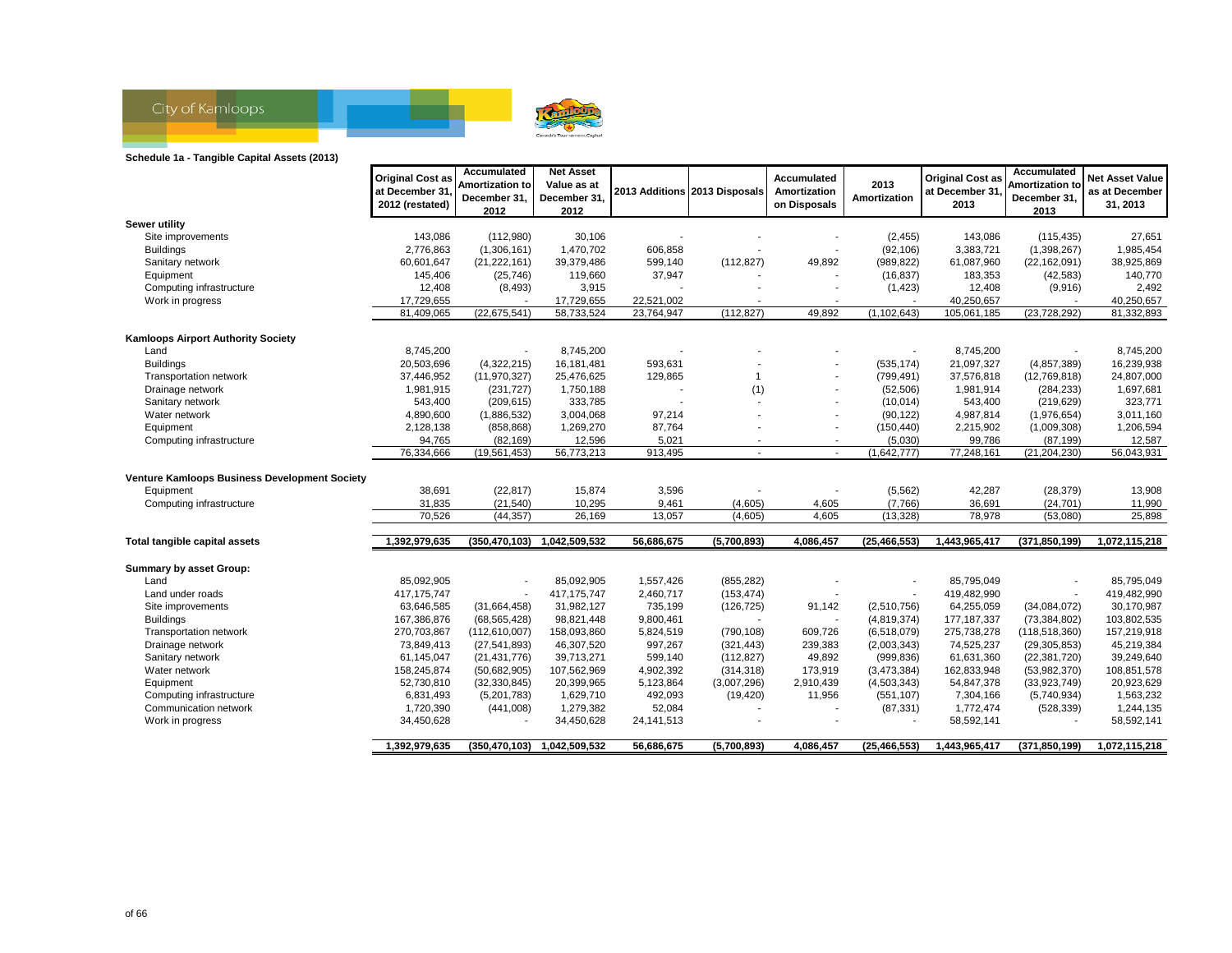

#### **Schedule 1b - Tangible Capital Assets (2012) - Restated**

|                               |                            | Accumulated              | <b>Net Asset</b> |               |                               |              |                |                            | Accumulated     |                        |
|-------------------------------|----------------------------|--------------------------|------------------|---------------|-------------------------------|--------------|----------------|----------------------------|-----------------|------------------------|
|                               | <b>Original Cost as at</b> | Amortization             | Value as at      |               |                               | Accumulated  | 2012           | <b>Original Cost as at</b> | Amortization    | <b>Net Asset Value</b> |
|                               | December 31, 2011          | to December              | December 31      |               | 2012 Additions 2012 Disposals | Amortization | Amortization   | December 31, 2012          | to December     | as at December         |
|                               |                            | 31, 2011                 | 2011             |               |                               | on Disposals |                |                            | 31, 2012        | 31, 2012               |
| Cemetery                      |                            |                          |                  |               |                               |              |                |                            |                 |                        |
| Site improvements             | 1.140.670                  | (539, 812)               | 600,858          |               |                               |              | (67, 541)      | 1,140,670                  | (607, 353)      | 533.317                |
| <b>Buildings</b>              | 2,270,872                  | (985, 484)               | 1,285,388        |               |                               |              | (55, 603)      | 2,270,872                  | (1,041,087)     | 1,229,785              |
| Equipment                     | 96,967                     | (69, 243)                | 27,724           | 6,611         |                               |              | (10, 027)      | 103,578                    | (79, 270)       | 24,308                 |
| Computing infrastructure      |                            |                          |                  | 1,201         | 5,615                         | (2, 843)     | (1,036)        | 6,816                      | (3,879)         | 2,937                  |
| Work in progress              |                            | $\overline{\phantom{a}}$ |                  | 8,382         |                               |              |                | 8,382                      |                 | 8,382                  |
|                               | 3,508,509                  | (1, 594, 539)            | 1,913,970        | 16,194        | 5,615                         | (2, 843)     | (134, 207)     | 3,530,318                  | (1,731,589)     | 1,798,729              |
|                               |                            |                          |                  |               |                               |              |                |                            |                 |                        |
| <b>Community development</b>  |                            |                          |                  |               |                               |              |                |                            |                 |                        |
| Land                          | 75,876,733                 |                          | 75,876,733       | 498,613       | (27, 641)                     |              |                | 76,347,705                 |                 | 76,347,705             |
| Site improvements             | 683,641                    | (300, 409)               | 383,232          | 4,468         |                               |              | (18, 896)      | 688,109                    | (319, 305)      | 368,804                |
| <b>Buildings</b>              | 237,811                    | (152, 369)               | 85,442           | 71,641        |                               |              | (6, 322)       | 309,452                    | (158, 691)      | 150,761                |
| Transportation network        | 6,941                      | (2,866)                  | 4,075            |               |                               |              | (138)          | 6,941                      | (3,004)         | 3,937                  |
| Equipment                     | 262,773                    | (184, 629)               | 78,144           | 2,448         |                               |              | (26, 399)      | 265,221                    | (211, 028)      | 54,193                 |
|                               | 194,919                    |                          | 66,420           | 47,871        | 27,969                        | 43,447       | (45, 171)      | 270,759                    |                 | 140,536                |
| Computing infrastructure      |                            | (128, 499)               |                  |               |                               |              |                |                            | (130, 223)      |                        |
| Work in progress              |                            |                          |                  |               | 328                           |              |                |                            |                 |                        |
|                               | 77,262,818                 | (768, 772)               | 76,494,046       | 625,041       |                               | 43,447       | (96, 926)      | 77,888,187                 | (822, 251)      | 77,065,936             |
|                               |                            |                          |                  |               |                               |              |                |                            |                 |                        |
| Corporate administration      |                            |                          |                  |               |                               |              |                |                            |                 |                        |
| Site improvements             | 47,022                     | (15,281)                 | 31,741           |               |                               |              | (2, 351)       | 47,022                     | (17, 632)       | 29,390                 |
| Transportation network        | 372                        | (206)                    | 166              |               |                               |              | (4)            | 372                        | (210)           | 162                    |
| Equipment                     | 317,934                    | (97, 755)                | 220,179          | 16,692        |                               |              | (32, 629)      | 334,626                    | (130, 384)      | 204,242                |
| Computing infrastructure      | 4,944,581                  | (4, 123, 232)            | 821,349          | 723,218       | (345, 412)                    | 50,430       | (288, 719)     | 5,322,387                  | (4,361,521)     | 960,866                |
| Work in progress              | 1,913,152                  |                          | 1,913,152        | 153,316       |                               |              |                | 2,066,468                  |                 | 2,066,468              |
|                               | 7,223,061                  | (4, 236, 474)            | 2,986,587        | 893,226       | (345, 412)                    | 50,430       | (323, 703)     | 7,770,875                  | (4,509,747)     | 3,261,128              |
|                               |                            |                          |                  |               |                               |              |                |                            |                 |                        |
| <b>Environmental services</b> |                            |                          |                  |               |                               |              |                |                            |                 |                        |
| Site improvements             | 42,622                     | (13, 414)                | 29,208           |               |                               |              | (2, 255)       | 42,622                     | (15,669)        | 26,953                 |
| Computing infrastructure      | 14,317                     | (9,997)                  | 4,320            | 11,067        | 17,074                        | (10, 575)    | (5, 228)       | 42,458                     | (25, 800)       | 16,658                 |
|                               | 56,939                     | (23, 411)                | 33,528           | 11,067        | 17,074                        | (10, 575)    | (7, 483)       | 85,080                     | (41, 469)       | 43,611                 |
|                               |                            |                          |                  |               |                               |              |                |                            |                 |                        |
| <b>Fire services</b>          |                            |                          |                  |               |                               |              |                |                            |                 |                        |
| Site improvements             | 18,826                     | (18,087)                 | 739              | 42,390        |                               |              | (1,446)        | 61,216                     | (19, 533)       | 41,683                 |
| <b>Buildings</b>              | 379,048                    | (120, 578)               | 258,470          |               |                               |              | (12, 158)      | 379,048                    | (132, 736)      | 246,312                |
| Transportation network        |                            |                          |                  | 177,563       |                               |              | (3, 314)       | 177,563                    | (3, 314)        | 174,249                |
| Equipment                     | 1,474,965                  | (979, 428)               | 495,537          | 160,560       |                               |              | (157, 913)     | 1,635,525                  | (1, 137, 341)   | 498,184                |
| Computing infrastructure      | 114,247                    | (50, 794)                | 63,453           | 21,342        | 38,774                        | (9, 487)     | (28, 512)      | 174,363                    | (88, 793)       | 85,570                 |
| Work in progress              | 5,243,307                  |                          | 5,243,307        | (3, 295, 365) |                               |              |                | 1,947,942                  |                 | 1,947,942              |
|                               | 7,230,393                  | (1, 168, 887)            | 6,061,506        | (2,893,510)   | 38,774                        | (9, 487)     | (203, 343)     | 4,375,657                  | (1, 381, 717)   | 2,993,940              |
|                               |                            |                          |                  |               |                               |              |                |                            |                 |                        |
| Infrastructure maintenance    |                            |                          |                  |               |                               |              |                |                            |                 |                        |
| Land under roads              | 414,236,030                |                          | 414,236,030      | 2,939,860     | (143)                         |              |                | 417, 175, 747              |                 | 417, 175, 747          |
| Site improvements             | 7,613,387                  | (2,550,889)              | 5,062,498        | 1,287,464     | (10, 476)                     | 1,680        | (249, 334)     | 8,890,375                  | (2,798,543)     | 6,091,832              |
| <b>Buildings</b>              | 29,440,622                 | (11,785,171)             | 17,655,451       | 4,461,948     |                               |              | (838, 319)     | 33,902,570                 | (12,623,490)    | 21,279,080             |
| Transportation network        | 208,293,402                | (90,056,254)             | 118,237,148      | 12,781,488    | (1,014,256)                   | 582,671      | (5,351,474)    | 220,060,634                | (94, 825, 057)  | 125,235,577            |
| Drainage network              | 70,330,533                 | (25, 424, 193)           | 44,906,340       | 1,710,681     | (173, 716)                    | 73,659       | (1,959,632)    | 71,867,498                 | (27, 310, 166)  | 44,557,332             |
| Equipment                     | 37,306,188                 | (20, 944, 662)           | 16,361,526       | 1,772,003     | (1,961,150)                   | 1,954,582    | (2,947,636)    | 37,117,041                 | (21, 937, 716)  | 15,179,325             |
| Computing infrastructure      | 290,923                    | (214, 338)               | 76,585           | 84,897        | (14, 429)                     | 45,220       | (45, 255)      | 361,391                    | (214, 373)      | 147,018                |
| Communication network         | 1,460,956                  | (367,062)                | 1,093,894        | 274,636       | (15,202)                      | 4,560        | (78, 506)      | 1,720,390                  | (441,008)       | 1,279,382              |
| Work in progress              | 6,240,311                  |                          | 6,240,311        | (3,548,476)   |                               |              |                | 2,691,835                  |                 | 2,691,835              |
|                               | 775,212,352                | (151, 342, 569)          | 623,869,783      | 21,764,501    | (3, 189, 372)                 | 2,662,372    | (11, 470, 156) | 793,787,481                | (160, 150, 353) | 633,637,128            |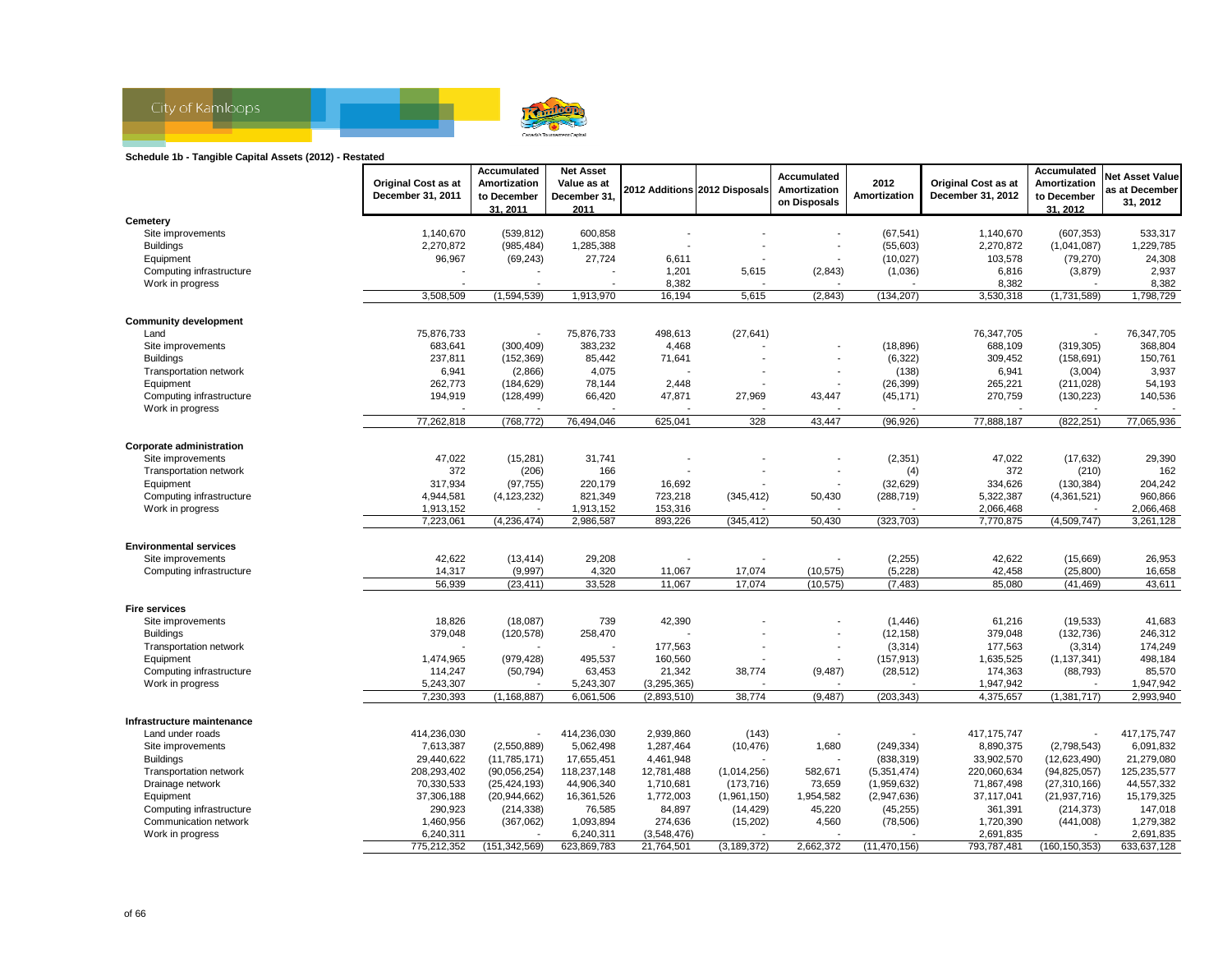

#### **Schedule 1b - Tangible Capital Assets (2012) - Restated**

|                                         |                            | Accumulated    | <b>Net Asset</b> |                 |                                                      | Accumulated                        |               |                            | Accumulated    | <b>Net Asset Value</b> |
|-----------------------------------------|----------------------------|----------------|------------------|-----------------|------------------------------------------------------|------------------------------------|---------------|----------------------------|----------------|------------------------|
|                                         | <b>Original Cost as at</b> | Amortization   | Value as at      |                 |                                                      |                                    | 2012          | <b>Original Cost as at</b> | Amortization   |                        |
|                                         | December 31, 2011          | to December    | December 31      |                 | 2012 Additions 2012 Disposals                        | Amortization                       | Amortization  | December 31, 2012          | to December    | as at December         |
|                                         |                            | 31, 2011       | 2011             |                 |                                                      | on Disposals                       |               |                            | 31, 2012       | 31, 2012               |
| Legislative and enforcement             |                            |                |                  |                 |                                                      |                                    |               |                            |                |                        |
| <b>Buildings</b>                        | 2,286,613                  | (1,054,228)    | 1,232,385        |                 |                                                      |                                    | (45, 733)     | 2,286,613                  | (1,099,961)    | 1,186,652              |
| Equipment                               | 1,606,571                  | (911, 594)     | 694,977          |                 |                                                      |                                    | (160, 657)    | 1,606,571                  | (1,072,251)    | 534,320                |
| Computing infrastructure                | 66,929                     | (49, 587)      | 17,342           | 32,193          | 16,651                                               | 1,404                              | (14, 352)     | 115,773                    | (62, 535)      | 53,238                 |
|                                         | 3,960,113                  | (2,015,409)    | 1,944,704        | 32,193          | 16,651                                               | 1,404                              | (220, 742)    | 4,008,957                  | (2, 234, 747)  | 1,774,210              |
|                                         |                            |                |                  |                 |                                                      |                                    |               |                            |                |                        |
| Parks, recreation and cultural services |                            |                |                  |                 |                                                      |                                    |               |                            |                |                        |
| Site improvements                       | 51,340,764                 | (24, 985, 114) | 26,355,650       | 375,154         | (237, 837)                                           | 137,679                            | (2,316,815)   | 51,478,081                 | (27, 164, 250) | 24.313.831             |
| <b>Buildings</b>                        | 83,460,293                 | (39,806,891)   | 43,653,402       | 538,734         |                                                      |                                    | (2, 100, 208) | 83,999,027                 | (41, 907, 099) | 42,091,928             |
| Transportation network                  | 12,775,006                 | (5,493,639)    | 7,281,367        |                 |                                                      |                                    | (237, 875)    | 12,775,006                 | (5,731,514)    | 7,043,492              |
| Water network                           | 7,533,743                  | (4, 138, 886)  | 3,394,857        | 100,447         |                                                      |                                    | (394, 409)    | 7,634,190                  | (4,533,295)    | 3,100,895              |
| Equipment                               | 7,814,109                  | (5,251,849)    | 2,562,260        | 200,998         |                                                      |                                    | (761, 552)    | 8,015,107                  | (6,013,401)    | 2,001,706              |
| Computing infrastructure                | 215,227                    | (159, 561)     | 55,666           | 75,085          | 14,690                                               | 28,735                             | (38, 412)     | 305,002                    | (169, 238)     | 135,764                |
| Work in progress                        | 808,766                    |                | 808,766          | 286,079         |                                                      |                                    |               | 1,094,845                  |                | 1,094,845              |
|                                         | 163,947,908                | (79, 835, 940) | 84,111,968       | 1,576,497       | (223, 147)                                           | 166,414                            | (5,849,271)   | 165,301,258                | (85, 518, 797) | 79,782,461             |
|                                         |                            |                |                  |                 |                                                      |                                    |               |                            |                |                        |
| <b>Police services</b>                  |                            |                |                  |                 |                                                      |                                    |               |                            |                |                        |
| Equipment                               | 545,548                    | (364, 648)     | 180,900          | 8,666           |                                                      |                                    | (54,990)      | 554,214                    | (419, 638)     | 134,576                |
| Computing infrastructure                | 27,725                     | (20, 899)      | 6,826            |                 | (24, 741)                                            | 19,132                             | (398)         | 2,984                      | (2, 165)       | 819                    |
| Work in progress                        |                            |                |                  | 225,909         |                                                      |                                    |               | 225,909                    |                | 225,909                |
|                                         | 573,273                    | (385, 547)     | 187,726          | 234,575         | (24, 741)                                            | 19,132                             | (55, 388)     | 783,107                    | (421, 803)     | 361,304                |
|                                         |                            |                |                  |                 |                                                      |                                    |               |                            |                |                        |
| <b>Public Transit</b>                   |                            |                |                  |                 |                                                      |                                    |               |                            |                |                        |
|                                         | 141,837                    |                | 123,122          | 25,574          |                                                      |                                    |               | 167,411                    |                | 137,402                |
| Site improvements<br><b>Buildings</b>   |                            | (18, 715)      |                  |                 |                                                      |                                    | (11, 294)     |                            | (30,009)       | 62,353                 |
|                                         | 71,667                     | (7,881)        | 63,786           |                 |                                                      |                                    | (1, 433)      | 71,667                     | (9,314)        |                        |
| Transportation network                  | 153,700                    | (36, 176)      | 117,524          |                 |                                                      |                                    | (7, 933)      | 153,700                    | (44, 109)      | 109,591                |
| Work in progress                        | 367,204                    |                |                  | 2,013<br>27,587 | $\overline{\phantom{a}}$<br>$\overline{\phantom{a}}$ | $\overline{\phantom{a}}$<br>$\sim$ |               | 2,013<br>394,791           |                | 2,013                  |
|                                         |                            | (62, 772)      | 304,432          |                 |                                                      |                                    | (20, 660)     |                            | (83, 432)      | 311,359                |
|                                         |                            |                |                  |                 |                                                      |                                    |               |                            |                |                        |
| Solid waste                             |                            |                |                  |                 |                                                      |                                    |               |                            |                |                        |
| Site improvements                       | 223,207                    | (73, 225)      | 149,982          |                 |                                                      | $\overline{\phantom{a}}$           | (6, 856)      | 223,207                    | (80,081)       | 143,126                |
| <b>Buildings</b>                        | 408,626                    | (108,070)      | 300,556          |                 | $\overline{\phantom{a}}$                             | $\overline{\phantom{a}}$           | (14, 890)     | 408,626                    | (122,960)      | 285,666                |
| Equipment                               |                            |                |                  | 69,080          |                                                      |                                    | (3, 454)      | 69,080                     | (3, 454)       | 65,626                 |
| Computing infrastructure                | 13,737                     | (11,099)       | 2,638            | 8,989           | (261)                                                | 483                                | (2,716)       | 22,465                     | (13, 332)      | 9,133                  |
| Work in progress                        | 314,573                    |                | 314,573          | 727,798         |                                                      |                                    |               | 1,042,371                  |                | 1,042,371              |
|                                         | 960,143                    | (192, 394)     | 767,749          | 805,867         | (261)                                                | 483                                | (27, 916)     | 1,765,749                  | (219, 827)     | 1,545,922              |
|                                         |                            |                |                  |                 |                                                      |                                    |               |                            |                |                        |
| <b>Water utility</b>                    |                            |                |                  |                 |                                                      |                                    |               |                            |                |                        |
| Site improvements                       | 739,753                    | (454, 053)     | 285,700          | 25,033          |                                                      |                                    | (45,050)      | 764,786                    | (499, 103)     | 265,683                |
| <b>Buildings</b>                        | 20,076,590                 | (5,095,487)    | 14,981,103       | 401,852         |                                                      | $\overline{\phantom{a}}$           | (746, 227)    | 20,478,442                 | (5,841,714)    | 14,636,728             |
| Transportation network                  | 82,699                     | (29, 375)      | 53,324           |                 |                                                      |                                    | (3,097)       | 82,699                     | (32, 472)      | 50,227                 |
| Water network                           | 139,049,288                | (41, 852, 934) | 97,196,354       | 7,250,379       | (578, 583)                                           | 354,960                            | (2,765,104)   | 145,721,084                | (44, 263, 078) | 101,458,006            |
| Equipment                               | 607,397                    | (352, 679)     | 254,718          | 110,215         |                                                      |                                    | (66, 252)     | 717,612                    | (418, 931)     | 298,681                |
| Computing infrastructure                | 22,408                     | (6, 583)       | 15,825           | 37,628          | 8,051                                                | (1,921)                            | (9,218)       | 68,087                     | (17, 722)      | 50,365                 |
| Work in progress                        | 1,261,231                  |                | 1,261,231        | 6,379,977       |                                                      |                                    |               | 7,641,208                  |                | 7,641,208              |
|                                         | 161,839,366                | (47, 791, 111) | 114,048,255      | 14,205,084      | (570, 532)                                           | 353,039                            | (3,634,948)   | 175,473,918                | (51,073,020)   | 124,400,898            |
|                                         |                            |                |                  |                 |                                                      |                                    |               |                            |                |                        |
| Sewer utility                           |                            |                |                  |                 |                                                      |                                    |               |                            |                |                        |
| Site improvements                       | 143,086                    | (109, 615)     | 33,471           |                 |                                                      | $\overline{\phantom{a}}$           | (3, 365)      | 143,086                    | (112,980)      | 30,106                 |
| <b>Buildings</b>                        | 2,652,744                  | (1,238,224)    | 1,414,520        | 124,119         |                                                      |                                    | (67, 937)     | 2,776,863                  | (1,306,161)    | 1,470,702              |
| Sanitary network                        | 59,474,828                 | (20, 280, 679) | 39,194,149       | 1,288,171       | (161, 352)                                           | 34,165                             | (975, 647)    | 60,601,647                 | (21, 222, 161) | 39,379,486             |
| Equipment                               | 107,957                    | (12, 678)      | 95,279           | 37,449          |                                                      |                                    | (13,068)      | 145,406                    | (25, 746)      | 119,660                |
| Computing infrastructure                | 14,832                     | (8,634)        | 6,198            | 1,287           | (3,711)                                              | 1,649                              | (1,508)       | 12,408                     | (8, 493)       | 3,915                  |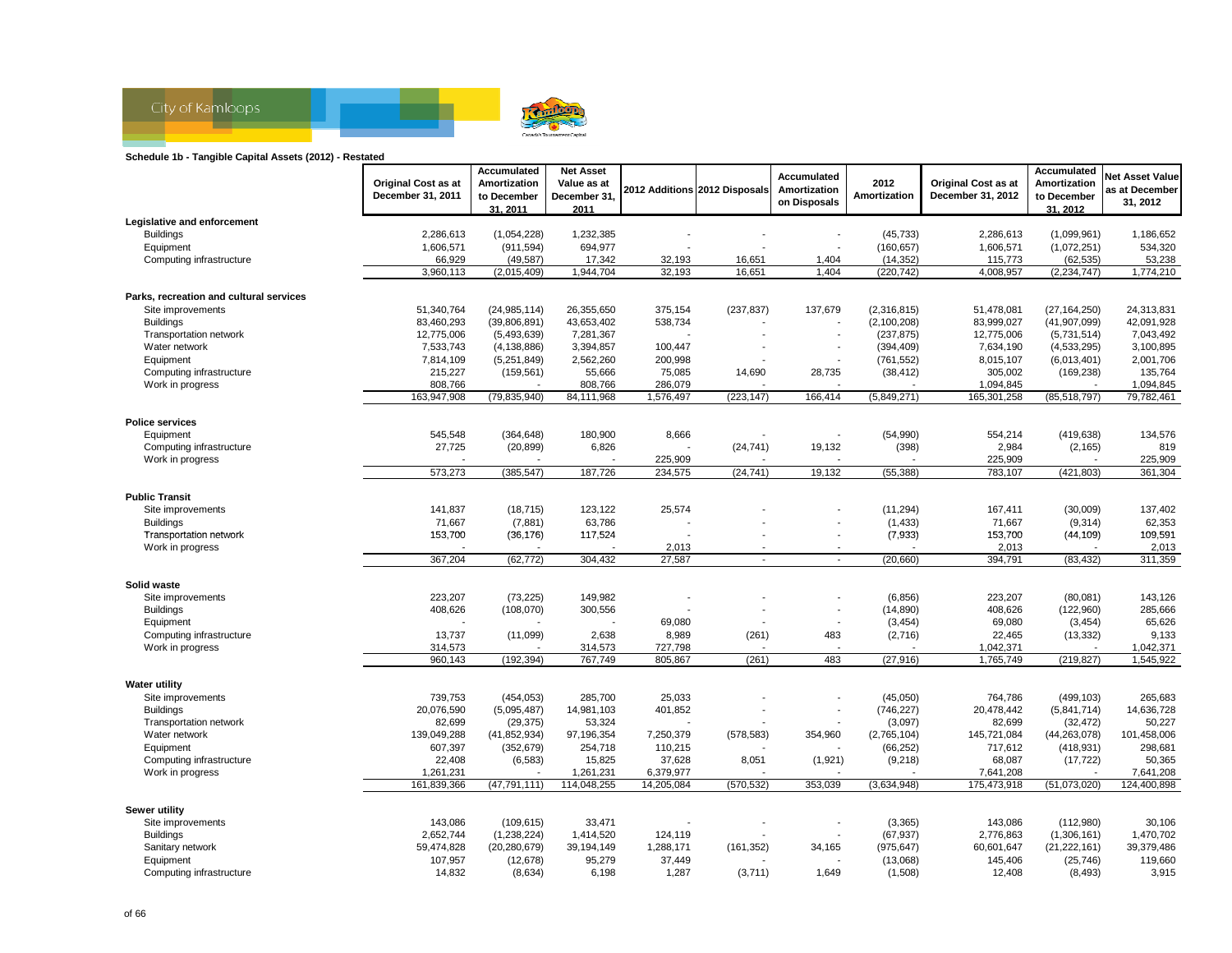

#### **Schedule 1b - Tangible Capital Assets (2012) - Restated**

|                                               | <b>Original Cost as at</b><br>December 31, 2011 | Accumulated<br>Amortization<br>to December<br>31, 2011 | <b>Net Asset</b><br>Value as at<br>December 31,<br>2011 |            | 2012 Additions 2012 Disposals | Accumulated<br>Amortization<br>on Disposals | 2012<br>Amortization | Original Cost as at<br>December 31, 2012 | Accumulated<br>Amortization<br>to December<br>31, 2012 | <b>Net Asset Value</b><br>as at December<br>31.2012 |
|-----------------------------------------------|-------------------------------------------------|--------------------------------------------------------|---------------------------------------------------------|------------|-------------------------------|---------------------------------------------|----------------------|------------------------------------------|--------------------------------------------------------|-----------------------------------------------------|
| Work in progress                              | 9,297,262                                       | $\overline{\phantom{a}}$                               | 9,297,262                                               | 8,432,393  | $\overline{\phantom{a}}$      | $\blacksquare$                              |                      | 17,729,655                               | $\overline{\phantom{a}}$                               | 17,729,655                                          |
|                                               | 71,690,709                                      | (21, 649, 830)                                         | 50,040,879                                              | 9,883,419  | (165,063)                     | 35,814                                      | (1,061,525)          | 81,409,065                               | (22, 675, 541)                                         | 58,733,524                                          |
| <b>Kamloops Airport Authority Society</b>     |                                                 |                                                        |                                                         |            |                               |                                             |                      |                                          |                                                        |                                                     |
| Land                                          | 8,745,200                                       |                                                        | 8,745,200                                               |            |                               |                                             |                      | 8,745,200                                |                                                        | 8,745,200                                           |
| <b>Buildings</b>                              | 20,386,340                                      | (3,780,842)                                            | 16,605,498                                              | 117,356    |                               | $\overline{\phantom{a}}$                    | (541, 373)           | 20,503,696                               | (4,322,215)                                            | 16,181,481                                          |
| Transportation network                        | 37,386,592                                      | (11, 147, 046)                                         | 26,239,546                                              | 60,360     |                               | $\overline{\phantom{a}}$                    | (823, 281)           | 37,446,952                               | (11, 970, 327)                                         | 25,476,625                                          |
| Drainage network                              | 1,981,915                                       | (177, 597)                                             | 1,804,318                                               |            |                               | $\overline{\phantom{a}}$                    | (54, 130)            | 1,981,915                                | (231, 727)                                             | 1,750,188                                           |
| Sanitary network                              | 543,400                                         | (199, 291)                                             | 344,109                                                 |            |                               | $\overline{\phantom{a}}$                    | (10, 324)            | 543,400                                  | (209, 615)                                             | 333,785                                             |
| Water network                                 | 4,890,600                                       | (1,793,622)                                            | 3,096,978                                               |            |                               |                                             | (92, 910)            | 4,890,600                                | (1,886,532)                                            | 3,004,068                                           |
| Equipment                                     | 1,190,064                                       | (754, 696)                                             | 435,368                                                 | 938,074    |                               |                                             | (104, 172)           | 2,128,138                                | (858, 868)                                             | 1,269,270                                           |
| Computing infrastructure                      | 92,402                                          | (76, 471)                                              | 15,931                                                  | 2,363      |                               |                                             | (5,698)              | 94,765                                   | (82, 169)                                              | 12,596                                              |
|                                               | 75,216,513                                      | (17, 929, 565)                                         | 57,286,948                                              | 1,118,153  |                               | $\sim$                                      | (1,631,888)          | 76,334,666                               | (19, 561, 453)                                         | 56,773,213                                          |
| Venture Kamloops Business Development Society |                                                 |                                                        |                                                         |            |                               |                                             |                      |                                          |                                                        |                                                     |
| Equipment                                     | 25,784                                          | (18, 884)                                              | 6,900                                                   | 12,907     |                               |                                             | (3,933)              | 38,691                                   | (22, 817)                                              | 15,874                                              |
| Computing infrastructure                      | 18,709                                          | (15, 480)                                              | 3,229                                                   | 13,126     |                               | $\overline{\phantom{a}}$                    | (6,060)              | 31,835                                   | (21, 540)                                              | 10,295                                              |
|                                               | 44,493                                          | (34, 364)                                              | 10,129                                                  | 26,033     |                               | $\overline{\phantom{a}}$                    | (9,993)              | 70,526                                   | (44, 357)                                              | 26,169                                              |
|                                               |                                                 |                                                        |                                                         |            |                               |                                             |                      |                                          |                                                        |                                                     |
| Total tangible capital assets                 | 1,349,093,794                                   | (329, 031, 584)                                        | 1,020,062,210                                           | 48,325,927 | (4, 440, 086)                 | 3,309,630                                   | (24, 748, 149)       | 1.392.979.635                            | (350, 470, 103)                                        | 1.042.509.532                                       |
| <b>Summary by asset Group:</b>                |                                                 |                                                        |                                                         |            |                               |                                             |                      |                                          |                                                        |                                                     |
| Land                                          | 84,621,933                                      | $\overline{\phantom{a}}$                               | 84,621,933                                              | 498,613    | (27, 641)                     |                                             |                      | 85,092,905                               |                                                        | 85,092,905                                          |
| Land under roads                              | 414,236,030                                     | $\overline{\phantom{a}}$                               | 414,236,030                                             | 2,939,860  | (143)                         |                                             |                      | 417.175.747                              |                                                        | 417, 175, 747                                       |
| Site improvements                             | 62,134,815                                      | (29,078,614)                                           | 33,056,201                                              | 1,760,083  | (248, 313)                    | 139,359                                     | (2,725,203)          | 63,646,585                               | (31,664,458)                                           | 31,982,127                                          |
| <b>Buildings</b>                              | 161,671,226                                     | (64, 135, 225)                                         | 97,536,001                                              | 5,715,650  |                               |                                             | (4, 430, 203)        | 167,386,876                              | (68, 565, 428)                                         | 98,821,448                                          |
| Transportation network                        | 258,698,712                                     | (106, 765, 562)                                        | 151,933,150                                             | 13,019,411 | (1,014,256)                   | 582,671                                     | (6,427,116)          | 270,703,867                              | (112, 610, 007)                                        | 158,093,860                                         |
| Drainage network                              | 72,312,448                                      | (25,601,790)                                           | 46,710,658                                              | 1,710,681  | (173, 716)                    | 73,659                                      | (2,013,762)          | 73,849,413                               | (27, 541, 893)                                         | 46,307,520                                          |
| Sanitary network                              | 60,018,228                                      | (20, 479, 970)                                         | 39,538,258                                              | 1,288,171  | (161, 352)                    | 34,165                                      | (985, 971)           | 61,145,047                               | (21, 431, 776)                                         | 39,713,271                                          |
| Water network                                 | 151,473,631                                     | (47, 785, 442)                                         | 103,688,189                                             | 7,350,826  | (578, 583)                    | 354,960                                     | (3,252,423)          | 158,245,874                              | (50,682,905)                                           | 107,562,969                                         |
| Equipment                                     | 51,356,257                                      | (29, 942, 745)                                         | 21,413,512                                              | 3,335,703  | (1,961,150)                   | 1,954,582                                   | (4,342,682)          | 52,730,810                               | (32, 330, 845)                                         | 20,399,965                                          |
| Computing infrastructure                      | 6,030,956                                       | (4,875,174)                                            | 1,155,782                                               | 1,060,267  | (259, 730)                    | 165,674                                     | (492, 283)           | 6,831,493                                | (5,201,783)                                            | 1,629,710                                           |
| Communication network                         | 1,460,956                                       | (367,062)                                              | 1,093,894                                               | 274,636    | (15, 202)                     | 4,560                                       | (78, 506)            | 1,720,390                                | (441,008)                                              | 1,279,382                                           |
| Work in progress                              | 25,078,602                                      |                                                        | 25,078,602                                              | 9,372,026  |                               |                                             |                      | 34,450,628                               |                                                        | 34,450,628                                          |
|                                               | 1,349,093,794                                   | (329, 031, 584)                                        | 1,020,062,210                                           | 48,325,927 | (4,440,086)                   | 3,309,630                                   | (24, 748, 149)       | 1,392,979,635                            | (350, 470, 103)                                        | 1,042,509,532                                       |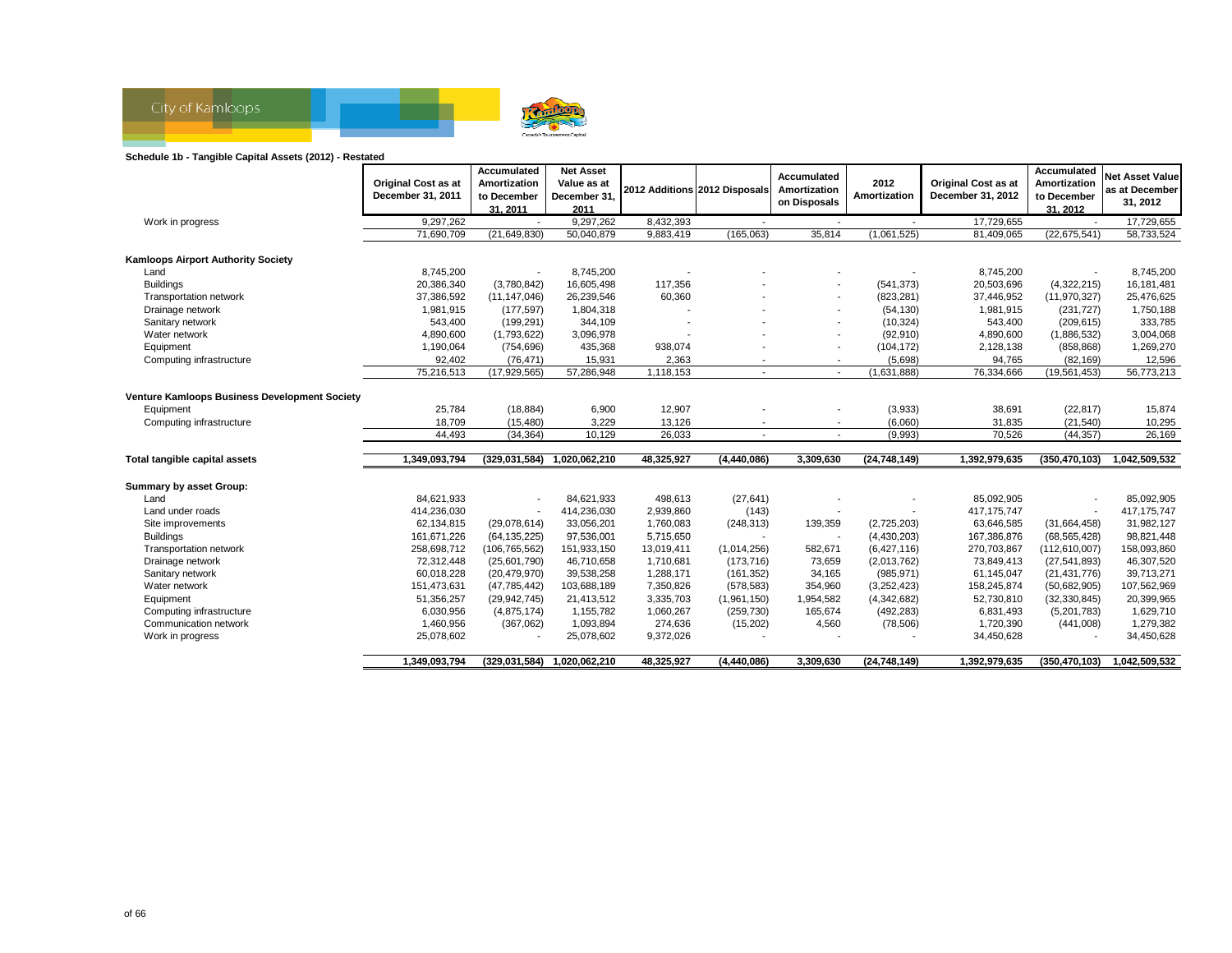

Tel: 250 372 9505 Fax: 250 374 6323 **www.bdo.ca** 

BDO Canada LLP 300 – 272 Victoria Street Kamloops BC V2C 1Z6

### **Independent Auditor's Comments on Supplementary Information**

### **To the Members of Council, inhabitants and ratepayers of the City of Kamloops**

We have audited the consolidated financial statements of the City of Kamloops, which comprise the consolidated statement of financial position as at December 31, 2013, consolidated statements of operations and accumulated surplus, changes in net debt, and cash flows, and a summary of significant accounting policies and other explanatory information, and have issued our report thereon dated April 29, 2014. The following supplementary financial information is presented for the purposes of additional analysis and is not a required part of the consolidated financial statements. Such supplementary information is the responsibility of management and was derived from the underlying accounting and other records used to prepare the consolidated financial statements.

The supplementary information has been subjected to the auditing procedures applied in the audit of the consolidated financial statements and certain additional procedures, including comparing and reconciling such supplementary information directly to the underlying accounting and other records used to prepare the consolidated financial statements or to the consolidated financial statements themselves.

BDO Cavasa ceP

**Chartered Accountants** 

Kamloops, British Columbia April 29, 2014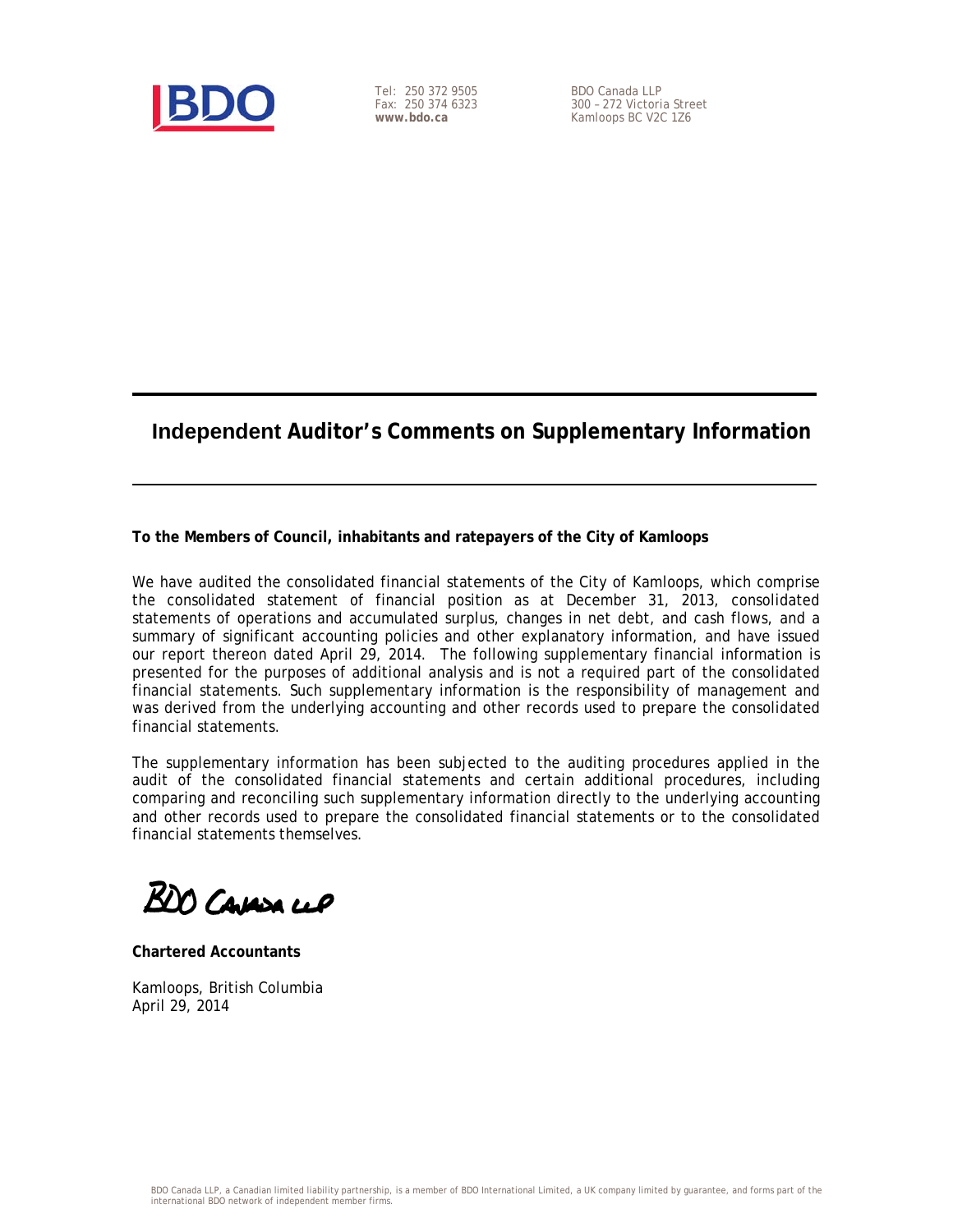

### **GENERAL FUND STATEMENT OF FINANCIAL POSITION YEAR ENDED DECEMBER 31, 2013, with comparatives for 2012**

|                                  | 2013             |    | 2012         |
|----------------------------------|------------------|----|--------------|
| <b>Financial assets</b>          |                  |    |              |
| Cash                             | \$<br>12,407,918 | \$ | 15,771,689   |
| Short-term investments           | 69,850,690       |    | 63,314,456   |
| Due from Water Fund              | 3,889,745        |    |              |
| Accounts receivable              | 11,188,127       |    | 12,254,284   |
| Long-term investments            | 346,728          |    | 332,989      |
|                                  | 97,683,208       |    | 91,673,418   |
| Liabilities                      |                  |    |              |
| Accounts payable                 | 24,818,477       |    | 20,206,031   |
| Payroll benefits payable         | 3,497,829        |    | 3,668,706    |
| Post-employment benefits payable | 7,605,000        |    | 7,424,476    |
| Landfill post-closure costs      | 2,378,272        |    | 3,802,326    |
| Deferred revenue                 | 20,629,150       |    | 19,706,512   |
| Long-term debt                   | 50,745,778       |    | 53,947,126   |
|                                  | 109,674,506      |    | 108,755,177  |
| Net debt                         | (11,991,298)     |    | (17,081,759) |
| <b>Non-financial assets</b>      |                  |    |              |
| Inventory                        | 863,131          |    | 662,996      |
| Prepaid expenses                 | 779,116          |    | 709,310      |
| Tangible capital assets          | 807,337,482      |    | 802,575,728  |
|                                  | 808,979,729      |    | 803,948,034  |
| <b>Accumulated surplus</b>       | 796,988,431      | S  | 786,866,275  |
|                                  |                  |    |              |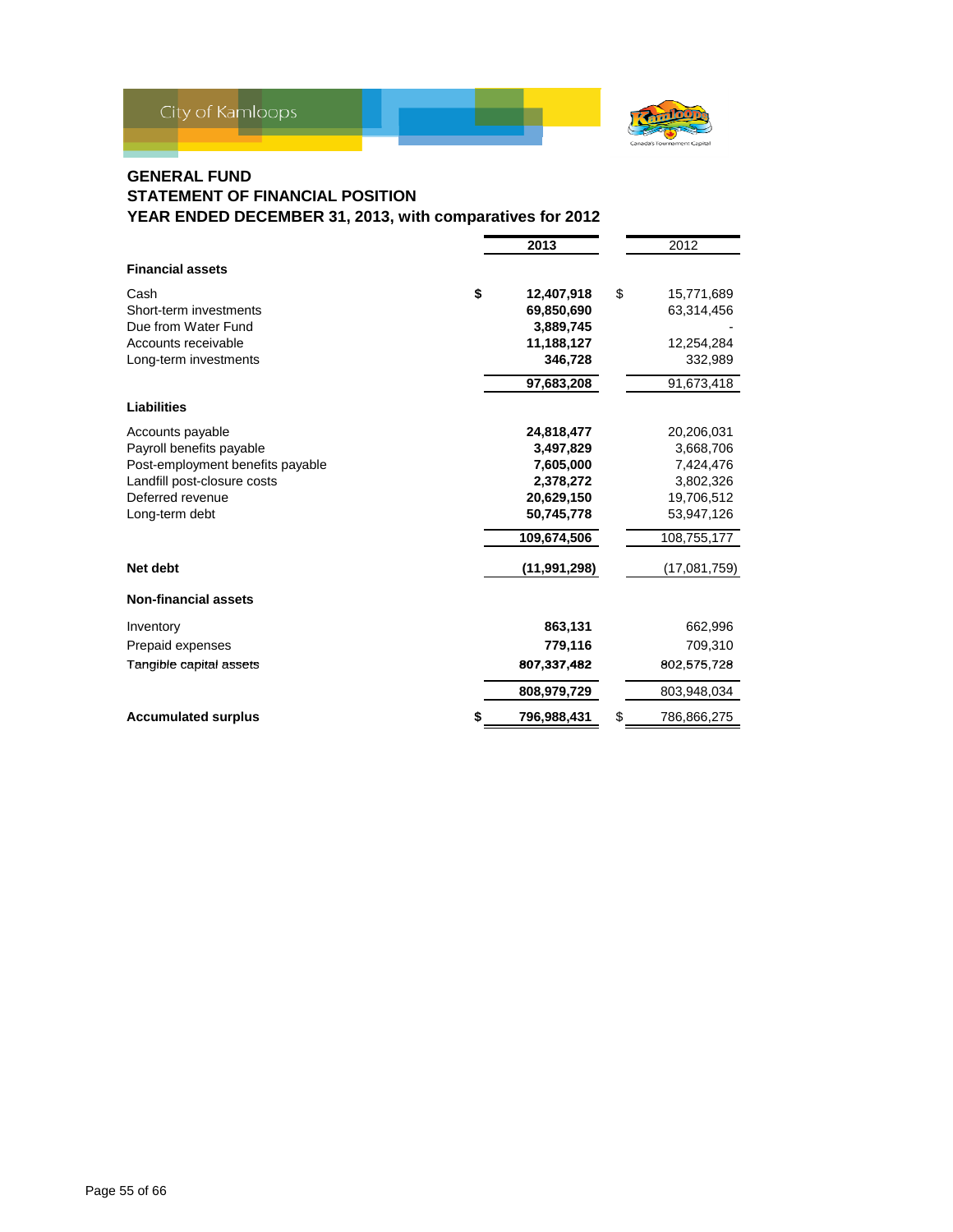

### **GENERAL FUND STATEMENT OF OPERATIONS YEAR ENDED DECEMBER 31, 2013, with comparatives for 2012**

|                                            |    | 2013 Fiscal<br>Plan | 2013          | 2012        |
|--------------------------------------------|----|---------------------|---------------|-------------|
| Revenue                                    |    |                     |               |             |
| Taxation                                   | \$ | 94,767,382 \$       | 95,216,313 \$ | 90,574,271  |
| Development levies utilized                |    | 4.394.834           | 2,494,374     | 1,775,627   |
| Fees, rates and sales of service           |    | 29,332,733          | 26,834,776    | 27,092,743  |
| Government transfers                       |    | 14,119,410          | 15,945,141    | 18,002,571  |
| Investment income                          |    | 3,066,884           | 3,064,261     | 3,076,119   |
| Private contributions                      |    | 1,280,501           | 5,291,025     | 5,680,283   |
| Transfers from other funds                 |    | 10,291,451          |               | 3,856,376   |
|                                            |    | 157,253,195         | 148,845,890   | 150,057,990 |
| <b>Expenses</b>                            |    |                     |               |             |
| Cemetery                                   |    | 646,216             | 601,585       | 751,542     |
| Community development                      |    | 4,841,781           | 4,081,439     | 4,289,396   |
| Corporate administration                   |    | 11,077,485          | 9,826,049     | 9,502,174   |
| <b>Environmental services</b>              |    | 264.628             | 220,129       | 503,599     |
| Fire services                              |    | 15,864,444          | 15,448,650    | 15,582,322  |
| Infrastructure maintenance                 |    | 23,087,129          | 24,023,172    | 24,522,457  |
| Legislative and enforcement                |    | 4,787,628           | 4,731,887     | 5,010,559   |
| Parks, recreation and cultural services    |    | 33,488,232          | 33,850,676    | 30,866,200  |
| Police services                            |    | 25,278,999          | 22,128,355    | 22,317,571  |
| <b>Public Transit</b>                      |    | 16,397,570          | 15,181,411    | 13,950,816  |
| Solid waste                                |    | 7,494,596           | 6,909,046     | 7,088,834   |
| Transfers to other funds                   |    | 9,757,085           | 1,721,335     | 7,146,501   |
|                                            |    | 152,985,793         | 138,723,734   | 141,531,971 |
| Increase (decrease) in accumulated surplus | S  | 4,267,402 \$        | 10,122,156 \$ | 8,526,019   |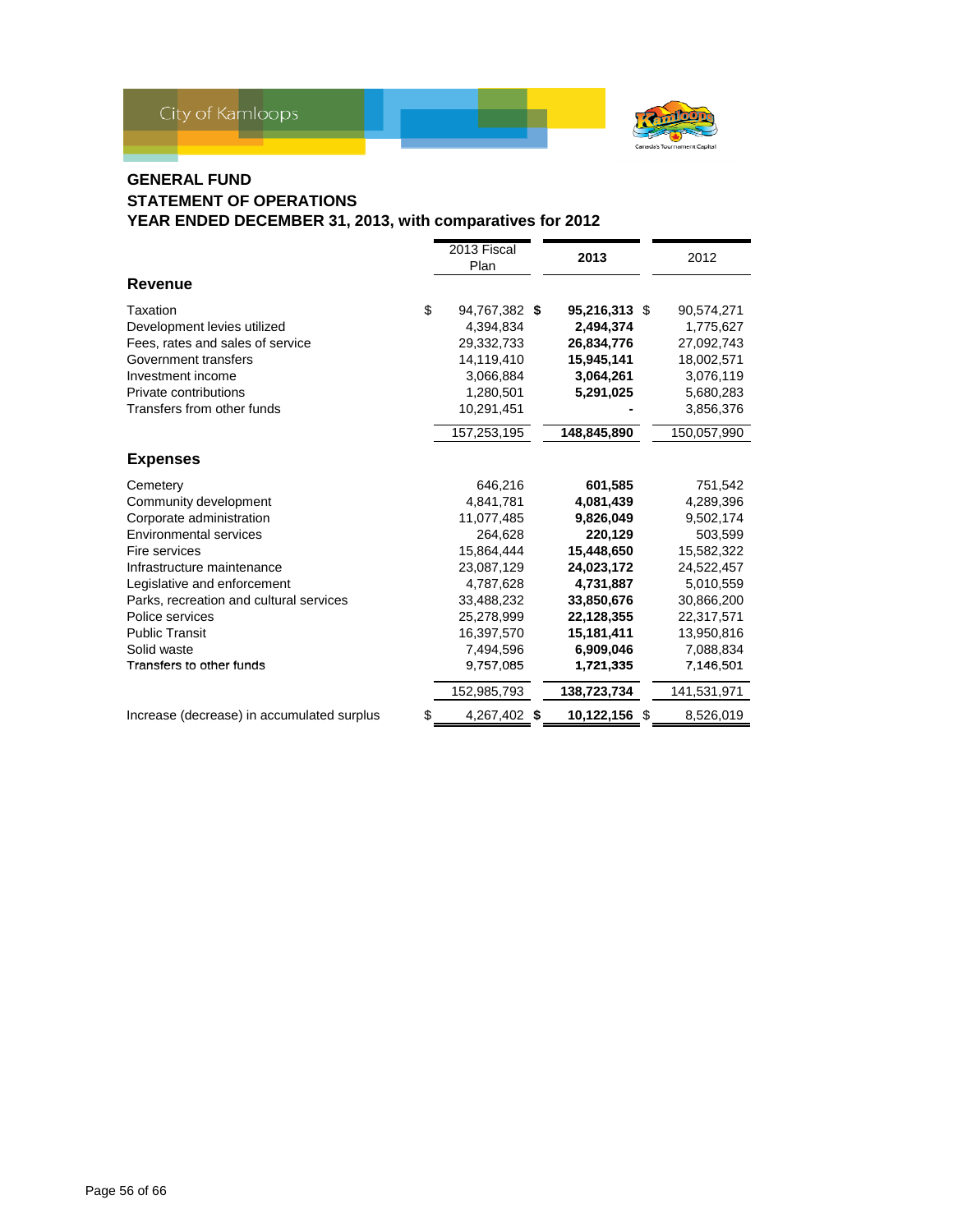

### **WATER FUND**

**STATEMENT OF FINANCIAL POSITION**

|                             | 2013         | 2012             |
|-----------------------------|--------------|------------------|
| <b>Financial assets</b>     |              |                  |
| Short-term investments      | \$           | \$<br>2,727,463  |
| Accounts receivable         | 2,030,249    | 1,123,339        |
|                             | 2,030,249    | 3,850,802        |
| <b>Liabilities</b>          |              |                  |
| Due to General Fund         | 3,889,745    |                  |
| Payroll benefits payable    | 140,663      | 141,645          |
| Long-term debt              | 24,713,250   | 28,405,927       |
|                             | 28,743,658   | 28,547,572       |
| Net debt                    | (26,713,409) | (24, 696, 770)   |
| <b>Non-financial assets</b> |              |                  |
| Inventory                   | 249,624      | 248,585          |
| Tangible capital assets     | 127,375,014  | 124,400,898      |
|                             | 127,624,638  | 124,649,483      |
| <b>Accumulated surplus</b>  | 100,911,229  | \$<br>99,952,713 |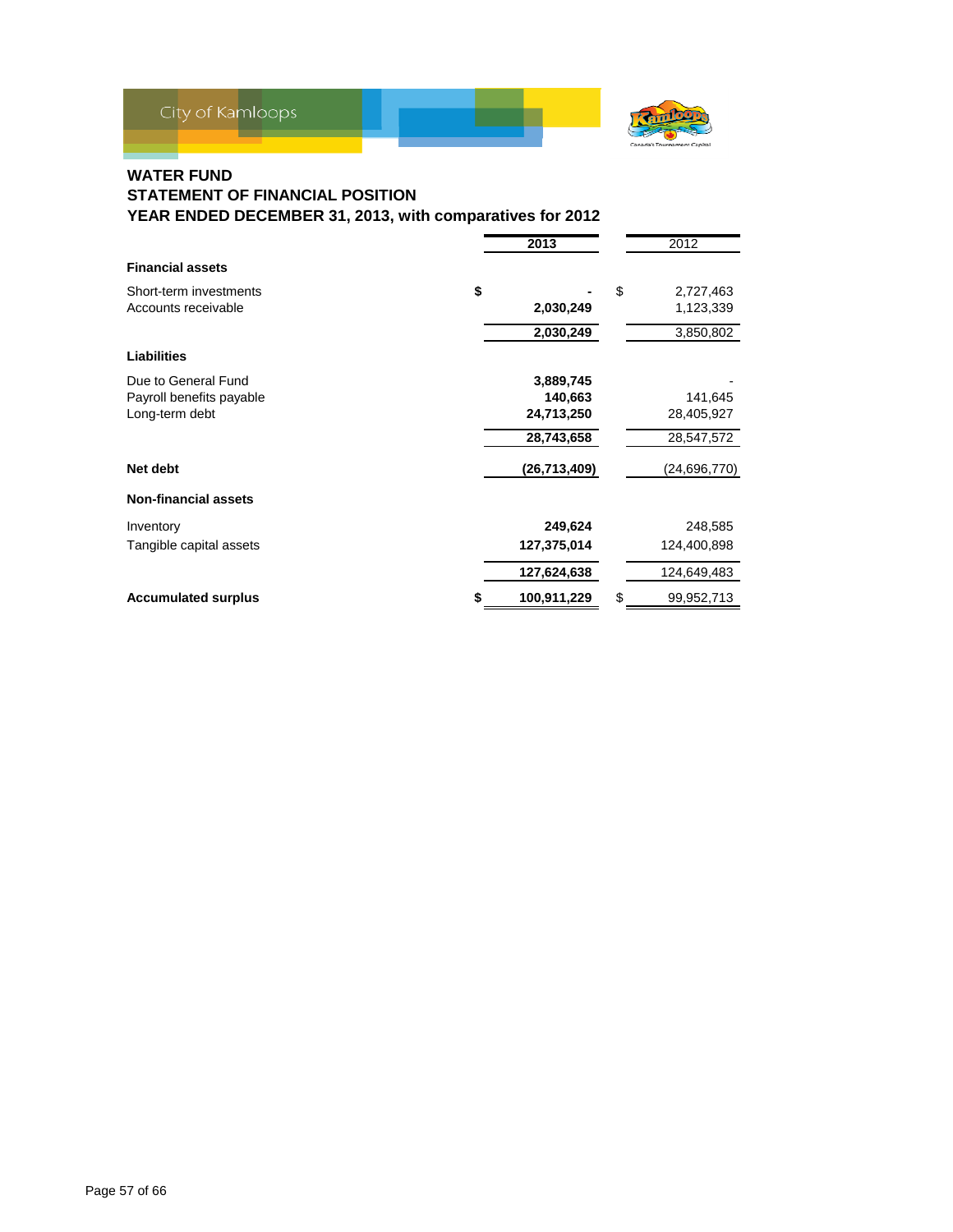

### **WATER FUND STATEMENT OF OPERATIONS YEAR ENDED DECEMBER 31, 2013, with comparatives for 2012**

|                                            | 2013 Fiscal<br>Plan | 2013       |  | 2012       |
|--------------------------------------------|---------------------|------------|--|------------|
| Revenue                                    |                     |            |  |            |
| Development levies utilized                | \$<br>433,175 \$    | 125,236 \$ |  | 153,183    |
| Fees, rates and sales of service           | 17,590,391          | 17,138,558 |  | 17,768,712 |
| Government transfers                       |                     |            |  | 434,085    |
| Investment income                          | 893,830             | 1,093,415  |  | 1,014,047  |
| Private contributions                      | 352,000             | 370,505    |  | 686,916    |
| Transfers from other funds                 | 4,642,762           | 118,309    |  | 148,552    |
|                                            | 23,912,158          | 18,846,023 |  | 20,205,495 |
| <b>Expenses</b>                            |                     |            |  |            |
| Water utility                              | 15,605,732          | 16,702,811 |  | 14,654,525 |
| Transfers to other funds                   | 850,000             | 1,184,696  |  | 130,434    |
|                                            | 16,455,732          | 17,887,507 |  | 14,784,959 |
| Increase (decrease) in accumulated surplus | \$<br>7,456,426 \$  | 958,516 \$ |  | 5,420,536  |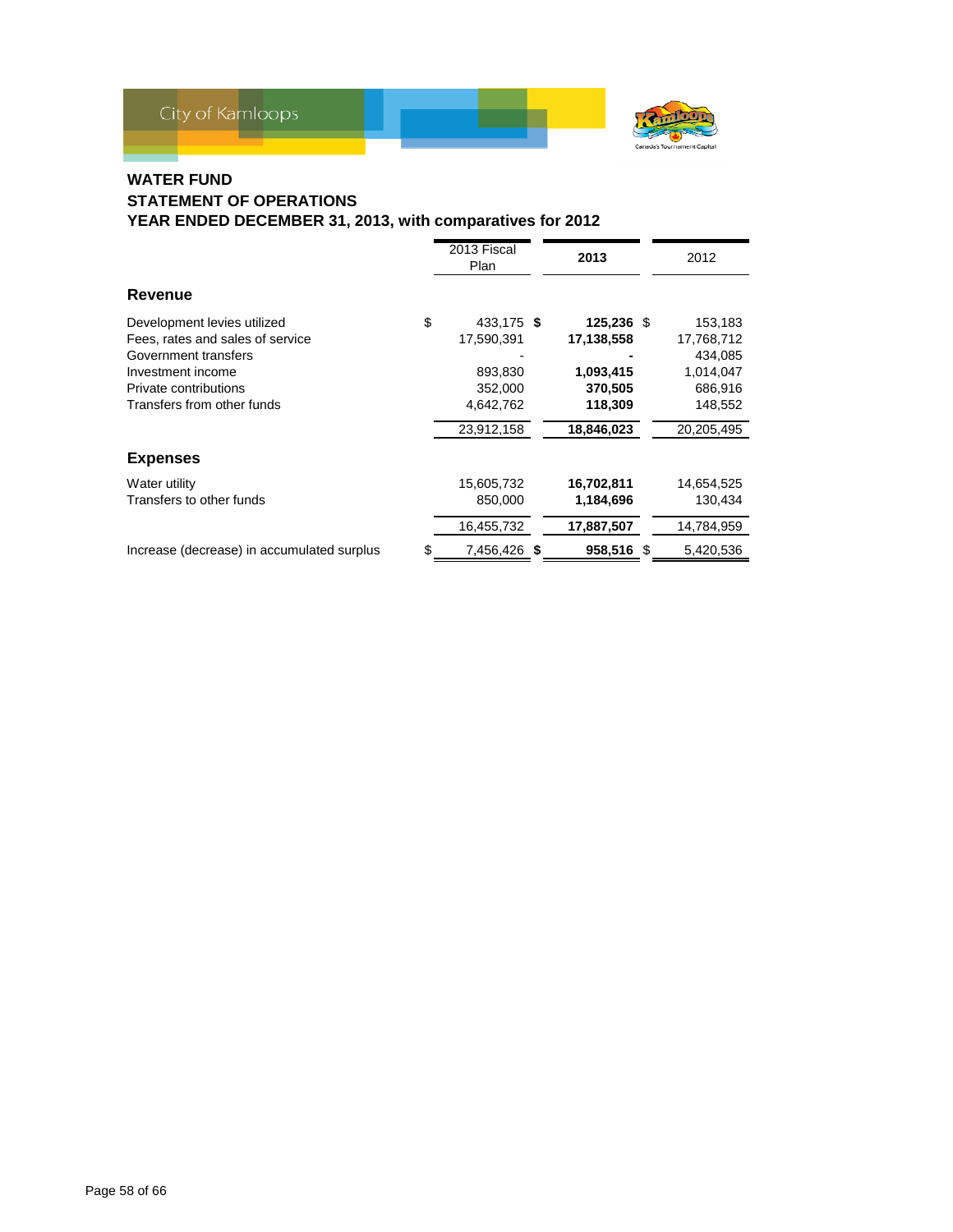

### **SEWER FUND**

**STATEMENT OF FINANCIAL POSITION**

|                             | 2013            |    | 2012       |
|-----------------------------|-----------------|----|------------|
| <b>Financial assets</b>     |                 |    |            |
| Short-term investments      | \$<br>1,615,646 | \$ | 3,066,121  |
| Accounts receivable         | 7,277,363       |    | 4,416,584  |
|                             | 8,893,009       |    | 7,482,705  |
| Liabilities                 |                 |    |            |
| Payroll benefits payable    | 112,530         |    | 113,316    |
| Long-term debt              | 13,187,401      |    | 4,717,257  |
|                             | 13,299,931      |    | 4,830,573  |
| Net (debt) assets           | (4,406,922)     |    | 2,652,132  |
| <b>Non-financial assets</b> |                 |    |            |
| Inventory                   | 63,477          |    | 57,189     |
| Tangible capital assets     | 81,332,893      |    | 58,733,524 |
|                             | 81,396,370      |    | 58,790,713 |
| <b>Accumulated surplus</b>  | 76,989,448      | \$ | 61,442,845 |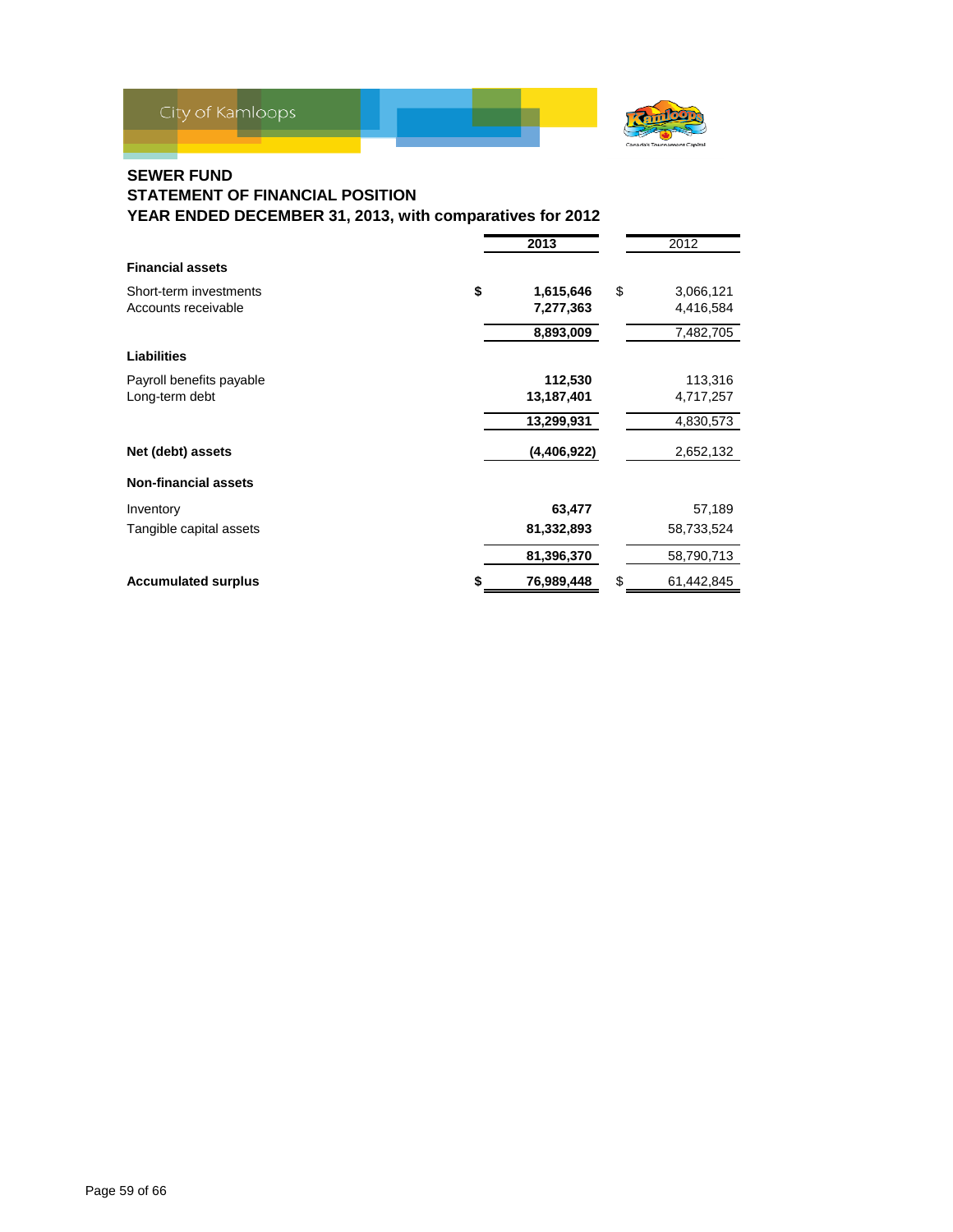

### **SEWER FUND STATEMENT OF OPERATIONS YEAR ENDED DECEMBER 31, 2013, with comparatives for 2012**

|                                            |    | 2013 Fiscal<br>Plan | 2013          | 2012       |
|--------------------------------------------|----|---------------------|---------------|------------|
| Revenue                                    |    |                     |               |            |
| Development levies utilized                | \$ | 9,965,834 \$        | 5,889,329 \$  | 1,114,293  |
| Fees, rates and sales of service           |    | 9,407,786           | 9,815,935     | 9,151,631  |
| Government transfers                       |    | 8,313,626           | 6,443,031     | 2,686,190  |
| Investment income                          |    | 289,780             | 321,792       | 423,690    |
| Private contributions                      |    |                     | 274,455       | 437,326    |
| Transfers from other funds                 |    | 92,086              |               |            |
|                                            |    | 28,069,112          | 22,744,542    | 13,813,130 |
| <b>Expenses</b>                            |    |                     |               |            |
| Sewer utility                              |    | 7,011,132           | 6,849,982     | 6,944,039  |
| Transfers to other funds                   |    |                     | 347,957       | 168,658    |
|                                            |    | 7,011,132           | 7,197,939     | 7,112,697  |
| Increase (decrease) in accumulated surplus | S  | 21,057,980 \$       | 15,546,603 \$ | 6,700,433  |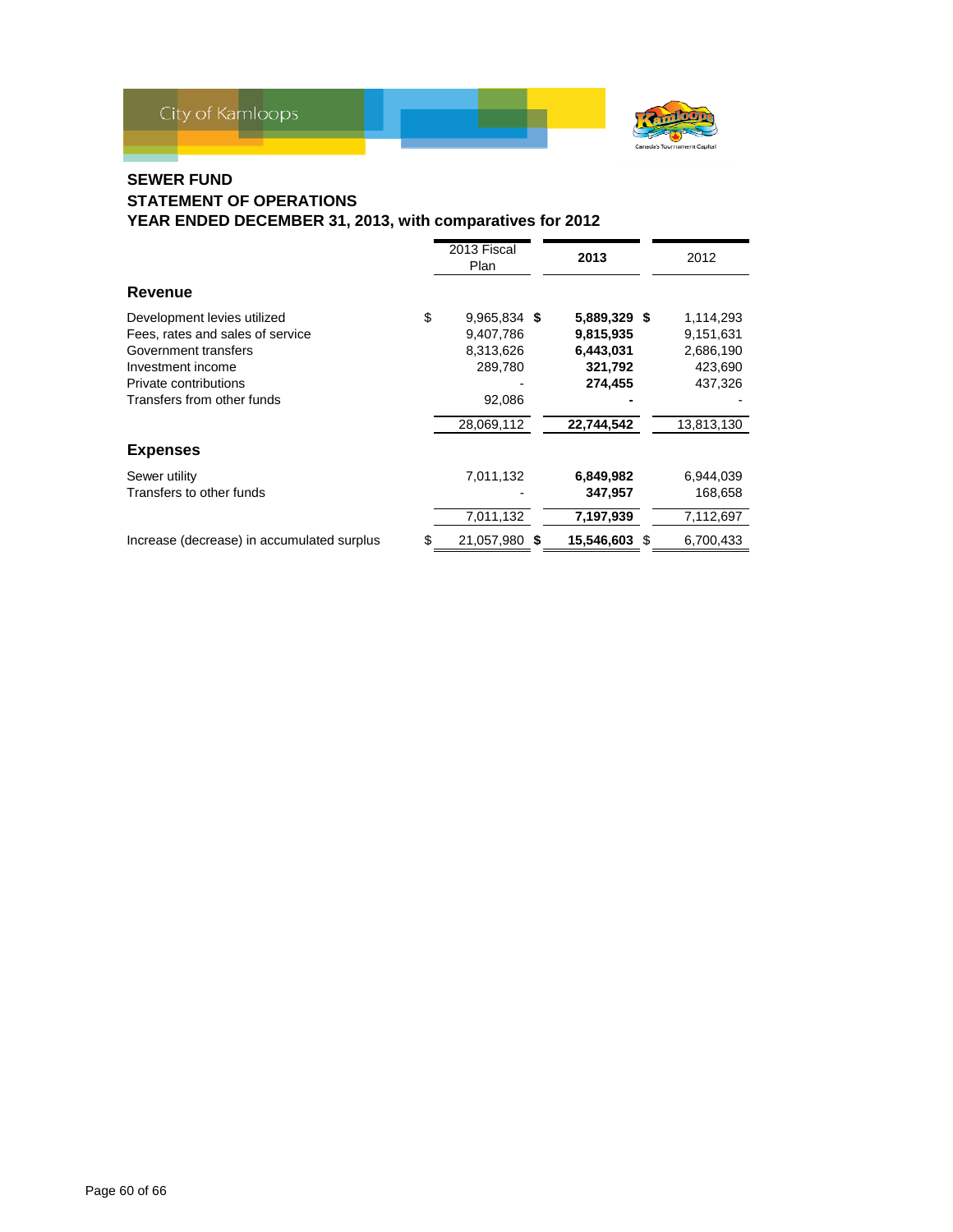

### **STATUTORY RESERVE FUNDS STATEMENT OF FINANCIAL POSITION YEAR ENDED DECEMBER 31, 2013, with comparatives for 2012**

|                            | 2013             | 2012             |
|----------------------------|------------------|------------------|
| <b>Financial Assets</b>    |                  |                  |
| Short-term investments     | \$<br>44,446,644 | \$<br>46,804,940 |
|                            | 44,446,644       | 46,804,940       |
| Liabilities                |                  |                  |
| Deferred revenue           | 9,734,766        | 14,636,968       |
|                            | 9,734,766        | 14,636,968       |
| <b>Accumulated surplus</b> | \$<br>34,711,878 | \$<br>32,167,972 |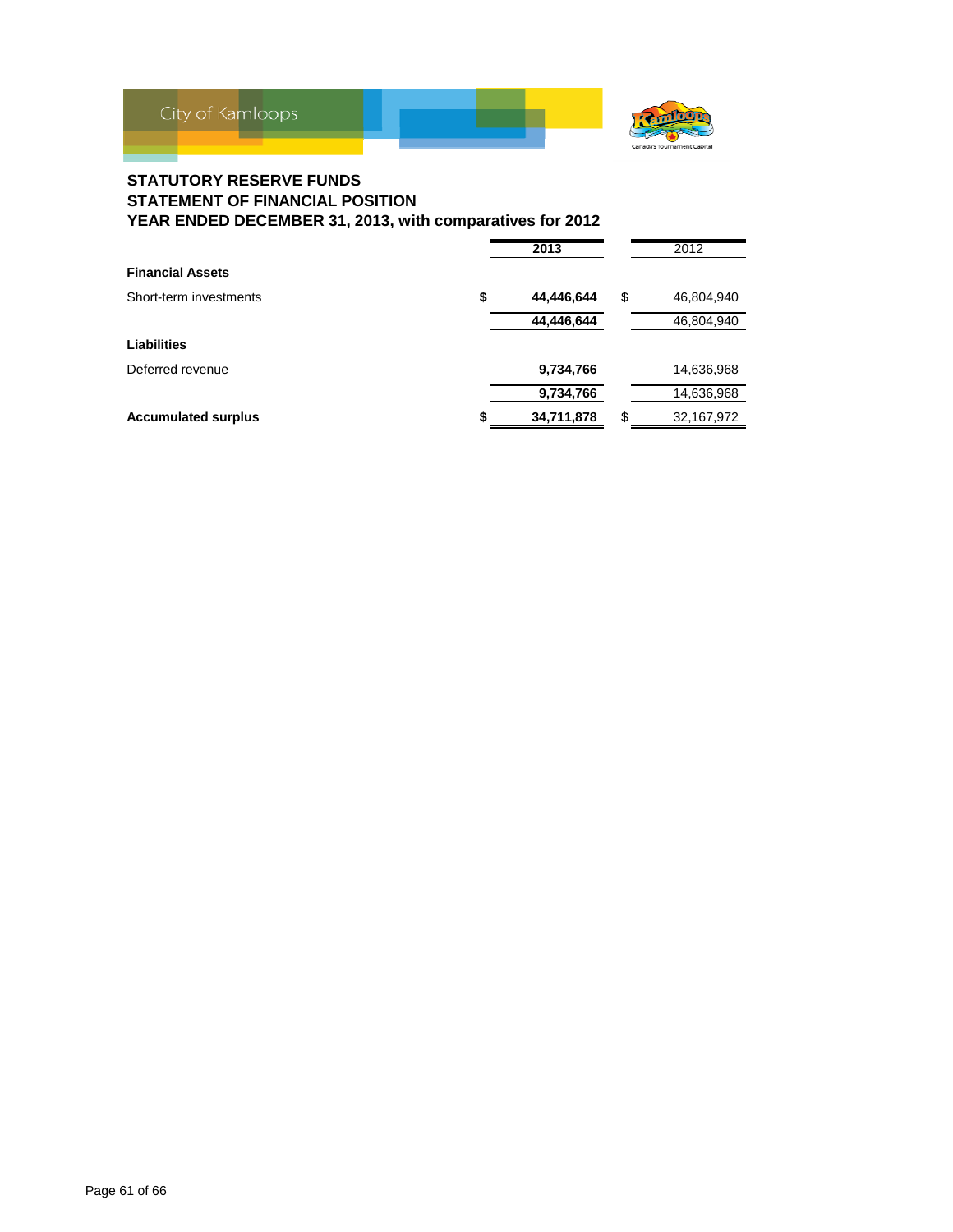

### **STATUTORY RESERVE FUNDS STATEMENT OF OPERATIONS**

|                                            | 2013 Fiscal<br>Plan  | 2013       | 2012            |
|--------------------------------------------|----------------------|------------|-----------------|
| Revenue                                    |                      |            |                 |
| Transfer to:                               |                      |            |                 |
| Tax sale property                          | \$<br>183,000 \$     | 628,758 \$ | 501,999         |
| Local improvement                          | 4,000                | 336,589    | 119,264         |
| Debt retirement                            | 1,000                | 27,966     | 1,846,129       |
| Parking facility                           | 165,663              | 212,429    | 197,763         |
| Land sale                                  | 45,000               | 1,047,484  | 37,516          |
| Equipment replacement                      | 5,089,158            | 5,163,113  | 4,641,890       |
|                                            | 5,487,821            | 7,416,339  | 7,344,561       |
| <b>Expenses</b>                            |                      |            |                 |
| Transfer from:                             |                      |            |                 |
| Tax sale property                          | 2,505,907            | 415,162    | 26,761          |
| Local improvement                          | 115,000              | 4,000      |                 |
| Debt retirement                            | 355,167              | 355,167    | 420,536         |
| Parking facility                           | 19,762               |            |                 |
| Land sale                                  | 551,452              | 139,380    | 130,981         |
| Equipment replacement                      | 6,922,187            | 3,958,724  | 3,903,030       |
|                                            | 10,469,475           | 4,872,433  | 4,481,308       |
| Increase (decrease) in accumulated surplus | \$<br>(4,981,654) \$ | 2,543,906  | \$<br>2,863,253 |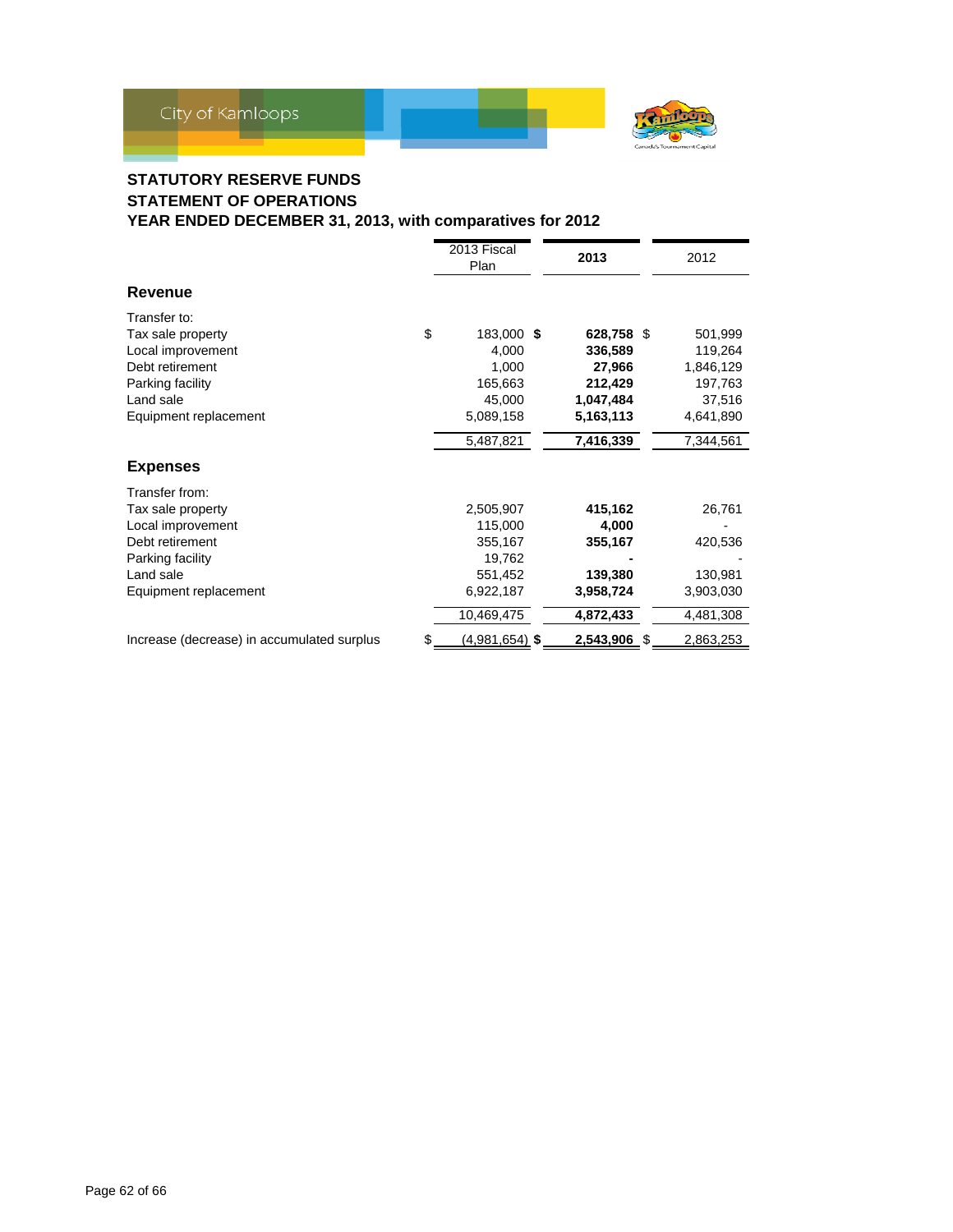

### **KAMLOOPS AIRPORT AUTHORITY SOCIETY STATEMENT OF FINANCIAL POSITION**

|                             | 2013 |             | 2012             |
|-----------------------------|------|-------------|------------------|
| <b>Financial assets</b>     |      |             |                  |
| Cash                        | \$   | 3,647,140   | \$<br>3,236,035  |
| Accounts receivable         |      | 897,644     | 1,185,370        |
|                             |      | 4,544,784   | 4,421,405        |
| <b>Liabilities</b>          |      |             |                  |
| Accounts payable            |      | 248,438     | 475,181          |
| Long-term debt              |      | 8,187,807   | 8,711,766        |
|                             |      | 8,436,245   | 9,186,947        |
| Net debt                    |      | (3,891,461) | (4,765,542)      |
| <b>Non-financial assets</b> |      |             |                  |
| Prepaid expenses            |      | 97,000      | 97,000           |
| Tangible capital assets     |      | 56,043,931  | 56,773,213       |
|                             |      | 56,140,931  | 56,870,213       |
| <b>Accumulated surplus</b>  | S    | 52,249,470  | \$<br>52,104,671 |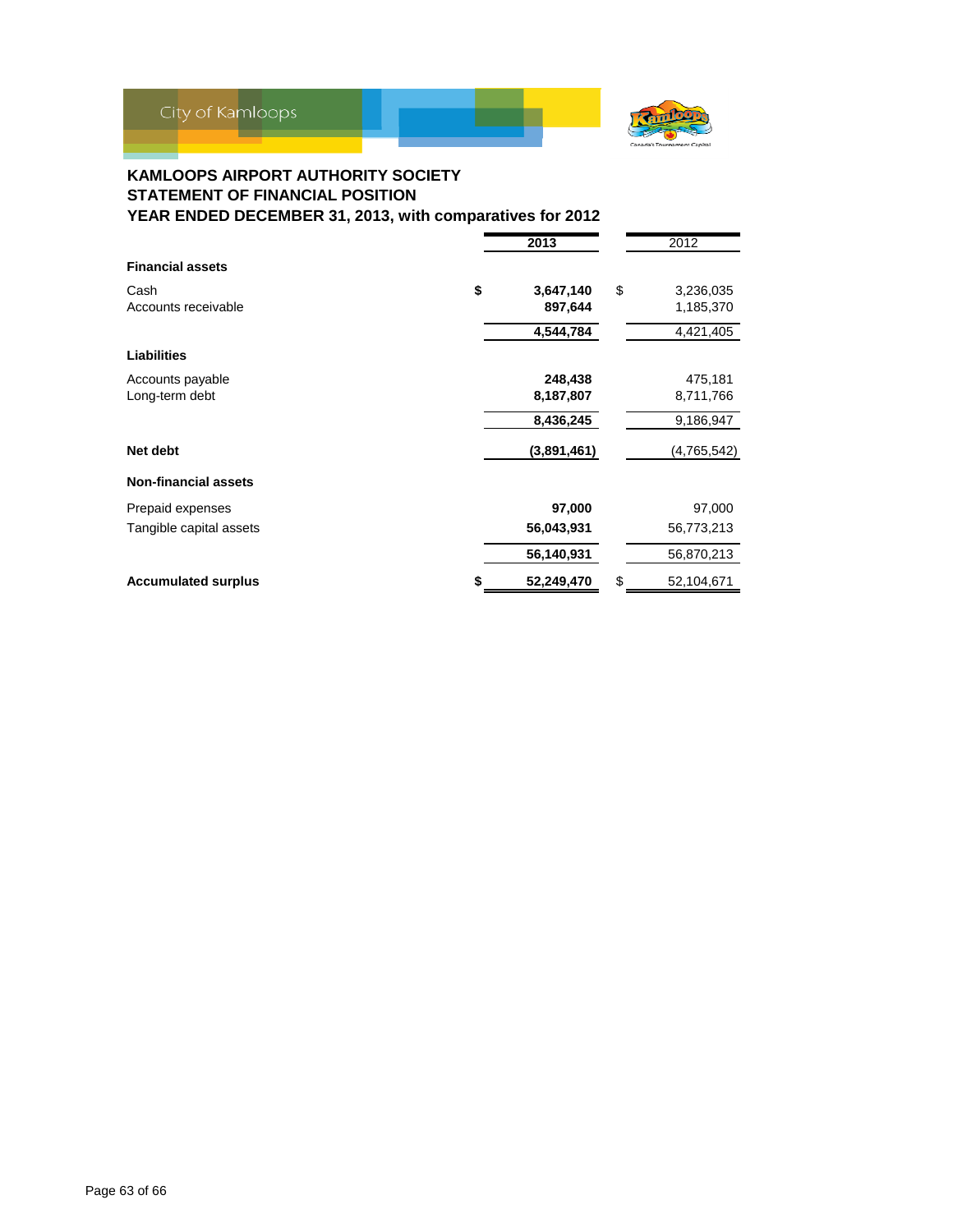

### **KAMLOOPS AIRPORT AUTHORITY SOCIETY STATEMENT OF OPERATIONS**

|                                                                                                                    |    | 2013 Fiscal<br>Plan               | 2013                                     | 2012                           |
|--------------------------------------------------------------------------------------------------------------------|----|-----------------------------------|------------------------------------------|--------------------------------|
| Revenue                                                                                                            |    |                                   |                                          |                                |
| Fees, rates and sales of service<br>Government transfers<br>Investment income<br>Private contributions             | \$ | 1,857,000 \$<br>175,000<br>35,000 | 1,827,866<br>530,507<br>75,237<br>97,648 | 1,780,314<br>833,547<br>54,621 |
|                                                                                                                    |    | 2,067,000                         | 2,531,258                                | 2,668,482                      |
| <b>Expenses</b>                                                                                                    |    |                                   |                                          |                                |
| <b>Kamloops Airport Authority Society</b><br>Transfers to other funds<br>Loss (Gain) on disposal of capital assets |    | 2,326,888                         | 2,386,459                                | 2,073,332<br>8,000<br>(4,400)  |
|                                                                                                                    |    | 2,326,888                         | 2,386,459                                | 2,076,932                      |
| Increase (decrease) in accumulated surplus                                                                         | S  | (259,888.00) \$                   | 144,799 \$                               | 591,550                        |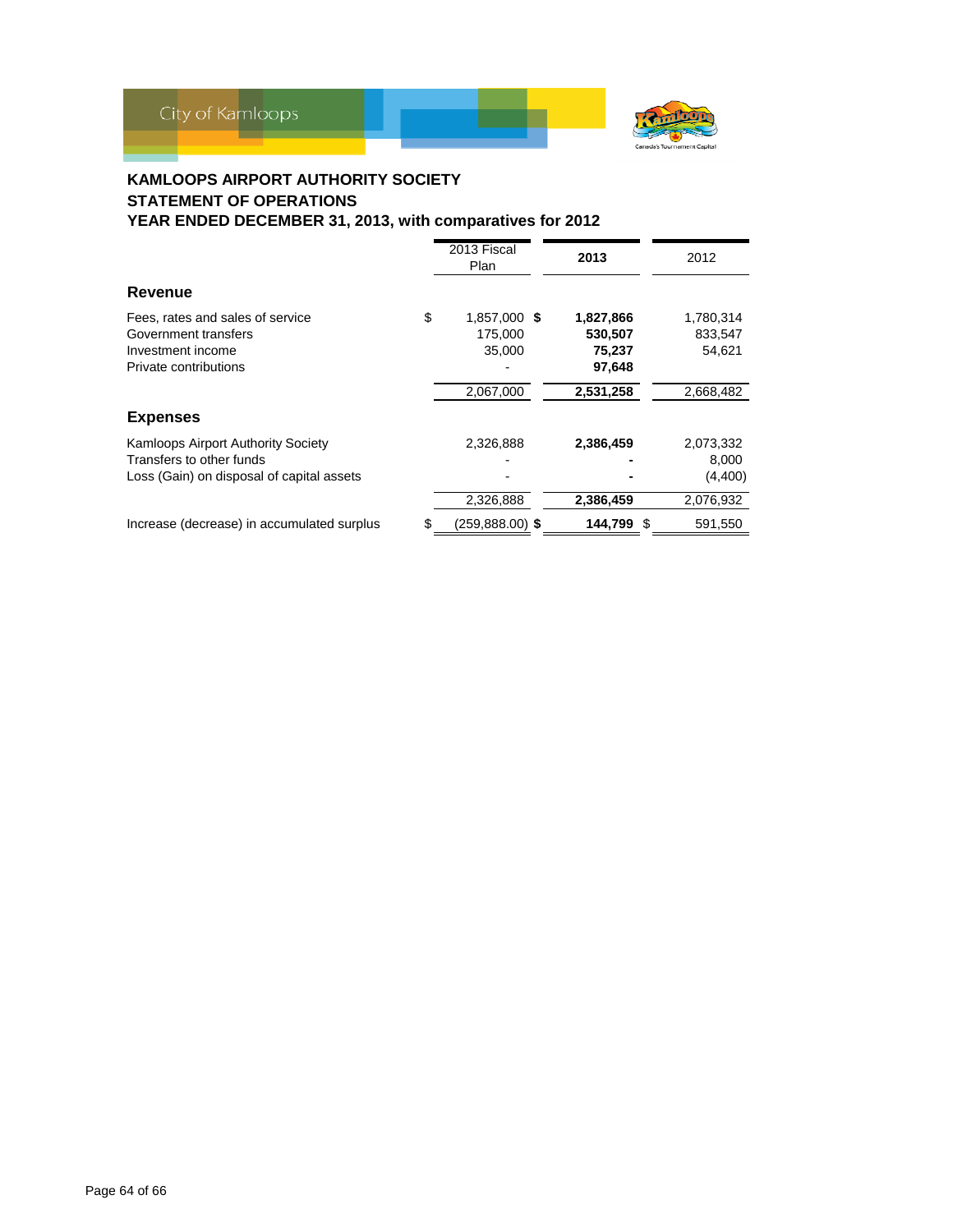

### **VENTURE KAMLOOPS BUSINESS DEVELOPMENT SOCIETY STATEMENT OF FINANCIAL POSITION**

|                             | 2013         | 2012          |  |
|-----------------------------|--------------|---------------|--|
| <b>Financial assets</b>     |              |               |  |
| Cash                        | \$<br>50,488 | \$<br>98,015  |  |
| Short-term investments      |              | 102,953       |  |
| Accounts receivable         | 4,213        | 10,403        |  |
|                             | 54,701       | 211,371       |  |
| <b>Liabilities</b>          |              |               |  |
| Accounts payable            | 48,305       | 69,894        |  |
| Deferred revenue            |              | 3,333         |  |
|                             | 48,305       | 73,227        |  |
| <b>Net financial assets</b> | 6,396        | 138,144       |  |
| <b>Non-financial assets</b> |              |               |  |
| Prepaid expenses            | 17,396       | 2,566         |  |
| Tangible capital assets     | 25,898       | 26,169        |  |
|                             | 43,294       | 28,735        |  |
| <b>Accumulated surplus</b>  | 49,690       | \$<br>166,879 |  |